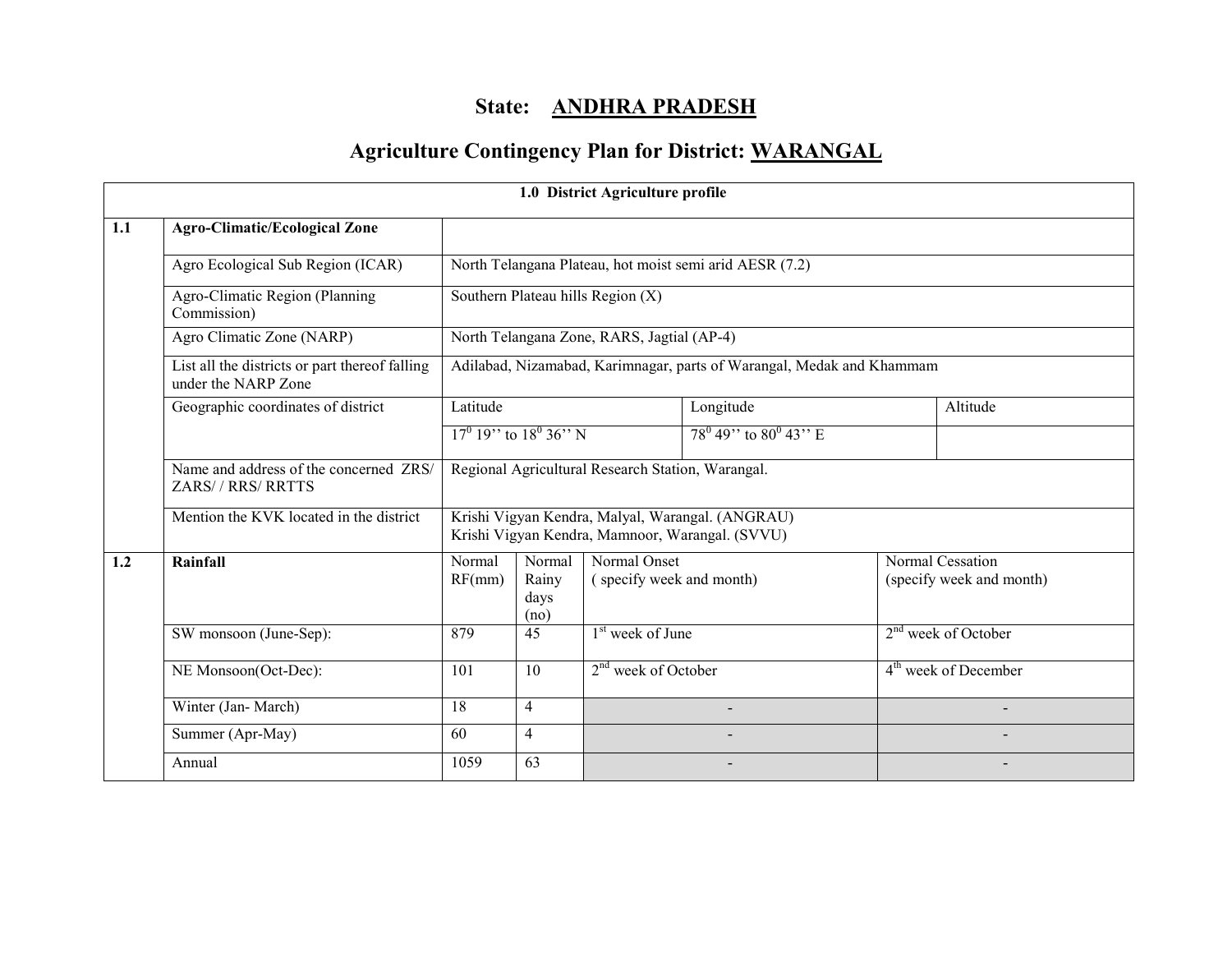| 1.3 | <b>Land use</b><br>pattern of the<br>district (latest<br>statistics) | Geographical<br>Area | Forest area |       | Land under<br>$non-$<br>agricultural<br>use | Permanent<br>pastures | Cultivable<br>wasteland | Land under<br>Misc. tree<br>crops and<br>groves | Barren and<br>uncultivable<br>land | Current<br>fallows | Other<br>fallows |
|-----|----------------------------------------------------------------------|----------------------|-------------|-------|---------------------------------------------|-----------------------|-------------------------|-------------------------------------------------|------------------------------------|--------------------|------------------|
|     | Area (Lakh ha)                                                       | 1284.6               |             | 371.0 | 60.2                                        | 45.3                  | 11.2                    | 50.3                                            | 52.1                               | 136.1              | 106.2            |
| 1.4 | Major Soils (common names like<br>shallow red soils etc.,)           |                      |             |       | Area ('000 ha)                              | Percent (%) of total  |                         |                                                 |                                    |                    |                  |
|     | 1. Shallow red chalka soils                                          |                      |             |       | 226                                         |                       |                         | 50                                              |                                    |                    |                  |
|     | 2. Black soils                                                       |                      |             | 113   |                                             |                       | 25                      |                                                 |                                    |                    |                  |
|     | 3. Deep red chalka soils                                             |                      |             |       | 90                                          |                       |                         | 20                                              |                                    |                    |                  |
|     | 4. Problematic soils                                                 |                      |             |       | 22                                          |                       |                         | 5                                               |                                    |                    |                  |
|     | Others (specify):                                                    |                      |             |       |                                             |                       |                         |                                                 |                                    |                    |                  |
| 1.5 | Agricultural land use (Year)                                         |                      |             |       | Area ('000 ha)                              | Cropping intensity %  |                         |                                                 |                                    |                    |                  |
|     | Net sown area                                                        |                      |             | 471.0 |                                             | 129.5                 |                         |                                                 |                                    |                    |                  |
|     | Area sown more than once                                             |                      |             | 138.9 |                                             |                       |                         |                                                 |                                    |                    |                  |
|     | Gross cropped area                                                   |                      |             | 609.8 |                                             |                       |                         |                                                 |                                    |                    |                  |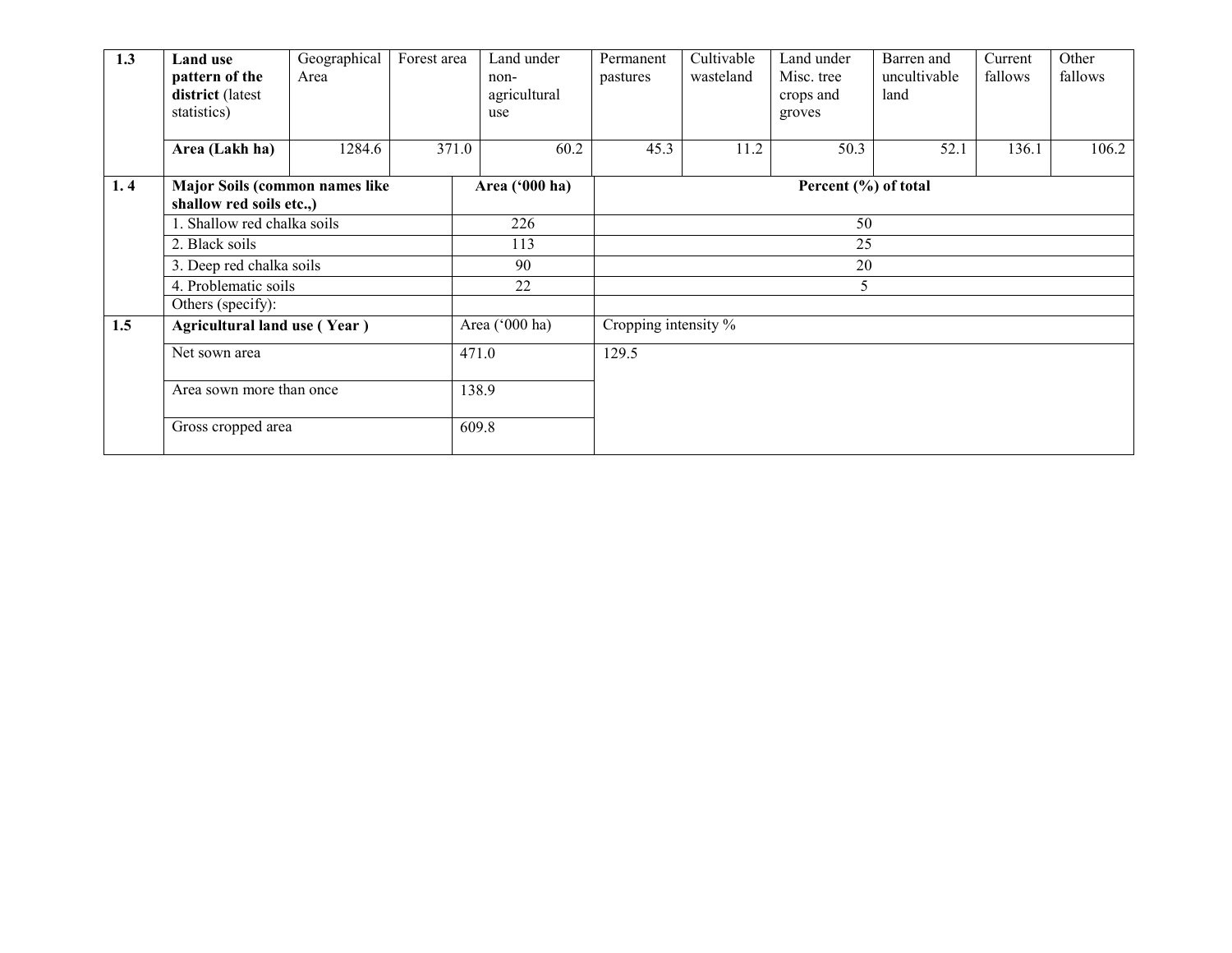| $\overline{1.6}$ | <b>Irrigation</b> (Year)                                                                                   | Area ('000 ha)            |                                           |                                    |
|------------------|------------------------------------------------------------------------------------------------------------|---------------------------|-------------------------------------------|------------------------------------|
|                  | Net irrigated area                                                                                         | 323.9                     |                                           |                                    |
|                  | Gross irrigated area                                                                                       | 411.5                     |                                           |                                    |
|                  | Rainfed area                                                                                               | $147.\overline{1}$        |                                           |                                    |
|                  | <b>Sources of Irrigation</b>                                                                               | Number                    | Area ('000 ha)                            | Percentage of total irrigated area |
|                  | Canals                                                                                                     |                           | 1.9                                       | 0.5                                |
|                  | <b>Tanks</b>                                                                                               |                           | 52.2                                      | 17                                 |
|                  | Open wells                                                                                                 |                           | $\blacksquare$                            | $\overline{55}$                    |
|                  | Bore wells                                                                                                 |                           | 241                                       | $\overline{14}$                    |
|                  | Lift irrigation                                                                                            |                           | $\overline{2}$                            | 0.5                                |
|                  | Micro-irrigation                                                                                           |                           |                                           |                                    |
|                  | Other sources                                                                                              |                           | 54                                        | 13                                 |
|                  | <b>Total Irrigated Area</b>                                                                                |                           |                                           |                                    |
|                  | Pump sets                                                                                                  |                           |                                           |                                    |
|                  | No. of Tractors                                                                                            |                           |                                           |                                    |
|                  | Groundwater availability and use* (Data<br>source: State/Central Ground water<br><b>Department /Board)</b> | No. of blocks/<br>Tehsils | $\overline{(^{\circ}\!}\mathcal{O})$ area |                                    |
|                  | Over exploited                                                                                             | $\overline{7}$            | 14                                        |                                    |
|                  | Critical                                                                                                   | 5                         | 10                                        |                                    |
|                  | Semi-critical                                                                                              | 3                         | 6                                         |                                    |
|                  | Safe                                                                                                       | 36                        | $\overline{71}$                           |                                    |
|                  | Wastewater availability and use                                                                            |                           |                                           |                                    |
|                  | Ground water quality                                                                                       |                           |                                           |                                    |
|                  | *over-exploited: groundwater utilization > 100%; critical: 90-100%; semi-critical: 70-90%; safe: <70%      |                           |                                           |                                    |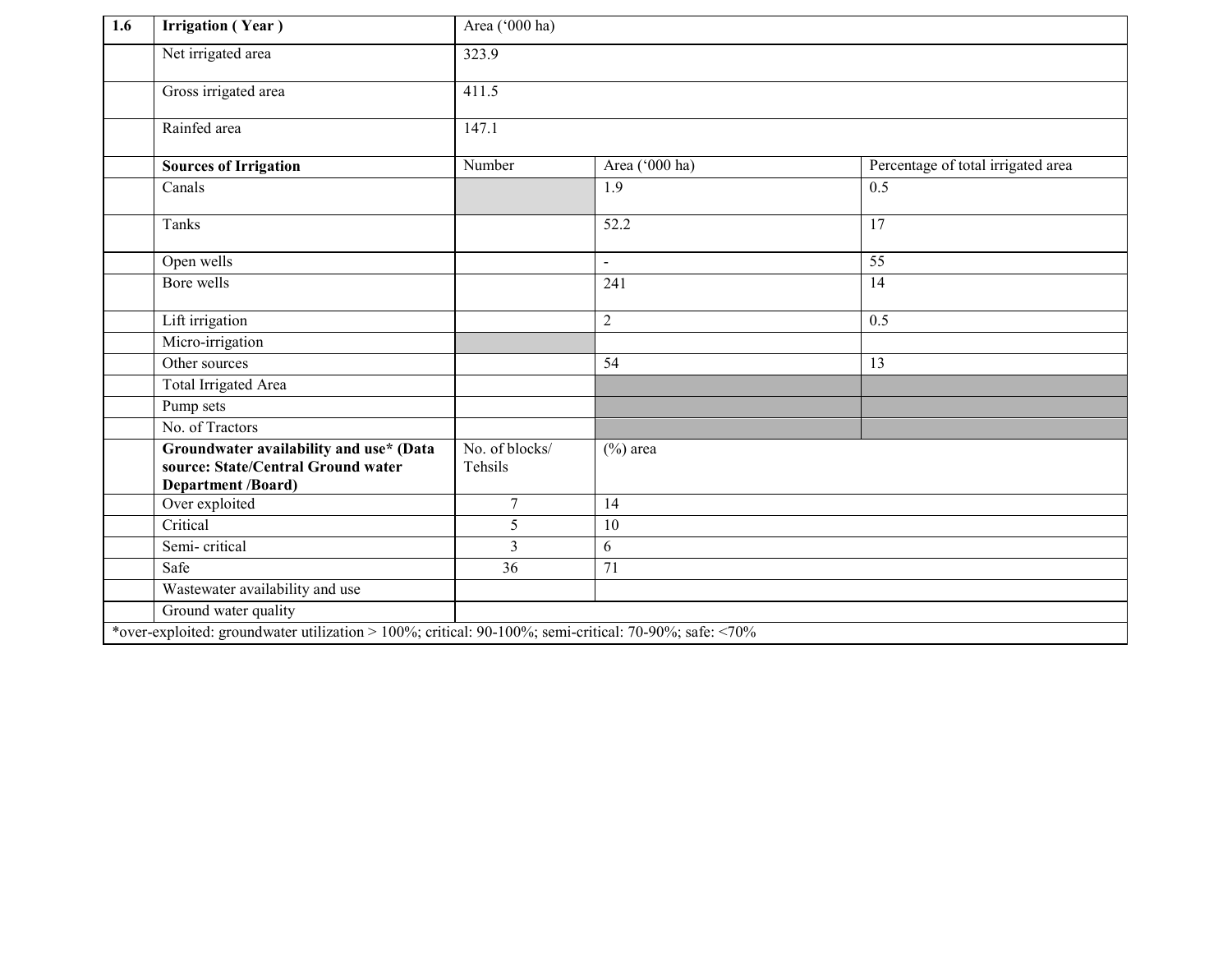| 1.7 |                | <b>Major Field Crops cultivated</b> |                          |                          |                          | Area ('000 ha)    |                          |              |  |  |  |
|-----|----------------|-------------------------------------|--------------------------|--------------------------|--------------------------|-------------------|--------------------------|--------------|--|--|--|
|     |                |                                     |                          | <b>Kharif</b>            |                          | Rabi              | Summer                   | <b>Total</b> |  |  |  |
|     |                |                                     | <b>Irrigated</b>         | Rainfed                  | <b>Irrigated</b>         | Rainfed           |                          |              |  |  |  |
|     |                | Rice                                | 107                      | 6                        | 71                       |                   | 14                       | 198.0        |  |  |  |
|     | $\overline{2}$ | Cotton and fibers                   | 63                       | 95                       | $\overline{a}$           | 0.7               | $\sim$                   | 158.7        |  |  |  |
|     | $\overline{3}$ | Maize                               | 9                        | 41                       | 31                       | 0.05              | $\overline{\phantom{a}}$ | 81.0         |  |  |  |
|     | $\overline{4}$ | Ground nut                          | 0.7                      | 9                        | 27                       | 0.4               | $\sim$                   | 37.1         |  |  |  |
|     | 5              | Chilies                             | 14                       | 0.4                      | 8                        | $\blacksquare$    | 3                        | 25.4         |  |  |  |
|     | 6              | Green gram                          | $\blacksquare$           | 21                       | $\blacksquare$           | 2                 | $\blacksquare$           | 23.1         |  |  |  |
|     | 7              | Red gram                            | $\sim$                   | 21                       | $\blacksquare$           | 0.5               | $\sim$                   | 21.5         |  |  |  |
|     | 8              | Bajra                               | $\sim$                   | 0.02                     | $\overline{\phantom{a}}$ | 20                | $\overline{a}$           | 20.0         |  |  |  |
|     | 9              | Jowar                               |                          | $\mathbf{1}$             | $\blacksquare$           | 7                 | $\overline{\phantom{0}}$ | 8.0          |  |  |  |
|     | 10             | Turmeric                            | 8                        | $\overline{\phantom{a}}$ | $\blacksquare$           | $\sim$            | $\blacksquare$           | 8.0          |  |  |  |
|     | 11             | Bengal gram                         | $\blacksquare$           | $\blacksquare$           | 0.2                      | $\overline{2}$    | $\blacksquare$           | 2.2          |  |  |  |
|     | 12             | Other pulses                        | $\overline{\phantom{a}}$ | $\overline{\phantom{a}}$ | $\overline{\phantom{a}}$ | 0.4               | $\blacksquare$           | 0.4          |  |  |  |
|     |                | Horticulture crops - Fruits         |                          |                          |                          | <b>Total area</b> |                          |              |  |  |  |
|     | 1              | Mango                               |                          |                          |                          | 20.7              |                          |              |  |  |  |
|     | $\overline{2}$ | Orange & Batavia                    |                          |                          |                          | 1.3               |                          |              |  |  |  |
|     | $\overline{3}$ | Banana                              | 1.0                      |                          |                          |                   |                          |              |  |  |  |
|     |                | Horticultural crops - Vegetables    | <b>Total area</b>        |                          |                          |                   |                          |              |  |  |  |
|     |                | Chillies                            | 17.1                     |                          |                          |                   |                          |              |  |  |  |
|     |                | <b>Spices</b>                       |                          |                          |                          | <b>Total area</b> |                          |              |  |  |  |
|     |                | Turmeric                            |                          |                          |                          | 8.3               |                          |              |  |  |  |

| -4<br>1.0 | ∟ivestock<br>$\cdots$ $\cdots$ | $^{\prime\prime}000^\prime$<br>--<br>Male | (500)<br>†emale | (600)<br>Fotal |
|-----------|--------------------------------|-------------------------------------------|-----------------|----------------|
|           |                                |                                           |                 |                |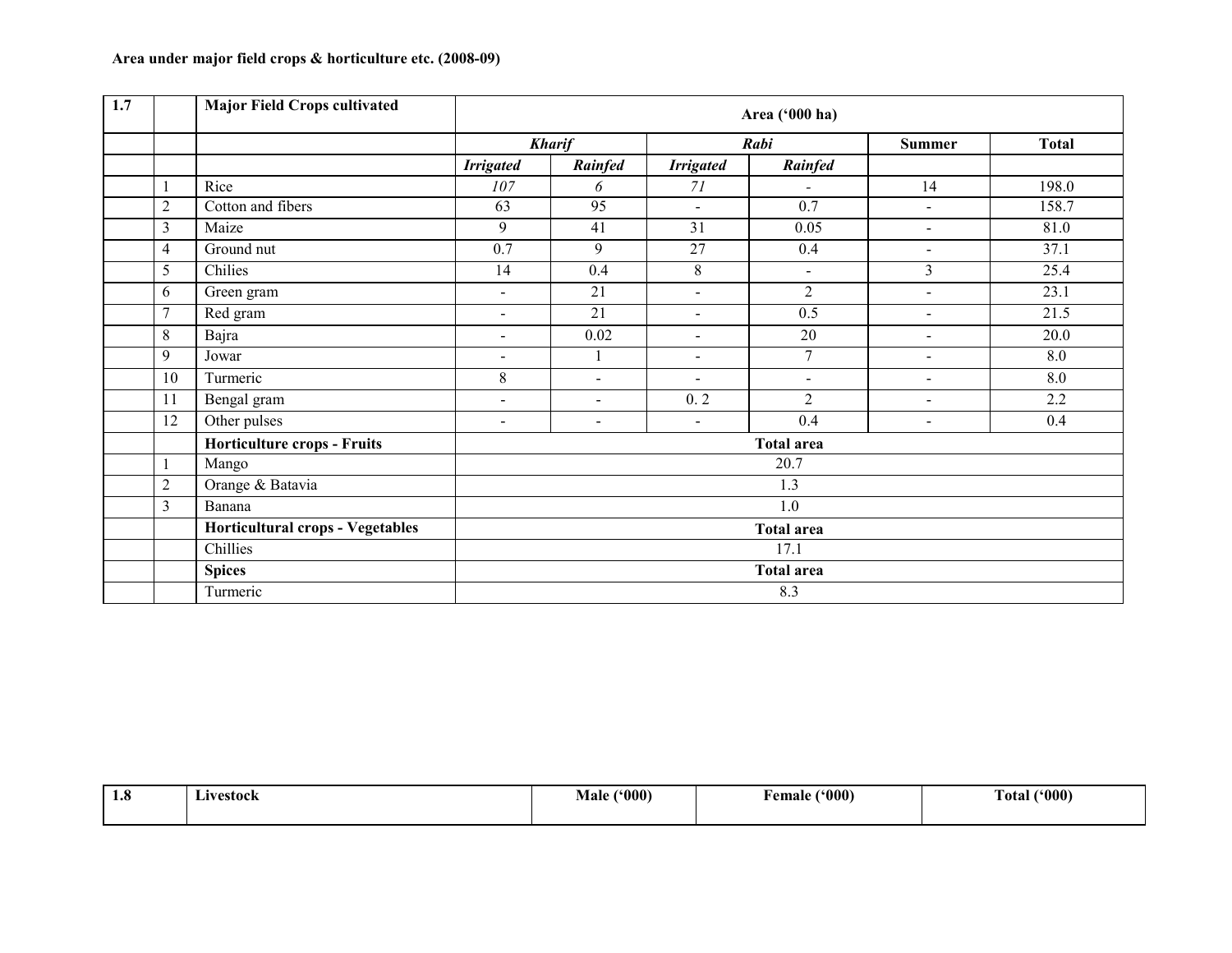|      | Non descriptive Cattle (local low yielding)       |                        | 546.4                                           |                    | 238.6                                    |                                                        | 785.0                                          |  |  |
|------|---------------------------------------------------|------------------------|-------------------------------------------------|--------------------|------------------------------------------|--------------------------------------------------------|------------------------------------------------|--|--|
|      | Crossbred cattle                                  |                        | $\overline{3.3}$                                |                    | $\overline{9.1}$                         |                                                        | 12.4                                           |  |  |
|      | Non descriptive Buffaloes (local low yielding)    |                        | 136.8                                           |                    | 611.9                                    |                                                        | 748.8                                          |  |  |
|      | <b>Graded Buffaloes</b>                           |                        |                                                 |                    |                                          |                                                        |                                                |  |  |
|      | Goat                                              |                        |                                                 |                    |                                          |                                                        | 546.2                                          |  |  |
|      | Sheep                                             |                        |                                                 |                    |                                          |                                                        | 1960.0                                         |  |  |
|      | Others (Camel, Pig, Yak etc.)                     |                        |                                                 |                    |                                          |                                                        | 53.1                                           |  |  |
|      | Commercial dairy farms (Number)                   |                        |                                                 |                    |                                          |                                                        |                                                |  |  |
| 1.9  | Poultry                                           |                        | No. of farms                                    |                    |                                          | Total No. of birds ('number)                           |                                                |  |  |
|      | Commercial                                        |                        |                                                 |                    |                                          | 1274547                                                |                                                |  |  |
|      | Backyard                                          |                        |                                                 |                    |                                          | 3383927                                                |                                                |  |  |
| 1.10 |                                                   |                        | Fisheries (Data source: Chief Planning Officer) |                    |                                          |                                                        |                                                |  |  |
|      |                                                   |                        | A. Capture                                      |                    |                                          |                                                        |                                                |  |  |
|      | i) Marine (Data Source:<br>Fisheries Department)  | No. of fishermen       | <b>Boats</b>                                    |                    |                                          | <b>Nets</b>                                            | <b>Storage facilities</b><br>(Ice plants etc.) |  |  |
|      |                                                   |                        | Mechanized                                      | Non-<br>mechanized | Mechanized<br>(Trawl nets,<br>Gill nets) | Non-mechanized<br>(Shore Seines,<br>Stake & trap nets) |                                                |  |  |
|      |                                                   | No. Farmer owned ponds |                                                 |                    | <b>No. of Reservoirs</b>                 | No. of village tanks                                   |                                                |  |  |
|      |                                                   | $\overline{13}$        |                                                 |                    |                                          |                                                        |                                                |  |  |
|      | ii) Inland (Data Source:<br>Fisheries Department) |                        |                                                 |                    | $\overline{4}$                           | 719                                                    |                                                |  |  |
|      | <b>B.</b> Culture                                 |                        |                                                 |                    |                                          |                                                        |                                                |  |  |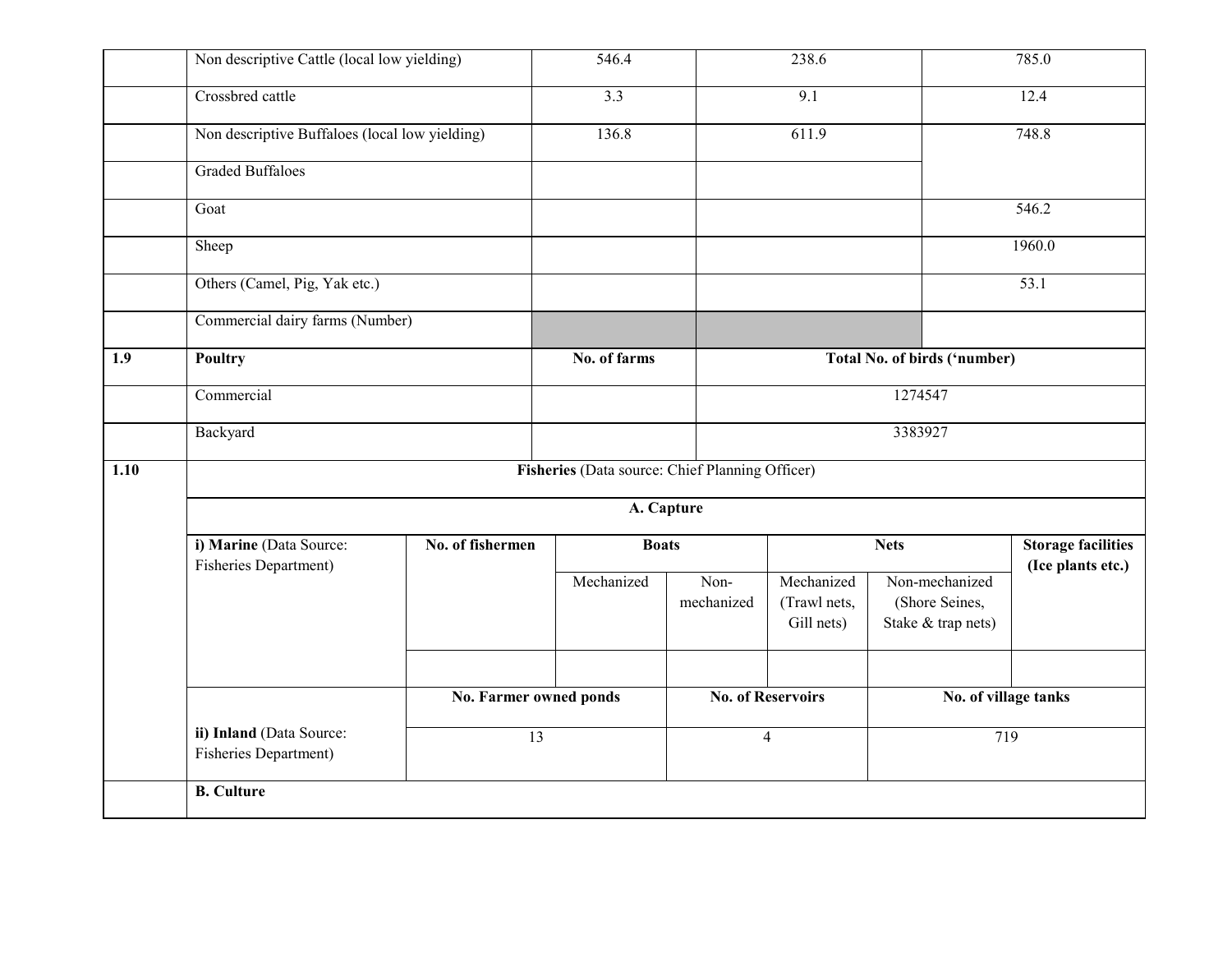|                                         | Water Spread Area (ha) | Yield (t/ha) | <b>Production ('000 tons)</b> |
|-----------------------------------------|------------------------|--------------|-------------------------------|
|                                         |                        |              |                               |
|                                         |                        |              |                               |
| i) Brackish water (Data Source:         |                        |              | v                             |
| MPEDA/Fisheries Department)             |                        |              |                               |
|                                         |                        |              |                               |
| ii) Fresh water (Data Source: Fisheries | 14                     | 0.0          | 0.4                           |
| Department)                             |                        |              |                               |
|                                         |                        |              |                               |
| <b>Others</b>                           |                        |              | 12.6                          |
|                                         |                        |              |                               |

| 1.11                    | Production<br>and<br>Productivity<br>of major                     |                       | Kharif                  |                       | Rabi                    |                       | <b>Summer</b>           |                       | <b>Total</b>            |                |
|-------------------------|-------------------------------------------------------------------|-----------------------|-------------------------|-----------------------|-------------------------|-----------------------|-------------------------|-----------------------|-------------------------|----------------|
|                         | crops<br>(Average of<br>last 5 years:<br>2004,05,06,<br>07,08)    | Production<br>(000 t) | Productivity<br>(kg/ha) | Production<br>(000 t) | Productivity<br>(kg/ha) | Production<br>(000 t) | Productivity<br>(kg/ha) | Production<br>(000 t) | Productivity<br>(kg/ha) | (000)<br>tons) |
|                         | Major Field crops (Crops to be identified based on total acreage) |                       |                         |                       |                         |                       |                         |                       |                         |                |
| $\mathbf{1}$            | Rice                                                              | 391                   | 2972                    | 177                   | 2929                    |                       |                         | 568                   | 2947                    |                |
| $\overline{2}$          | Cotton                                                            | 413                   | 438                     | $\overline{a}$        | $\overline{a}$          |                       |                         | 413                   | 438                     |                |
| $\overline{\mathbf{3}}$ | Maize                                                             | 189                   | 3673                    | 119                   | 4618                    |                       |                         | 308                   | 3999                    |                |
| $\overline{4}$          | Groundnut                                                         | 12                    | 565                     | $\overline{2}$        | 674                     |                       |                         | 14                    | 580                     |                |
| $\overline{5}$          | Redgram                                                           | 10                    | 460                     | $\blacksquare$        | $\blacksquare$          |                       |                         | 10                    | 460                     |                |
| Others                  |                                                                   |                       |                         |                       |                         |                       |                         | 74                    | 2964                    |                |
|                         | <b>Horticulture Crops - Fruits</b>                                |                       |                         |                       |                         |                       |                         |                       |                         |                |
|                         | Mango                                                             |                       |                         |                       |                         |                       |                         | 171.368               | 8267                    |                |
| $\overline{2}$          | Orange $&$<br>Batavia                                             |                       |                         |                       |                         |                       |                         | 17.700                | 1330                    |                |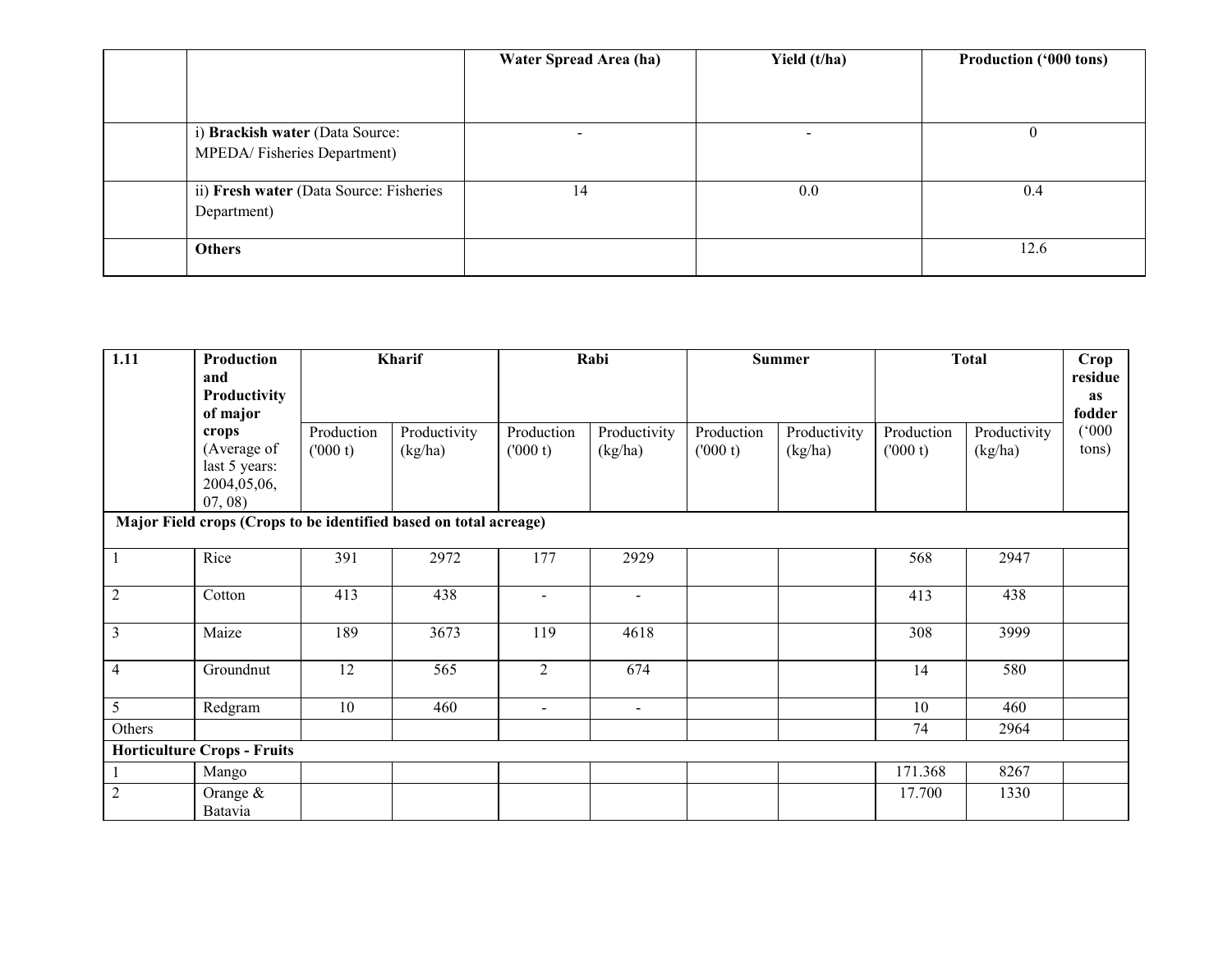|                                         | Banana    |  |  |  |  |  |  | 31.582 | 30000 |  |
|-----------------------------------------|-----------|--|--|--|--|--|--|--------|-------|--|
| <b>Horticultural Crops - Vegetables</b> |           |  |  |  |  |  |  |        |       |  |
|                                         | Chillies  |  |  |  |  |  |  | 48.312 | 2750  |  |
| <b>Spices</b>                           |           |  |  |  |  |  |  |        |       |  |
|                                         | l'urmeric |  |  |  |  |  |  | 51.650 | 6200  |  |

| 1.12 | <b>Sowing window</b><br>for 5 major field<br>crops<br>(start and end of<br>normal sowing<br>period) | Rice                     | Cotton           | Maize              | Groundnut             | Chillies              | Redgram                                                    | Turmeric |
|------|-----------------------------------------------------------------------------------------------------|--------------------------|------------------|--------------------|-----------------------|-----------------------|------------------------------------------------------------|----------|
|      | Kharif-Rainfed                                                                                      | $\overline{\phantom{0}}$ | Mid June to July | June $1st$ week to | Mid June to           | Mid June -            | Mid June to July                                           |          |
|      |                                                                                                     |                          | end              | August $1st$ week  | July end              | Aug end               | end                                                        |          |
|      | Kharif-Irrigated                                                                                    | Mid June to              | Mid June to July | June $1st$ week to | Mid June to           |                       | Mid June to July                                           | Mid June |
|      |                                                                                                     | July end                 | end              | August $1st$ week  | July end              |                       | end                                                        | to July  |
|      |                                                                                                     |                          |                  |                    |                       |                       |                                                            | end      |
|      | Rabi-Rainfed                                                                                        |                          |                  |                    | Mid Sep to<br>Mid oct |                       | September<br>1 <sup>st</sup> week to October<br>$1st$ week |          |
|      | Rabi-Irrigated                                                                                      | Mid Oct to Nov<br>end    |                  | Mid Sep to Oct end | Mid Sep to<br>Mid oct | Mid Sep to<br>Mid oct | September<br>1 <sup>st</sup> week to October<br>$1st$ week |          |

| 1.13 | What is the major contingency<br>the district is prone to? (Tick<br>mark and mention years if<br>known during the last 10 year<br>period) | Regular | Sporadic | None |
|------|-------------------------------------------------------------------------------------------------------------------------------------------|---------|----------|------|
|      | Drought                                                                                                                                   |         |          |      |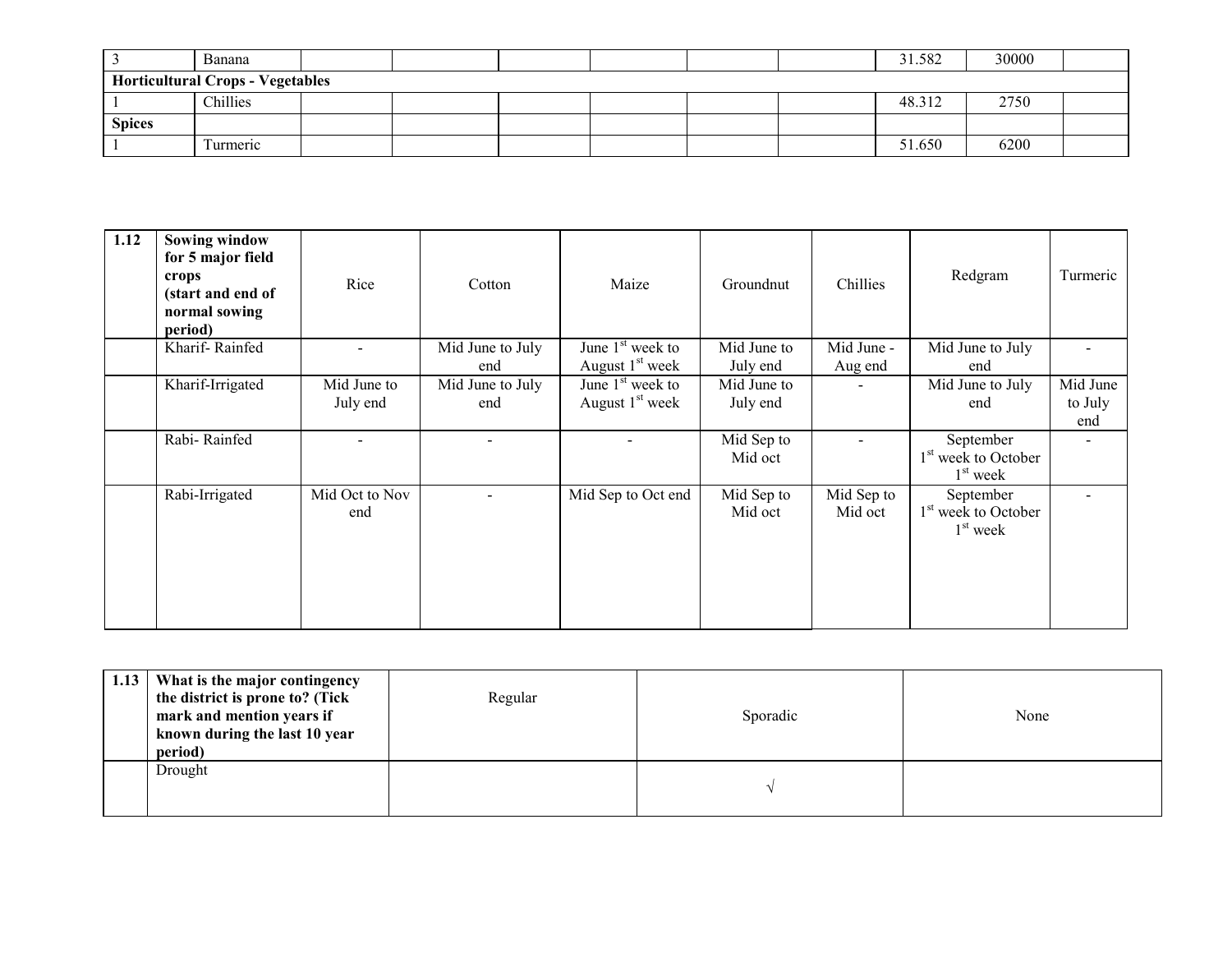| Flood                        |                                                            |                                   |  |
|------------------------------|------------------------------------------------------------|-----------------------------------|--|
| Cyclone                      |                                                            |                                   |  |
| Hail storm                   |                                                            |                                   |  |
| Heat wave                    |                                                            |                                   |  |
| Cold wave                    |                                                            |                                   |  |
| Frost                        |                                                            |                                   |  |
| Sea water intrusion          |                                                            |                                   |  |
| Pests and diseases (specify) | Rice – BPH & Blast, stem borer<br>Cotton – Sucking complex | Yellow Mosaic Virus in Green gram |  |
| Regular and Severe           |                                                            | Maruca & Heliothis in Red gram    |  |
| Others                       |                                                            |                                   |  |

| 1.14 | Include digital maps of the district for | Location map of district within State as Annexure I | Enclosed: Yes/No |
|------|------------------------------------------|-----------------------------------------------------|------------------|
|      |                                          | Mean annual rainfall as Annexure 2                  | Enclosed: Yes/No |
|      |                                          | Soil map as Annexure 3                              | Enclosed: Yes/No |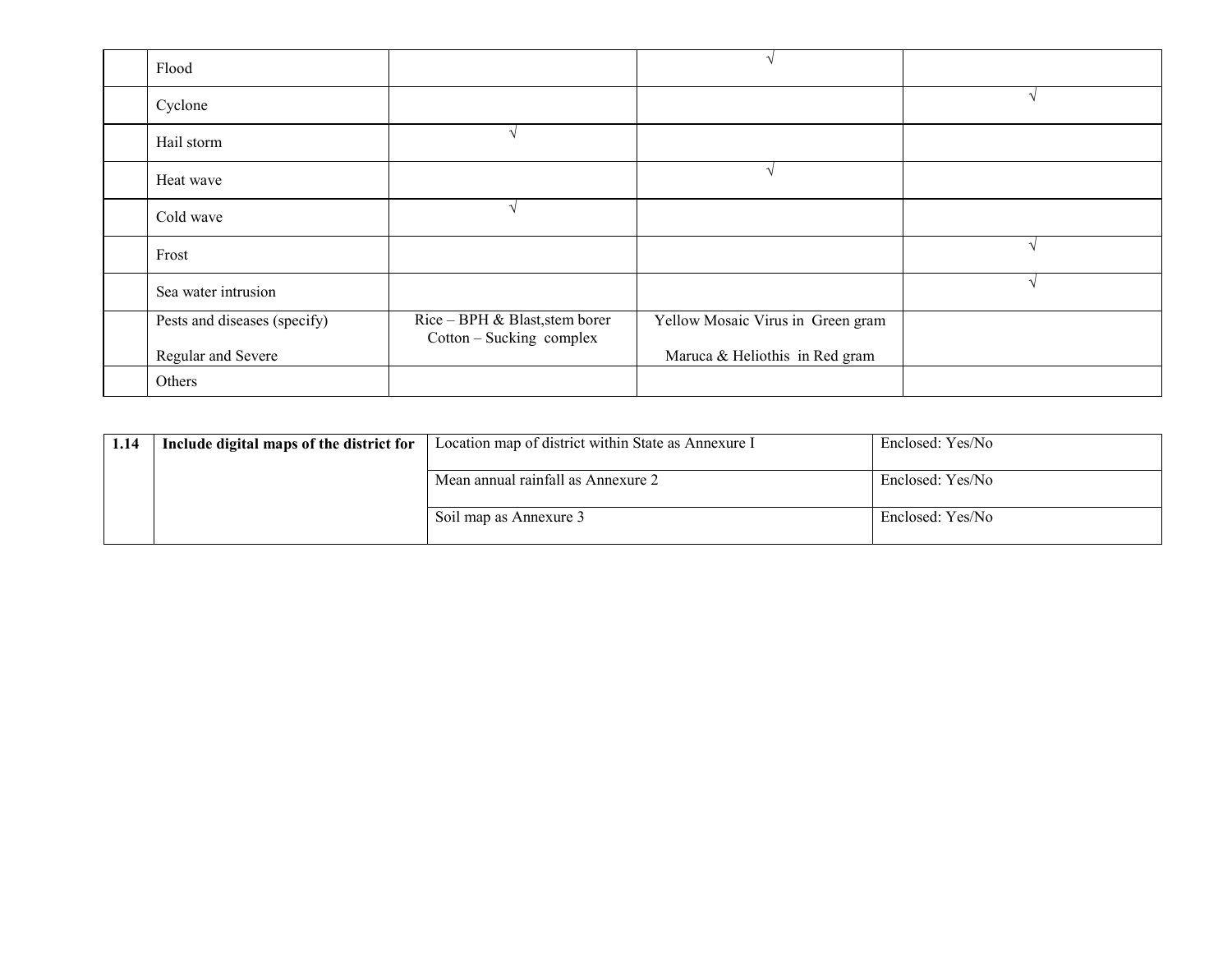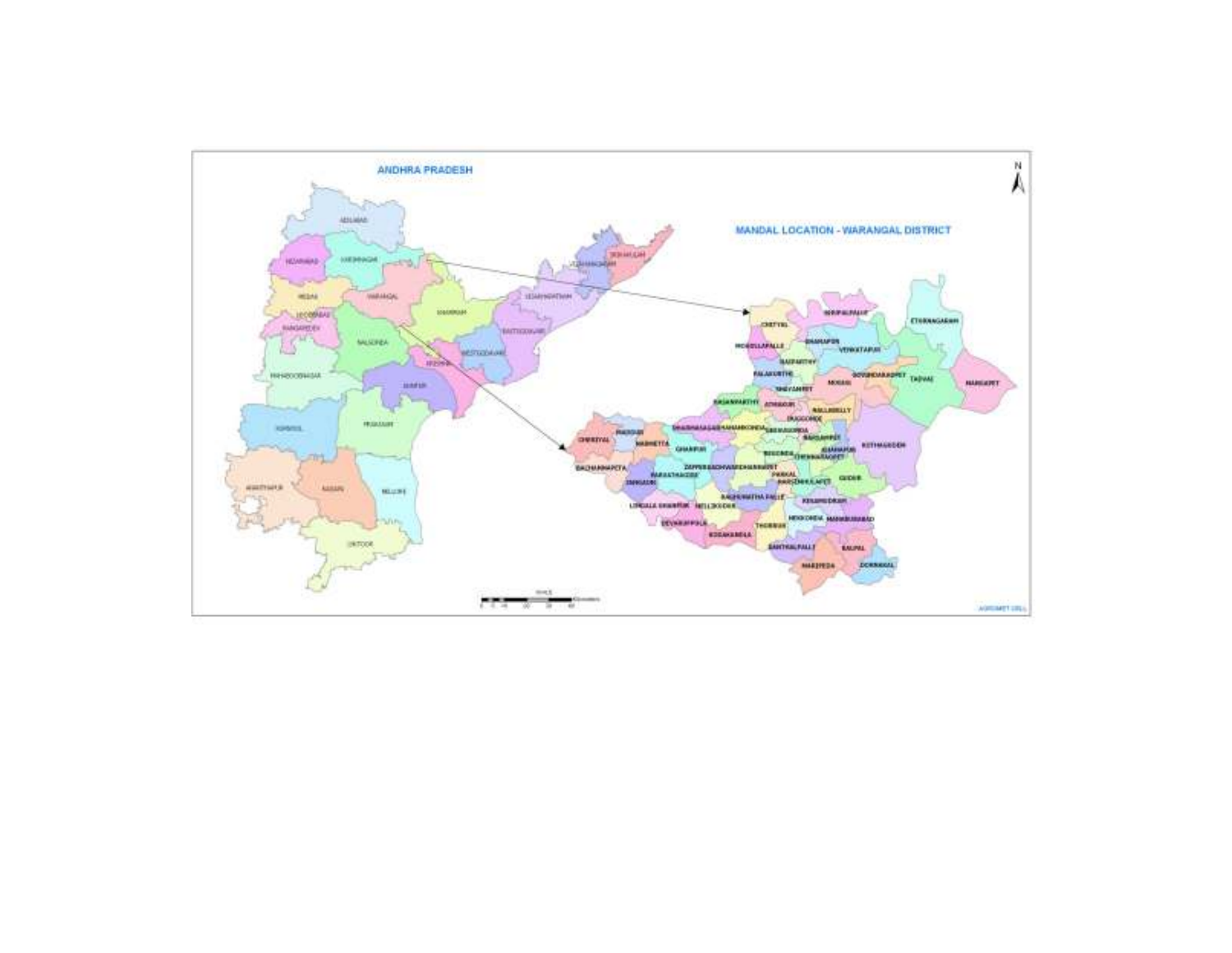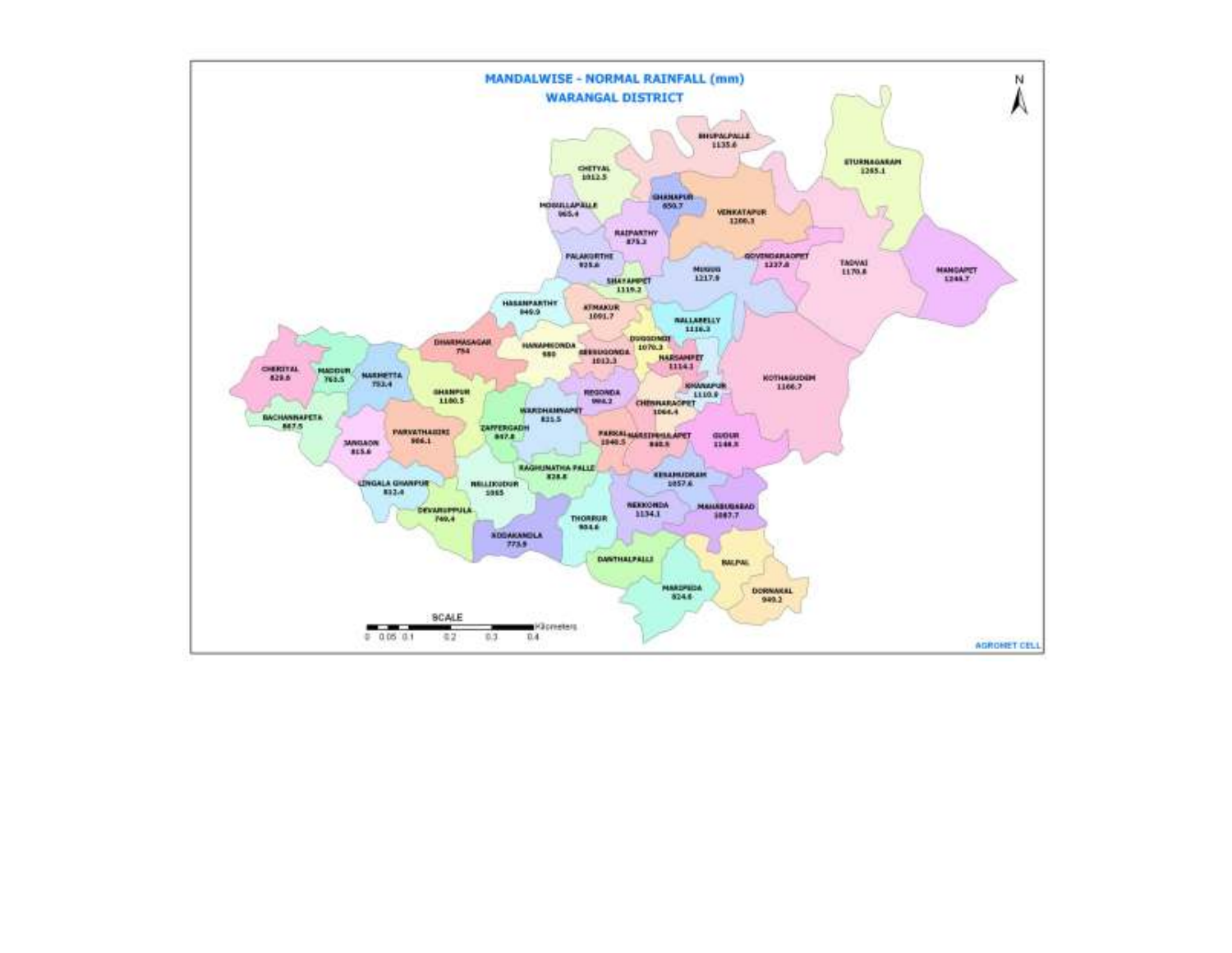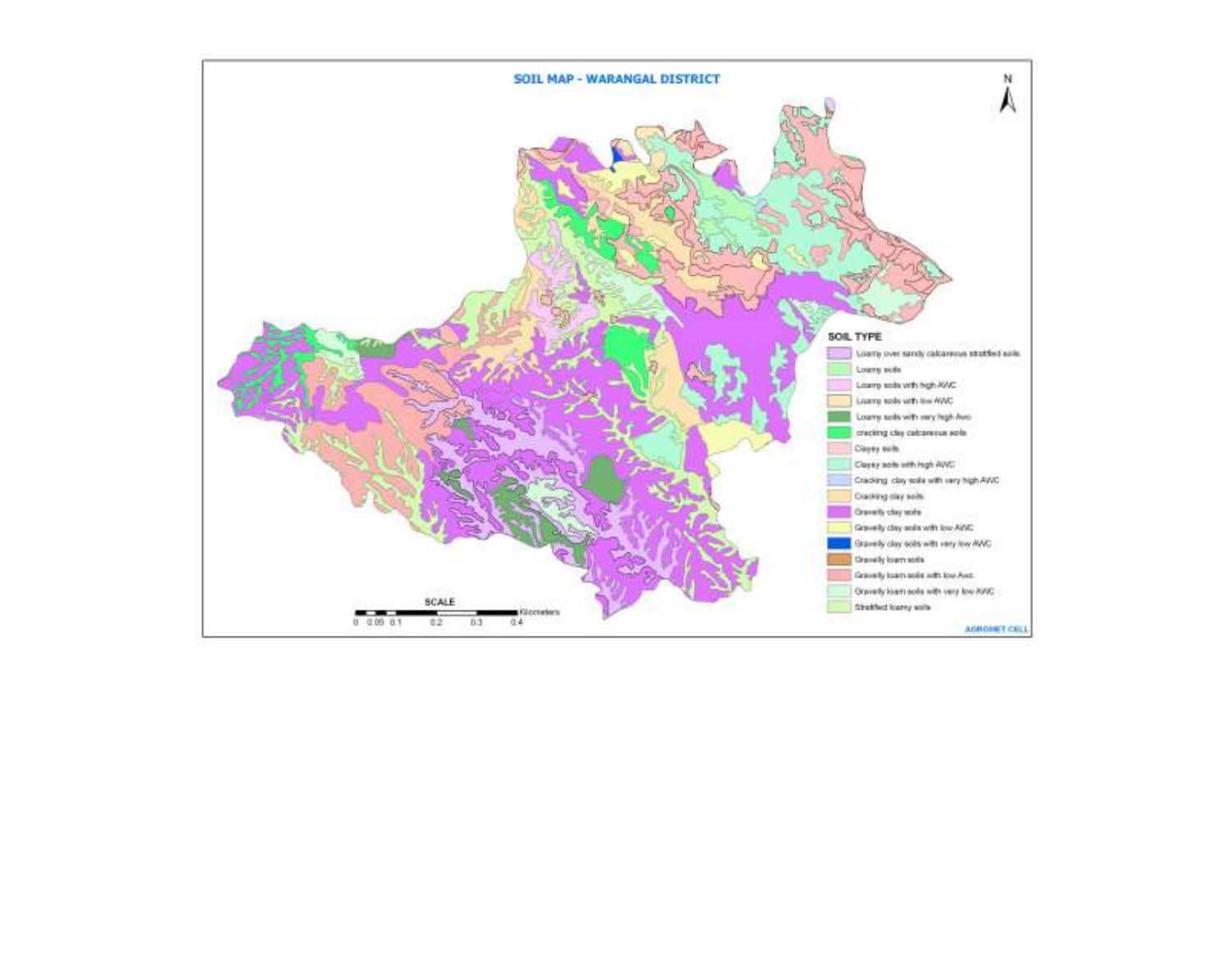#### 2.1 Drought

#### 2.1.1 Rainfed situation

| <b>Condition</b>                                  |                                   |                                       | <b>Suggested Contingency measures</b> |                                             |                                     |  |  |
|---------------------------------------------------|-----------------------------------|---------------------------------------|---------------------------------------|---------------------------------------------|-------------------------------------|--|--|
| <b>Early season</b><br>drought (delayed<br>onset) | <b>Major Farming</b><br>situation | <b>Normal Crop/cropping</b><br>system | Change in crop/cropping<br>system     | <b>Agronomic measures</b>                   | <b>Remarks</b> on<br>Implementation |  |  |
| Delay by 2 weeks                                  | <b>Black soils</b>                | Cotton                                | No change                             |                                             |                                     |  |  |
| (June 3 <sup>rd</sup> week)                       |                                   | Maize                                 |                                       |                                             |                                     |  |  |
|                                                   |                                   | Redgram                               |                                       |                                             |                                     |  |  |
|                                                   |                                   | Greengram                             |                                       |                                             |                                     |  |  |
|                                                   | Red soils                         | Redgram (Sole crop)                   |                                       |                                             |                                     |  |  |
|                                                   |                                   | Greengram                             |                                       |                                             |                                     |  |  |
|                                                   |                                   | Maize                                 |                                       |                                             |                                     |  |  |
|                                                   |                                   | $Redgram + Groundnut$                 |                                       |                                             |                                     |  |  |
| Delay by 4 weeks                                  | <b>Black soils</b>                | Cotton                                |                                       |                                             |                                     |  |  |
| (July2nd week)                                    |                                   | Maize                                 |                                       | Reduce row spacing                          |                                     |  |  |
|                                                   |                                   | Redgram                               |                                       | from 180 to 120cm                           |                                     |  |  |
|                                                   |                                   | Greengram                             |                                       |                                             |                                     |  |  |
|                                                   | Red soils                         | Redgram (Sole crop)                   |                                       |                                             |                                     |  |  |
|                                                   |                                   | Greengram                             |                                       |                                             |                                     |  |  |
|                                                   |                                   | Maize                                 |                                       |                                             |                                     |  |  |
|                                                   |                                   | Redgram +Maize                        |                                       |                                             |                                     |  |  |
|                                                   |                                   | $Redgram + groundnut$                 | Redgram                               | Reduce row spacing                          |                                     |  |  |
|                                                   |                                   | Redgram + Sesamum                     |                                       | from 180 to 120cm                           |                                     |  |  |
| Delay by 6 weeks                                  | <b>Black soils</b>                | Cotton                                | No change                             |                                             | $\blacksquare$                      |  |  |
| $(\text{July } 3^{\text{rd}} \text{ week})$       |                                   | Redgram                               |                                       | Reduce row spacing                          |                                     |  |  |
|                                                   |                                   | Maize                                 | Redgram                               | from 180 cm to 120 cm                       |                                     |  |  |
|                                                   |                                   |                                       |                                       |                                             |                                     |  |  |
|                                                   |                                   | Greengram                             | No Change                             | $\blacksquare$                              |                                     |  |  |
|                                                   | Red soils                         | Redgram (Sole crop)                   |                                       | Reduce row spacing<br>from 180 cm to 150 cm |                                     |  |  |
|                                                   |                                   | Maize                                 |                                       |                                             |                                     |  |  |
|                                                   |                                   | Redgram +maize                        | Redgram                               | Reduce row spacing                          |                                     |  |  |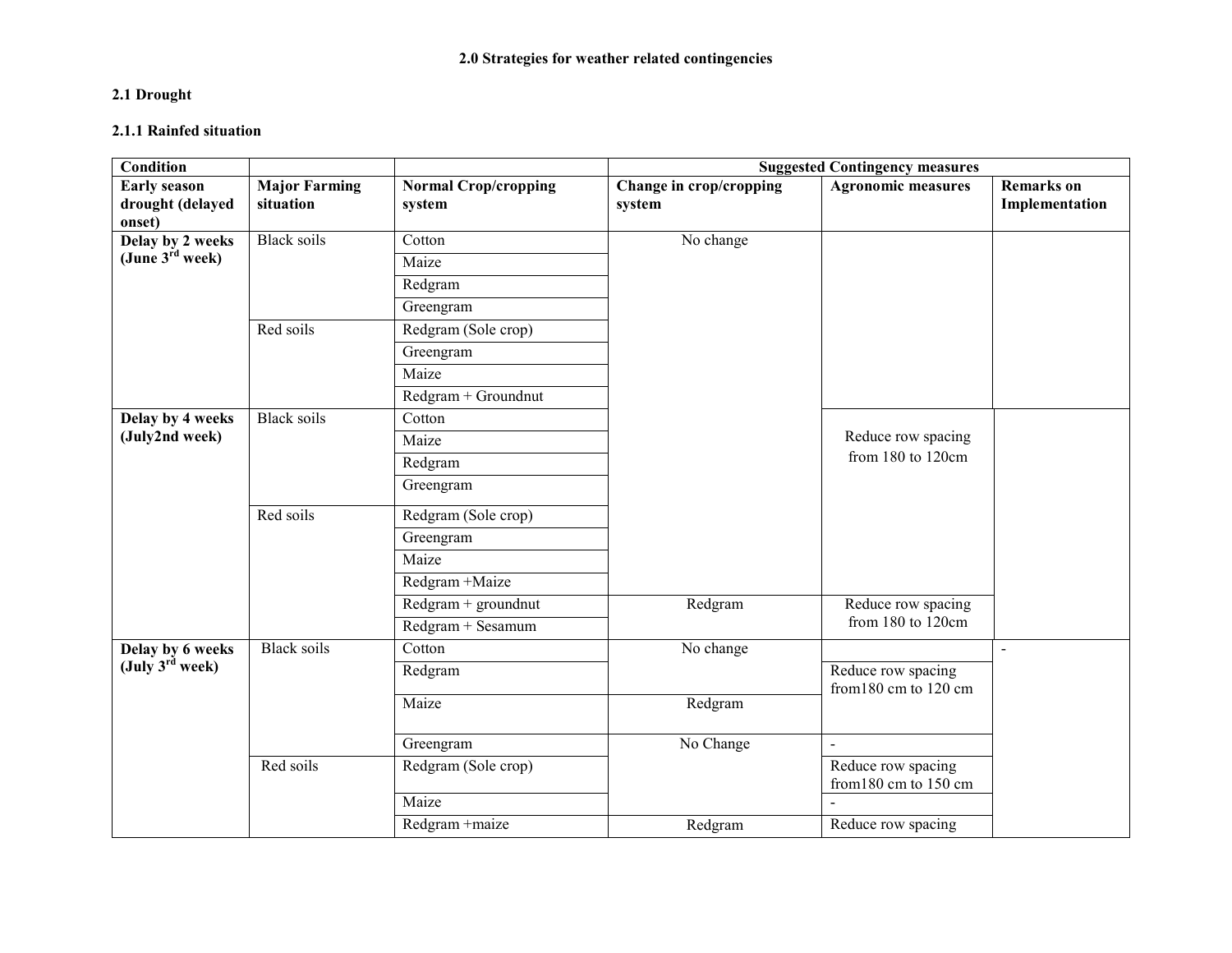|                                                   |                                   | Redgram+groundnut                       |                                   | from $180 \text{ cm}$ to $150 \text{ cm}$                                           |                                     |
|---------------------------------------------------|-----------------------------------|-----------------------------------------|-----------------------------------|-------------------------------------------------------------------------------------|-------------------------------------|
|                                                   |                                   | Redgram + Sesamum                       |                                   |                                                                                     |                                     |
| Condition                                         |                                   |                                         |                                   | <b>Suggested Contingency measures</b>                                               |                                     |
| <b>Early season</b><br>drought (delayed<br>onset) | <b>Major Farming</b><br>situation | <b>Normal Crop/cropping</b><br>system   | Change in crop/cropping<br>system | <b>Agronomic measures</b>                                                           | <b>Remarks</b> on<br>Implementation |
| Delay by 8 weeks<br>(August $1st$ week)           | <b>Black soils</b>                | Cotton<br>Redgram<br>Maize<br>Greengram | Redgram/Castor                    | Redgram: Reduce row<br>spacing from 180 cm to<br>$120 \text{ cm}$<br>Castor: Normal | $\overline{\phantom{a}}$            |
|                                                   | Red soils                         | Redgram<br>Maize<br>Greengram           | Redgram/Castor                    |                                                                                     |                                     |

| Condition                             |                                   |                                       |                                                                      | <b>Suggested Contingency measures</b>    |                                     |
|---------------------------------------|-----------------------------------|---------------------------------------|----------------------------------------------------------------------|------------------------------------------|-------------------------------------|
| Early season<br>drought (Normal       | <b>Major Farming</b><br>situation | <b>Normal Crop/cropping</b><br>system | Crop management                                                      | Soil nutrient &<br>moisture conservation | <b>Remarks</b> on<br>Implementation |
| onset)                                |                                   |                                       |                                                                      | measures                                 |                                     |
| Normal onset                          | Black soils $-$<br>Rainfed        | Cotton                                | Gap filling to be done at 7-10<br>days after sowing.                 | Intercultivation.                        | $\overline{\phantom{0}}$            |
| followed by 15-20                     |                                   | Redgram                               | Plough back and same crop                                            |                                          |                                     |
| days dry spell<br>after sowing        |                                   | Greengram                             | may be sown                                                          |                                          |                                     |
| leading to poor                       |                                   | Maize                                 |                                                                      |                                          |                                     |
| germination/crop                      | Red soils - Rainfed               | Redgram (sole crop)                   | $-do-$                                                               |                                          |                                     |
| stand etc.                            |                                   | Greengram                             |                                                                      |                                          |                                     |
|                                       |                                   | Maize                                 | Re-sowing may be taken-up<br>with short duration hybrid<br>(Specify) | Foliar spray of 2% urea                  |                                     |
| Condition                             |                                   |                                       | <b>Suggested Contingency measures</b>                                |                                          |                                     |
| Mid season                            | <b>Major Farming</b>              | <b>Normal Crop/cropping</b>           | Crop management                                                      | Soil nutrient &                          | <b>Remarks</b> on                   |
| drought (long dry                     | situation                         | system                                |                                                                      | moisture conservation                    | Implementation                      |
| spell, consecutive 2                  |                                   |                                       |                                                                      | measures                                 |                                     |
| weeks rainless<br>$(>2.5$ mm) period) |                                   |                                       |                                                                      |                                          |                                     |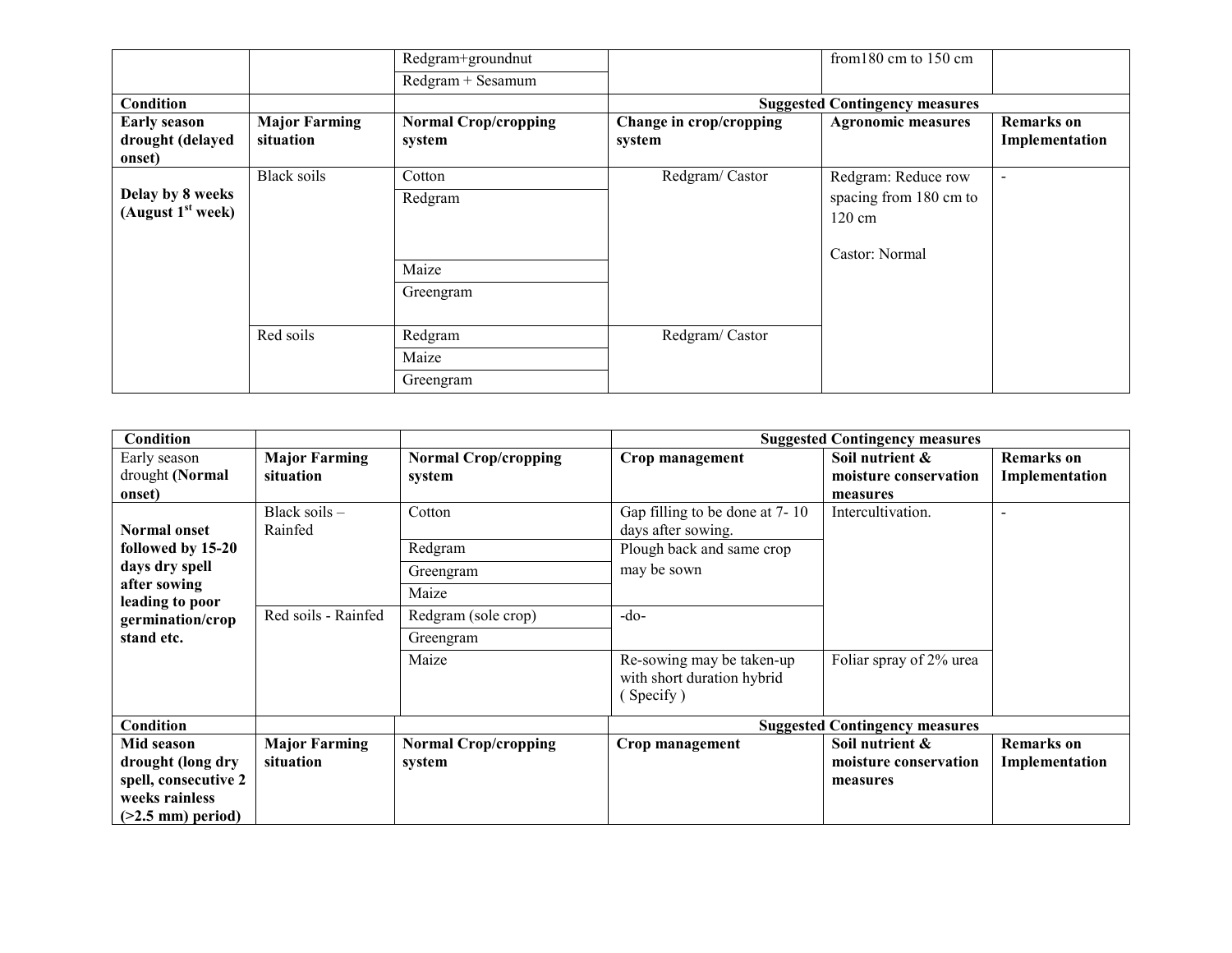| At vegetative stage | Black soils $-$<br>Rainfed | Cotton, Redgram, Green<br>gram, Maize | Plough back and Same crop<br>may be sown<br>Spray 2 % urea solution | Inter cultivation and<br>thinning |  |
|---------------------|----------------------------|---------------------------------------|---------------------------------------------------------------------|-----------------------------------|--|
|                     | Red soils - Rainfed        | Cotton, Redgram, Green gram,          |                                                                     |                                   |  |
|                     |                            | Maize                                 |                                                                     |                                   |  |

| <b>Condition</b>  |                      |                             | <b>Suggested Contingency measures</b>                                  |                       |                   |  |
|-------------------|----------------------|-----------------------------|------------------------------------------------------------------------|-----------------------|-------------------|--|
| Mid season        | <b>Major Farming</b> | <b>Normal Crop/cropping</b> | Crop management                                                        | Soil nutrient &       | <b>Remarks</b> on |  |
| drought (long dry | situation            | system                      |                                                                        | moisture conservation | Implementation    |  |
| spell)            |                      |                             |                                                                        | measures              |                   |  |
|                   | Black soils $-$      | Cotton                      | Spray urea - $2\%$ or KNO <sub>3</sub> or                              | Inter-cultivation     |                   |  |
| At reproductive   | Rainfed              | Redgram                     | water soluble fertilizers $1\%$ to<br>supplement nutrition             | $=$                   |                   |  |
| stage             |                      | Maize                       |                                                                        |                       |                   |  |
|                   |                      |                             |                                                                        |                       |                   |  |
|                   |                      | Greengram                   | Harvest and Use as fodder                                              |                       |                   |  |
|                   | Red soils - Rainfed  | Redgram (sole crop), Maize  | Spray urea - $2\%$ or KNO <sub>3</sub> or<br>water soluble fertilizers |                       |                   |  |
|                   |                      | Greengram                   | Harvest and Use as fodder                                              |                       |                   |  |

| Condition               |                      |                             |                                                                        | <b>Suggested Contingency measures</b> |                   |
|-------------------------|----------------------|-----------------------------|------------------------------------------------------------------------|---------------------------------------|-------------------|
| <b>Terminal drought</b> | <b>Major Farming</b> | <b>Normal Crop/cropping</b> | Crop management                                                        | <b>Rabi Crop planning</b>             | <b>Remarks</b> on |
|                         | situation            | system                      |                                                                        |                                       | Implementation    |
|                         | Black soils $-$      | Cotton                      | Spray urea - $2\%$ or KNO <sub>3</sub> or                              |                                       |                   |
| Rainfed                 | Redgram              | water soluble fertilizers   |                                                                        |                                       |                   |
|                         | Red soils - Rainfed  | Redgram                     | Spray urea - $2\%$ or KNO <sub>3</sub> or<br>water soluble fertilizers |                                       |                   |

#### 2.1.2 Irrigated situation

| Condition |                      |                             | <b>Suggested Contingency measures</b> |                    |                   |  |
|-----------|----------------------|-----------------------------|---------------------------------------|--------------------|-------------------|--|
|           | <b>Maior Farming</b> | <b>Normal Crop/cropping</b> | Change in crop/cropping               | Agronomic measures | <b>Remarks</b> on |  |
|           | situation            | system                      | svstem                                |                    | Implementation    |  |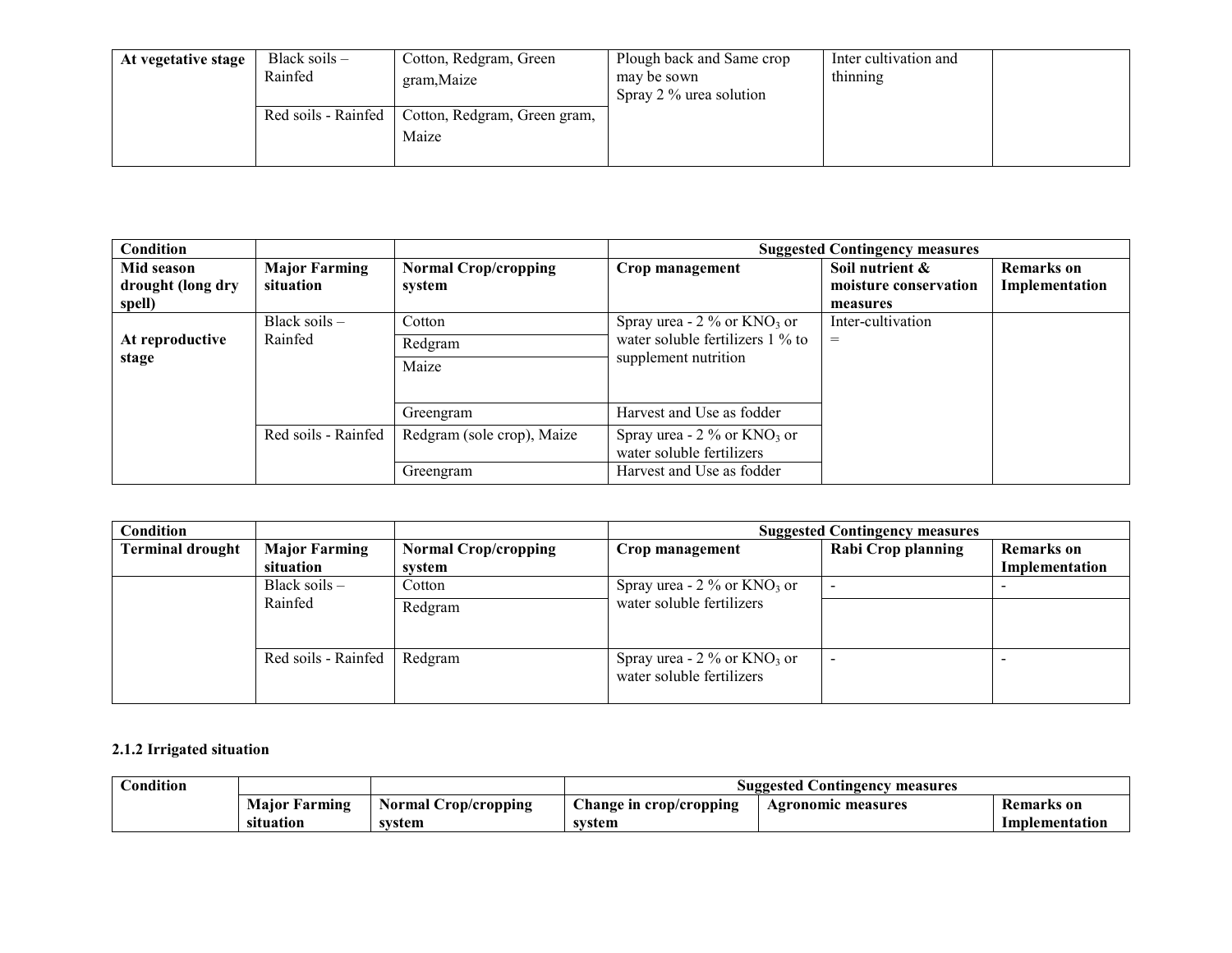| Condition                                                       |                                   |                                       | <b>Suggested Contingency measures</b>                            |                                                                                                                                                                                                                                                                                                                                                                                                                                                                                     |                                     |  |
|-----------------------------------------------------------------|-----------------------------------|---------------------------------------|------------------------------------------------------------------|-------------------------------------------------------------------------------------------------------------------------------------------------------------------------------------------------------------------------------------------------------------------------------------------------------------------------------------------------------------------------------------------------------------------------------------------------------------------------------------|-------------------------------------|--|
|                                                                 | <b>Major Farming</b><br>situation | <b>Normal Crop/cropping</b><br>system | Change in crop/cropping<br>system                                | <b>Agronomic measures</b>                                                                                                                                                                                                                                                                                                                                                                                                                                                           | <b>Remarks</b> on<br>Implementation |  |
| Delayed release<br>of water in<br>canals due to low<br>rainfall | Red &black soils<br>irrigated     | Green Manure-paddy-paddy              | Adopt short duration paddy<br>varieties. (MTU 1010, JGL<br>1798) | Management practices for over<br>aged seedlings.<br>Nitrogen application in nurseries<br>may be avoided<br>Direct seeding by growing short<br>duration varieties like<br>Eerramallelu, Kavya, Jagtial<br>Sannalu, Polasa Prabha are<br>preferred.<br>Green manure crops like<br>sunhemp, pillipesara, greengram<br>may be sown with little showers<br>some portion of sunhemp may be<br>fed as fodder, left over may be<br>incorporated as and when release<br>of water from canals |                                     |  |
|                                                                 |                                   |                                       | Direct seeded rice under<br>puddled condition                    | Adopt weed management with<br>chemicals                                                                                                                                                                                                                                                                                                                                                                                                                                             |                                     |  |

| <b>Condition</b> |                      |                             | <b>Suggested Contingency measures</b> |                               |                   |  |
|------------------|----------------------|-----------------------------|---------------------------------------|-------------------------------|-------------------|--|
|                  | <b>Major Farming</b> | <b>Normal Crop/cropping</b> | Change in                             | <b>Agronomic measures</b>     | <b>Remarks</b> on |  |
|                  | situation            | system                      | crop/cropping system                  |                               | Implementation    |  |
| Limited release  | Black soils $-$      | Green manure-paddy-paddy    | Rice                                  | Rice $-1$ . Alternate wetting |                   |  |
| of water in      | Canal irrigated      |                             |                                       | and drying                    |                   |  |
| canals due to    |                      |                             |                                       | Take up effective weed        |                   |  |
| low rainfall     |                      |                             |                                       | control measures              |                   |  |
|                  |                      |                             |                                       |                               |                   |  |
|                  |                      |                             | Maize                                 | Irrigation at critical stages |                   |  |
|                  |                      |                             |                                       |                               |                   |  |
|                  |                      |                             |                                       |                               |                   |  |
|                  |                      |                             | Maize (rabi)                          | Zero tillage                  |                   |  |
|                  | Red soils - Canal    | Paddy-paddy                 | Paddy /Jowar/Fodder                   | $Rice -1$ . Alternate wetting |                   |  |
|                  | irrigated            |                             |                                       | and drying                    |                   |  |
|                  |                      |                             |                                       | 2. Take up effective weed     |                   |  |
|                  |                      |                             |                                       | control measures              |                   |  |
|                  |                      |                             |                                       | <b>Rice fallow</b>            |                   |  |
|                  |                      |                             |                                       | 1. crops like, Jowar, Maize;  |                   |  |
|                  |                      |                             |                                       | Use of micro irrigation       |                   |  |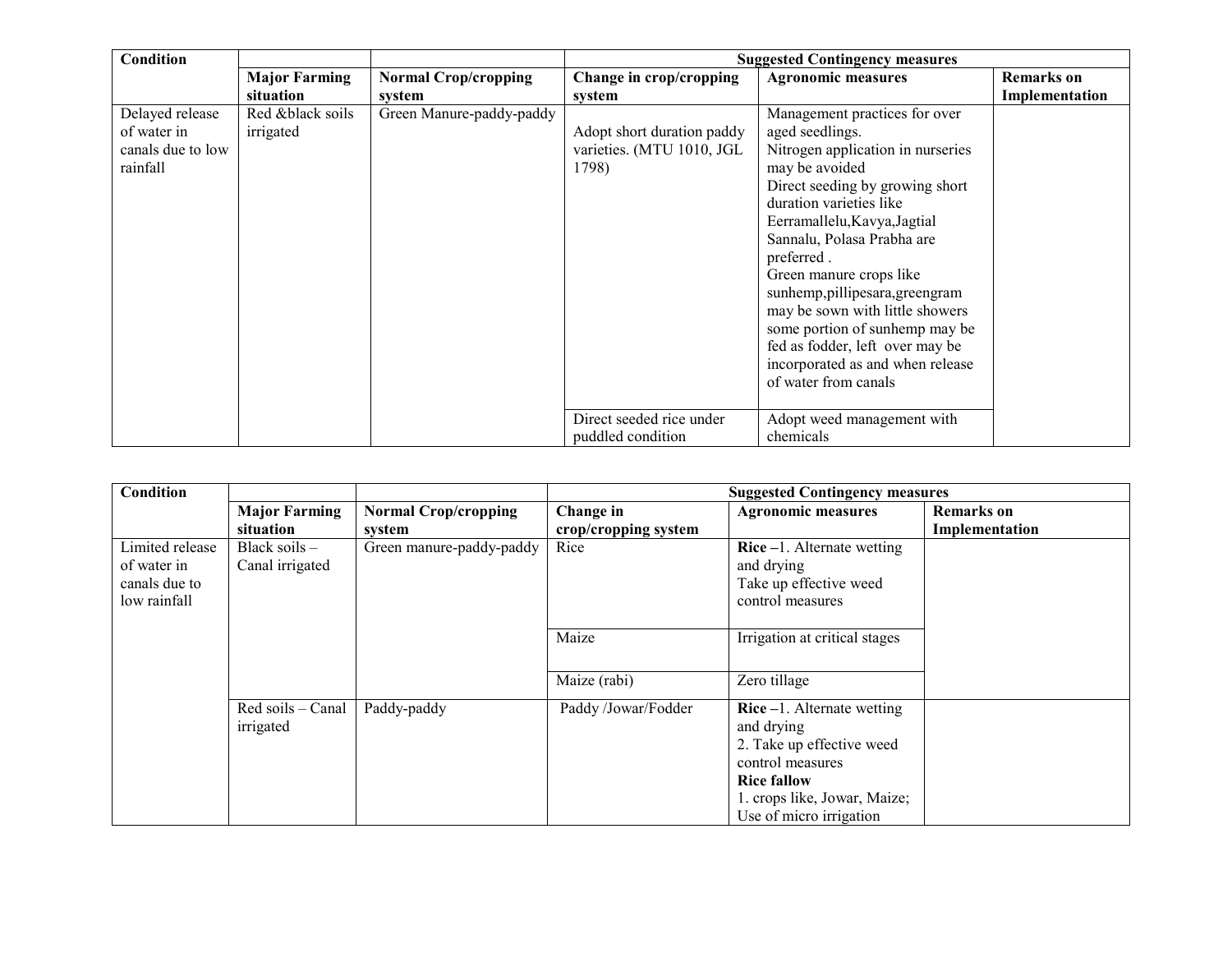| <b>Condition</b> |                      |                             |                             | <b>Suggested Contingency measures</b> |                              |
|------------------|----------------------|-----------------------------|-----------------------------|---------------------------------------|------------------------------|
|                  | <b>Major Farming</b> | <b>Normal Crop/cropping</b> | Change in                   | <b>Agronomic measures</b>             | <b>Remarks</b> on            |
|                  | situation            | system                      | crop/cropping system        |                                       | Implementation               |
|                  |                      |                             | Redgram + Green             |                                       |                              |
|                  |                      |                             | gram/Jowar                  |                                       |                              |
| Condition        |                      |                             |                             | <b>Suggested Contingency measures</b> |                              |
|                  | <b>Major Farming</b> | <b>Normal Crop/cropping</b> | Change in                   | <b>Agronomic measures</b>             | <b>Remarks</b> on            |
|                  | situation            | system                      | crop/cropping system        |                                       | Implementation               |
| Non release of   | Black soils -        | Green Manure-paddy-         | Vegetables in place of      | $\overline{1}$ . Green manure         | Provision may be provided to |
| water in canals  | Canal irrigated      | paddy                       | Paddy; Red gram/castor      | incorporation                         | release water for 1 or 2     |
| under delayed    |                      |                             | as rainfed if water is not  | 2. Sowing of Maghi Jowar              | irrigations                  |
| onset of         |                      |                             | released                    | from September second                 |                              |
| monsoon in       |                      |                             |                             | fortnight onwards                     |                              |
| catchment        |                      |                             |                             | 3. Maize, Red gram,                   |                              |
|                  |                      |                             |                             | Sesamum, Sunflower can be             |                              |
|                  |                      |                             |                             | grown as rabi crops from              |                              |
|                  |                      |                             |                             | September on wards                    |                              |
|                  | Red soils - Canal    | Paddy-paddy                 | Scope for alternate crops   | 1. Green manure                       | Same as above                |
|                  | irrigation           |                             | like Redgram or Maize       | incorporation                         |                              |
|                  |                      |                             | +Redgram as rainfed if      | 2. Sowing of Maghi Jowar              |                              |
|                  |                      |                             | water not released into the | from September second                 |                              |
|                  |                      |                             | canal                       | fortnight onwards                     |                              |
|                  |                      |                             |                             | 3. Maize, Red gram,                   |                              |
|                  |                      |                             |                             | Sesamum, Sunflower can be             |                              |
|                  |                      |                             |                             | grown as rabi crops from              |                              |
|                  |                      |                             |                             | September on wards                    |                              |
| Condition        |                      |                             |                             | <b>Suggested Contingency measures</b> |                              |
|                  | <b>Major Farming</b> | <b>Normal Crop/cropping</b> | Change in                   | <b>Agronomic measures</b>             | <b>Remarks</b> on            |
|                  | situation            | system                      | crop/cropping system        |                                       | Implementation               |
| Lack of inflows  | Tank fed -red        | Paddy                       | Vegetables                  | Establishment of optimum              |                              |
| into tanks due   | soils                |                             |                             | plant                                 |                              |
| to insufficient  |                      |                             |                             | Population                            |                              |
| /delayed onset   | Red &black soils     | Paddy                       | Rainfed crops like maize,   |                                       |                              |
| of monsoon       | irrigated            |                             | cotton, castor, short       |                                       |                              |
|                  |                      |                             | duration pulses, redgram    |                                       |                              |

| ondition'<br>$\sim$ |                         |                      | l Contingency measures<br>Suggested |                    |                   |  |
|---------------------|-------------------------|----------------------|-------------------------------------|--------------------|-------------------|--|
|                     | <b>Maior</b><br>Farming | Normal Crop/cropping | Change in crop/cropping             | Agronomic measures | <b>Remarks</b> on |  |
|                     | situation               | svstem               | svstem                              |                    | Implementation    |  |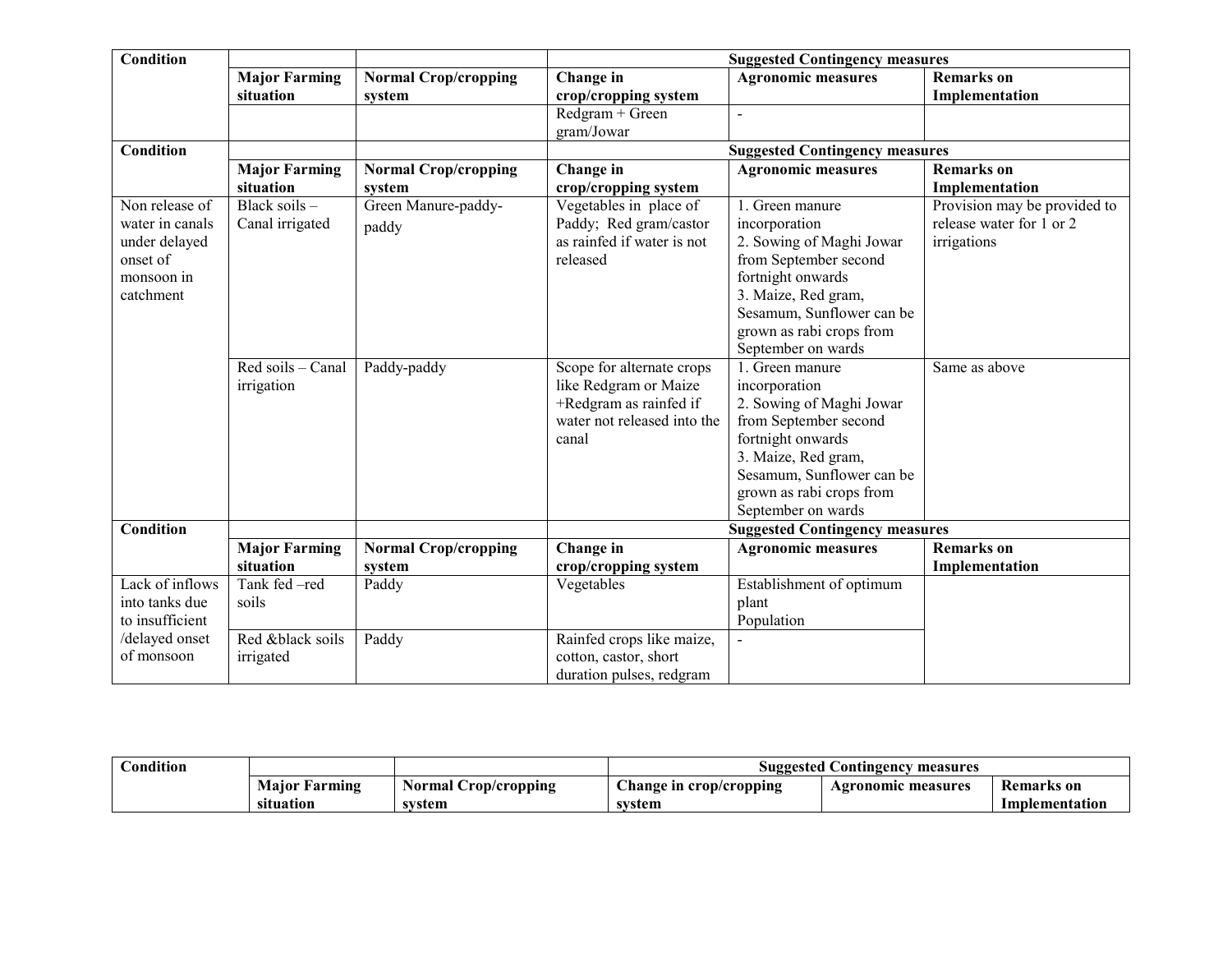| <b>Condition</b>                               |                                      |                                       | <b>Suggested Contingency measures</b> |                                  |                                     |
|------------------------------------------------|--------------------------------------|---------------------------------------|---------------------------------------|----------------------------------|-------------------------------------|
|                                                | <b>Major Farming</b><br>situation    | <b>Normal Crop/cropping</b><br>system | Change in crop/cropping<br>svstem     | <b>Agronomic measures</b>        | <b>Remarks</b> on<br>Implementation |
| Insufficient<br>groundwater<br>recharge due to | Open Well and bore<br>well irrigated |                                       |                                       |                                  |                                     |
| low rainfall                                   | Black soils                          | Chilli/Cotton/paddy                   | Maize + Red gram                      |                                  |                                     |
|                                                | Red soils                            | Chilli/Cotton/paddy                   | Sunflower<br>Redgram                  | Irrigation at critical<br>stages |                                     |
|                                                | Black/Red soils                      | Maize (maize+redgram)                 | Redgram and cotton                    | Irrigation at critical<br>stages |                                     |

#### 2.2 Unusual rains (untimely, unseasonal etc) (for both rainfed and irrigated situations)

| Crop   | <b>Suggested contingency measure</b>                                                                                                                                                                                                                                                                                              |                                                                                                                                                                                                                                                                                                                                               |                                                                                                                                                                                                                                                                                                                  |                                                                                                                                                                               |
|--------|-----------------------------------------------------------------------------------------------------------------------------------------------------------------------------------------------------------------------------------------------------------------------------------------------------------------------------------|-----------------------------------------------------------------------------------------------------------------------------------------------------------------------------------------------------------------------------------------------------------------------------------------------------------------------------------------------|------------------------------------------------------------------------------------------------------------------------------------------------------------------------------------------------------------------------------------------------------------------------------------------------------------------|-------------------------------------------------------------------------------------------------------------------------------------------------------------------------------|
|        | <b>Vegetative stage</b>                                                                                                                                                                                                                                                                                                           | <b>Flowering stage</b>                                                                                                                                                                                                                                                                                                                        | Crop maturity stage                                                                                                                                                                                                                                                                                              | Post harvest                                                                                                                                                                  |
| Rice   | 1. Drain out excess water<br>2. A booster dose of 25kg urea and<br>15 Kg MOP per acre is to be<br>applied.<br>3. gap filling with survived hills<br>(split into individual tillers)<br>4. Proper weed control and plant<br>protection measures should be<br>adopted                                                               | 1. Drain out excess water<br>2 A booster dose of 25kg urea and<br>15 Kg MOP per acre is to be<br>applied.<br>3. Proper weed control and plant<br>protection measures should be<br>adopted                                                                                                                                                     | 1. Drain out excess water early as<br>possible<br>2. Take up suitable plant<br>protection measures for pest $\&$<br>disease out breaks                                                                                                                                                                           | 1. Drain out water and<br>spread sheaves loosely in<br>field and paddy sheaves<br>threshed immediately<br>2. Spray common salt at<br>2% on panicles to prevent<br>germination |
| Cotton | 1. Drain out excess water<br>2. Inter cultivation and apply a<br>booster dose of 30 kg urea+ 15 kg<br>MOP per acre.<br>3. In water logged areas spray with<br>urea $2\%$ + MgSo4 (1%) followed by<br>Annabhedi 5g+Citric acid 0.5g/l<br>4. Spray and also drench with<br>Copper oxychloride<br>5. Take up timely control measures | 1. Drain out excess water<br>2. Apply 30 kg $N + 15$ kg K /acre<br>after draining excess water<br>3. Spray fungicides like Copper oxy<br>chloride 0.3 % or Carbendazim 0.1<br>$\%$ or Mancozeb 0.25% two to three<br>times by rotating the chemicals<br>4. Take up timely control measures<br>against the out break of pests and<br>diseases. | 1. Drain out excess water<br>2. To spray $KNO_3$ 1 % or water<br>soluble fertilizers like 19-19-19,<br>20-20-20, 21-21-21 at 1% to<br>support nutrition<br>3. Spray fungicides like Copper<br>oxy chloride 0.3 % or<br>Carbendazim 0.1 % or Mancozeb<br>$0.25\%$ two to three times by<br>rotating the chemicals | 1. Dry the produce<br>properly before sending to<br>market                                                                                                                    |

Condition - Continuous high rainfall in a short span leading to water logging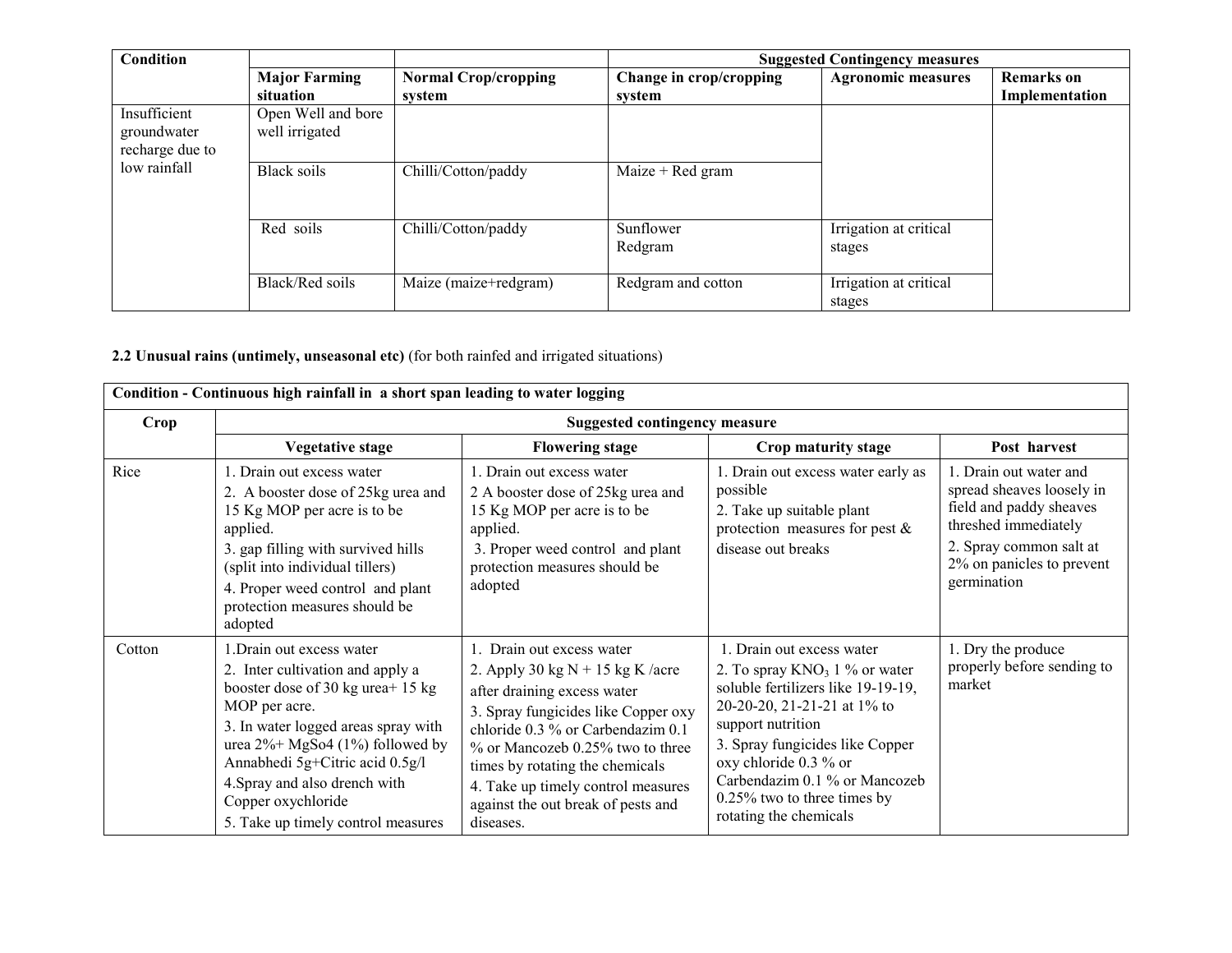|                                    | against the out break of pests and<br>diseases.                                                                                                                                                                                                                                                                                                                                                                                                                                                                      |                                                                                                                                                                                                                                                                                                                           | 4. Take up timely control<br>measures against the out break of<br>pests and diseases. |                                                                                                                                                                                                                                                                                                                    |
|------------------------------------|----------------------------------------------------------------------------------------------------------------------------------------------------------------------------------------------------------------------------------------------------------------------------------------------------------------------------------------------------------------------------------------------------------------------------------------------------------------------------------------------------------------------|---------------------------------------------------------------------------------------------------------------------------------------------------------------------------------------------------------------------------------------------------------------------------------------------------------------------------|---------------------------------------------------------------------------------------|--------------------------------------------------------------------------------------------------------------------------------------------------------------------------------------------------------------------------------------------------------------------------------------------------------------------|
| Redgram                            | 1. Drain out excess water<br>2. Apply 20 kg $N + 10$ kg K /acre<br>after draining excess water<br>3. Take up inter cultivation at<br>optimum soil moisture condition to<br>loosen and aerate the soil and to<br>control weeds                                                                                                                                                                                                                                                                                        | 1. Drain out excess water<br>2. To spray $KNO_3$ 1 % or water<br>soluble fertilizers like 19-19-19, 20-<br>20-20, 21-21-21 at 1%.<br>3. Take up timely control measures<br>against the out break of pests like<br>Spodoptera, Helicoverpa etc.                                                                            | 1. Drain out excess water<br>2. Allow the crop to dry<br>completely before harvesting | 1. Spread the bundles<br>drenched in rain on field<br>bunds or drying floors to<br>quicken the drying<br>2. Thresh the bundles after<br>they are dried properly<br>3. Dry the grain to proper<br>moisture $($ <6%) per cent<br>before bagging and storing<br>to prevent deterioration in<br>quality during storage |
| Greengram                          | 1. Drain out excess water<br>2. Apply 20 kg $N + 10$ kg K /acre<br>after draining excess water<br>3. Take up inter cultivation at<br>optimum soil moisture condition to<br>loosen and aerate the soil and to<br>control weeds                                                                                                                                                                                                                                                                                        | 1. Drain out excess water<br>2. To spray $KNO_3$ 1 % or water<br>soluble fertilizers like 19-19-19, 20-<br>20-20, 21-21-21 at 1%.<br>3. Take up timely control measures<br>against the out break of pests like<br>Spodoptera, Helicoverpa etc.                                                                            | 1. Drain out excess water<br>2. Allow the crop to dry<br>completely before harvesting | 1. Dry the grain to proper<br>moisture per cent before<br>bagging and storing to<br>prevent deterioration in<br>quality during storage                                                                                                                                                                             |
| Maize                              | 1. Drain out excess water<br>2. Apply 20 kg $N + 10$ kg K /acre<br>after draining excess water<br>3. Take up inter cultivation and at<br>optimum soil moisture condition to<br>loosen and aerate the soil and to<br>control weeds<br>4. Earthen up the crop for anchorage<br>5. To spray KNO <sub>3</sub> 1 % or water<br>soluble fertilizers like 19-19-19, 20-<br>20-20, 21-21-21 at 1% to support<br>nutrition<br>6. Take up timely control measures<br>for Pink borer, sheath blight and<br>Turcicum leaf blight | 1. Drain out excess water<br>2. Apply 20 kg $N + 10$ kg K /acre<br>after draining excess water<br>3. To spray $KNO_3$ 1 % or water<br>soluble fertilizers like 19-19-19, 20-<br>20-20, 21-21-21 at 1% to support<br>nutrition<br>4. Take up timely control measures<br>for sheath blight and post flowering<br>stalk rots | 1. Drain out excess water                                                             | 1. Harvest the cobs after<br>the they are dried up<br>properly.                                                                                                                                                                                                                                                    |
| <b>Horticulture crops - Fruits</b> |                                                                                                                                                                                                                                                                                                                                                                                                                                                                                                                      |                                                                                                                                                                                                                                                                                                                           |                                                                                       |                                                                                                                                                                                                                                                                                                                    |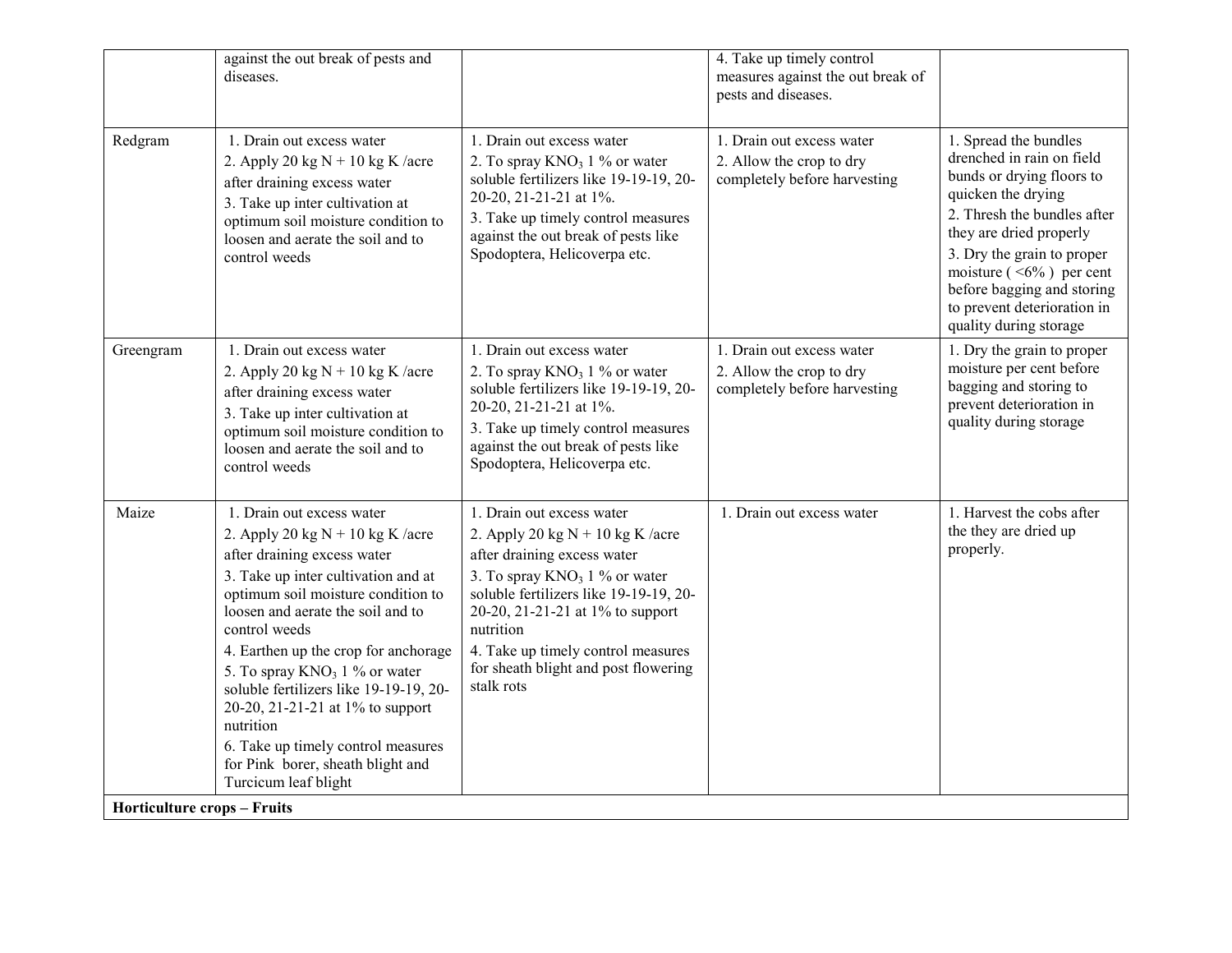| Mango                | Drain the excess water as soon<br>as possible<br>Spray 1% KNO3 or Urea 2%<br>$\bullet$<br>solution 2-3 times.                                                                                                                                                                                                                                                                                                                                                                                                                                                                  | Drain the excess water as soon<br>as possible<br>Spray 1% KNO3 or Urea 2%<br>$\bullet$<br>solution 2-3 times.                                                                                                                                                                                                                                                                                                                                                                                                                           | Drain the excess water as<br>soon as possible<br>Harvest the mature produce<br>$\bullet$<br>in a clear sunny day'                                                                                                                                                                               | Store the fruits in well<br>$\bullet$<br>ventilated place<br>temporarily before it<br>can be marketed.<br>Market the fruits as<br>$\bullet$<br>soon as possible. |
|----------------------|--------------------------------------------------------------------------------------------------------------------------------------------------------------------------------------------------------------------------------------------------------------------------------------------------------------------------------------------------------------------------------------------------------------------------------------------------------------------------------------------------------------------------------------------------------------------------------|-----------------------------------------------------------------------------------------------------------------------------------------------------------------------------------------------------------------------------------------------------------------------------------------------------------------------------------------------------------------------------------------------------------------------------------------------------------------------------------------------------------------------------------------|-------------------------------------------------------------------------------------------------------------------------------------------------------------------------------------------------------------------------------------------------------------------------------------------------|------------------------------------------------------------------------------------------------------------------------------------------------------------------|
| Orange &<br>Batavian | Drain the excess water as soon<br>$\bullet$<br>as possible.<br>Spray 1% KNO3 or Urea 2%<br>$\bullet$<br>solution 2-3 times.<br>Foliar spray of micronutrient<br>$\bullet$<br>mixture is also to be taken up.<br>Sand casting around the tree<br>$\bullet$<br>trunks should be removed up to<br>the collar region of the tree to<br>prevent fungal infections.<br>If the tree age is above eight<br>$\bullet$<br>years a booster dose of 500 g of<br>Urea and 750 g MOP per tree<br>should be applied.                                                                          | Drain the excess water as soon<br>$\bullet$<br>as possible.<br>Spray 1% KNO3 or Urea 2%<br>$\bullet$<br>solution 2-3 times.<br>Foliar spray of micronutrient<br>$\bullet$<br>mixture is also to be taken up.<br>Sand casting around the tree<br>$\bullet$<br>trunks should be removed up to<br>the collar region of the tree to<br>prevent fungal infections.<br>If the tree age is above eight<br>$\bullet$<br>years a booster dose of 500 g of<br>Urea and 750 g MOP per tree<br>should be applied.                                   | Drain the excess water as<br>$\bullet$<br>soon as possible.<br>Harvest the mature fruits in a<br>clear sunny day.                                                                                                                                                                               | Store the fruits in well<br>$\bullet$<br>ventilated place<br>temporarily before it<br>can be marketed.<br>Market the fruits as<br>$\bullet$<br>soon as possible. |
| Banana               | Drain the excess water as soon<br>$\bullet$<br>as possible<br>Inter-cultivate the soil with<br>$\bullet$<br>gorru for aeration.<br>Spray 0.5 % KNO3 or Urea 2%<br>$\bullet$<br>solution 2-3 times.<br>Topdressing of booster dose of<br>$\bullet$<br>$80 \text{ g} \text{ MOP} + 100 \text{ g} \text{ Urea per}$<br>plant at two to three times<br>intervals.<br>Gap filling may be taken up if<br>$\bullet$<br>the plants are two weeks old and<br>sowing window is still available<br>for the crop.<br>If the age of the plant is less<br>$\bullet$<br>than three months and | Drain the excess water as soon<br>$\bullet$<br>as possible<br>Spray 0.5 % KNO3 or Urea 2%<br>$\bullet$<br>solution 2-3 times.<br>Topdressing of booster dose of<br>$\bullet$<br>$80 g MOP + 100 g Urea per$<br>plant at two to three times<br>intervals.<br>If the age the plant is more than<br>$\bullet$<br>three months and less than seven<br>months allow one sword sucker<br>for ratoon and take up<br>fertilization at monthly intervals<br>for four months.<br>Staking with bamboos to<br>$\bullet$<br>prevent further lodging. | Drain the excess water as<br>soon as possible<br>Harvest the marketable<br>$\bullet$<br>bunches in a clear sunny day.<br>Spray 0.5 % KNO3 or Urea<br>$\bullet$<br>2% solution 2-3 times for<br>quick development of<br>immature bunches.<br>Staking with bamboos to<br>prevent further lodging. | Use ripening chambers<br>for quick ripening<br>Market the produce as<br>$\bullet$<br>soon as possible.                                                           |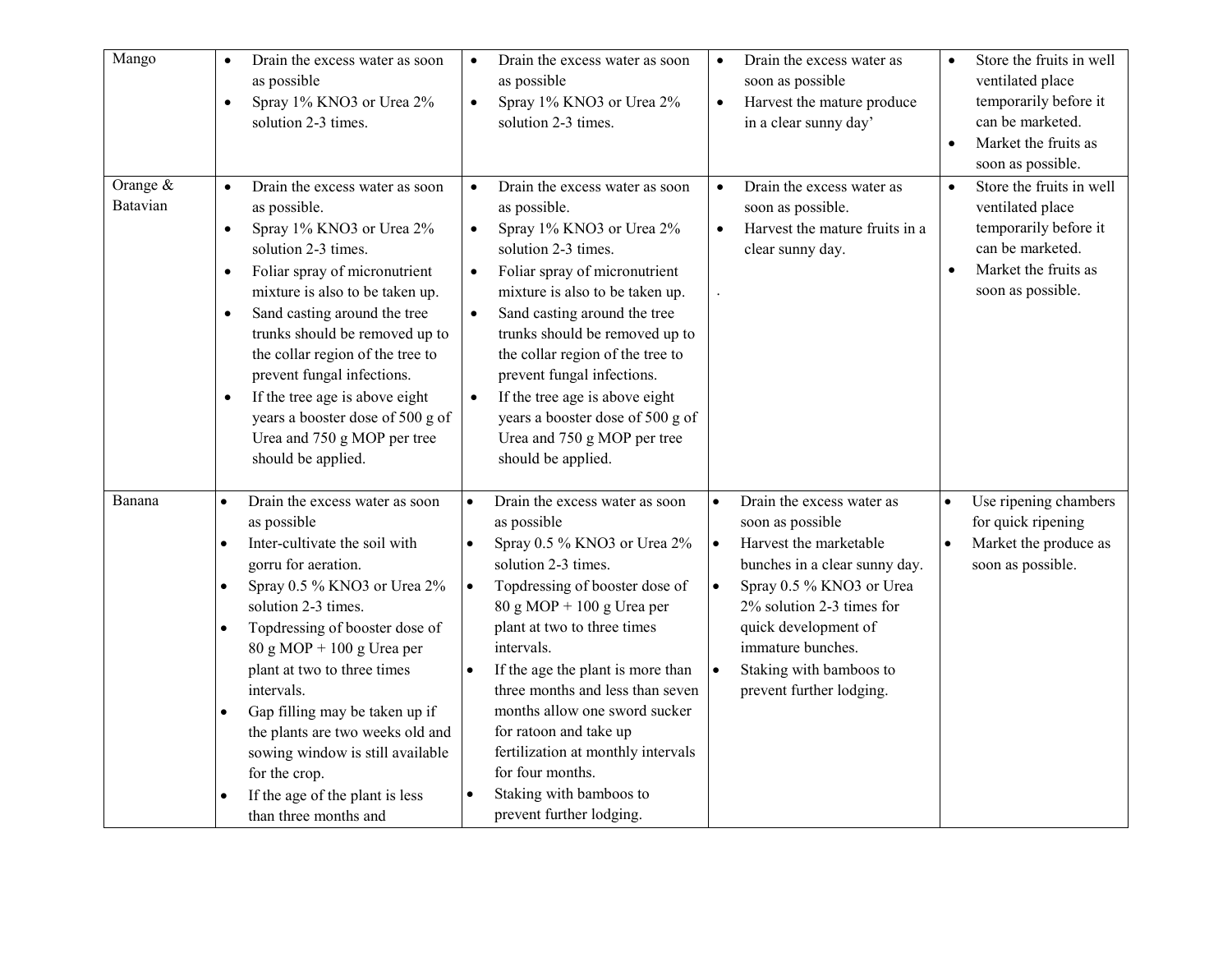|                               | submergence up to three feet                                                                                                                                                                                                                                                                                                                                                                                                                                                                                                                                                         |                                                                                                                                                                                                                           |                                                                                                                                |                                                                                                                                                                                                                                                                                                                                                             |
|-------------------------------|--------------------------------------------------------------------------------------------------------------------------------------------------------------------------------------------------------------------------------------------------------------------------------------------------------------------------------------------------------------------------------------------------------------------------------------------------------------------------------------------------------------------------------------------------------------------------------------|---------------------------------------------------------------------------------------------------------------------------------------------------------------------------------------------------------------------------|--------------------------------------------------------------------------------------------------------------------------------|-------------------------------------------------------------------------------------------------------------------------------------------------------------------------------------------------------------------------------------------------------------------------------------------------------------------------------------------------------------|
|                               | better to replant the garden.                                                                                                                                                                                                                                                                                                                                                                                                                                                                                                                                                        |                                                                                                                                                                                                                           |                                                                                                                                |                                                                                                                                                                                                                                                                                                                                                             |
| Horticulture crops vegetables |                                                                                                                                                                                                                                                                                                                                                                                                                                                                                                                                                                                      |                                                                                                                                                                                                                           |                                                                                                                                |                                                                                                                                                                                                                                                                                                                                                             |
| Chilies                       | Drain the excess water as soon<br>$\bullet$<br>as possible<br>Spray Urea 2% solution 2-3<br>$\bullet$<br>times.<br>Topdressing of booster dose of<br>$\bullet$<br>15 kg MOP + 30 kg Urea per<br>acre as soon as possible.<br>Gap filling may be taken up if<br>$\bullet$<br>the plants are two weeks old and<br>sowing window is still available<br>for the crop.<br>In case of severe damage<br>(considered as complete<br>economical loss), and the<br>contingency period is between<br>June to August, sowing of best<br>alternative crop must be taken<br>up.                    | Drain the excess water as soon<br>$\bullet$<br>as possible<br>Spray Urea 2% solution 2-3<br>$\bullet$<br>times.<br>Topdressing of booster dose of<br>$\bullet$<br>15 kg MOP + 30 kg Urea per<br>acre as soon as possible. | Drain the excess water as<br>$\bullet$<br>soon as possible<br>Harvest the matured fruits in a<br>$\bullet$<br>clear sunny day. | Dry the pods on<br>$\bullet$<br>concrete floor<br>immediately after the<br>appearance of sunlight<br>$($ or $).$<br>Use poly house solar<br>$\bullet$<br>driers for quick drying<br>Grade the pods and<br>market as soon as<br>possible.<br>Do not store such<br>produce for long<br>periods.                                                               |
| <b>Spices and Plantations</b> |                                                                                                                                                                                                                                                                                                                                                                                                                                                                                                                                                                                      |                                                                                                                                                                                                                           |                                                                                                                                |                                                                                                                                                                                                                                                                                                                                                             |
| Turmeric                      | Drain the excess water as soon<br>$\bullet$<br>as possible<br>Spray Urea 2% or 1% KNO3<br>$\bullet$<br>followed by Ferrous Sulphate<br>$0.5\%$ + Citric Acid 0.1 %<br>solution 2-3 times.<br>Topdressing of booster dose of<br>40 kg MOP + 50 kg Urea along<br>with 250 kg of Neem Cake per<br>acre as soon as possible.<br>In case of severe damage<br>$\bullet$<br>(considered as complete<br>economical loss or if inundation<br>is more than for four days), and<br>the contingency period is<br>between June to August, sowing<br>of best alternative crop must be<br>taken up. | Drain the excess water as soon<br>$\bullet$<br>as possible<br>Spray Urea 2% or 1% KNO3<br>$\bullet$<br>solution 2-3 times.                                                                                                | Drain the excess water as<br>$\bullet$<br>soon as possible<br>$\bullet$<br>Harvest the rhizomes when<br>field comes to normal  | Dry the rhizomes on<br>$\bullet$<br>concrete floor or use<br>boilers (if available)<br>for processing<br>immediately<br>Grade and separate the<br>$\bullet$<br>rotten and mould<br>affected rhizomes.<br>Pack the dried material<br>$\bullet$<br>in gunny bags<br>disinfected with safe<br>insecticides<br>Store in a well<br>$\bullet$<br>ventilated rooms |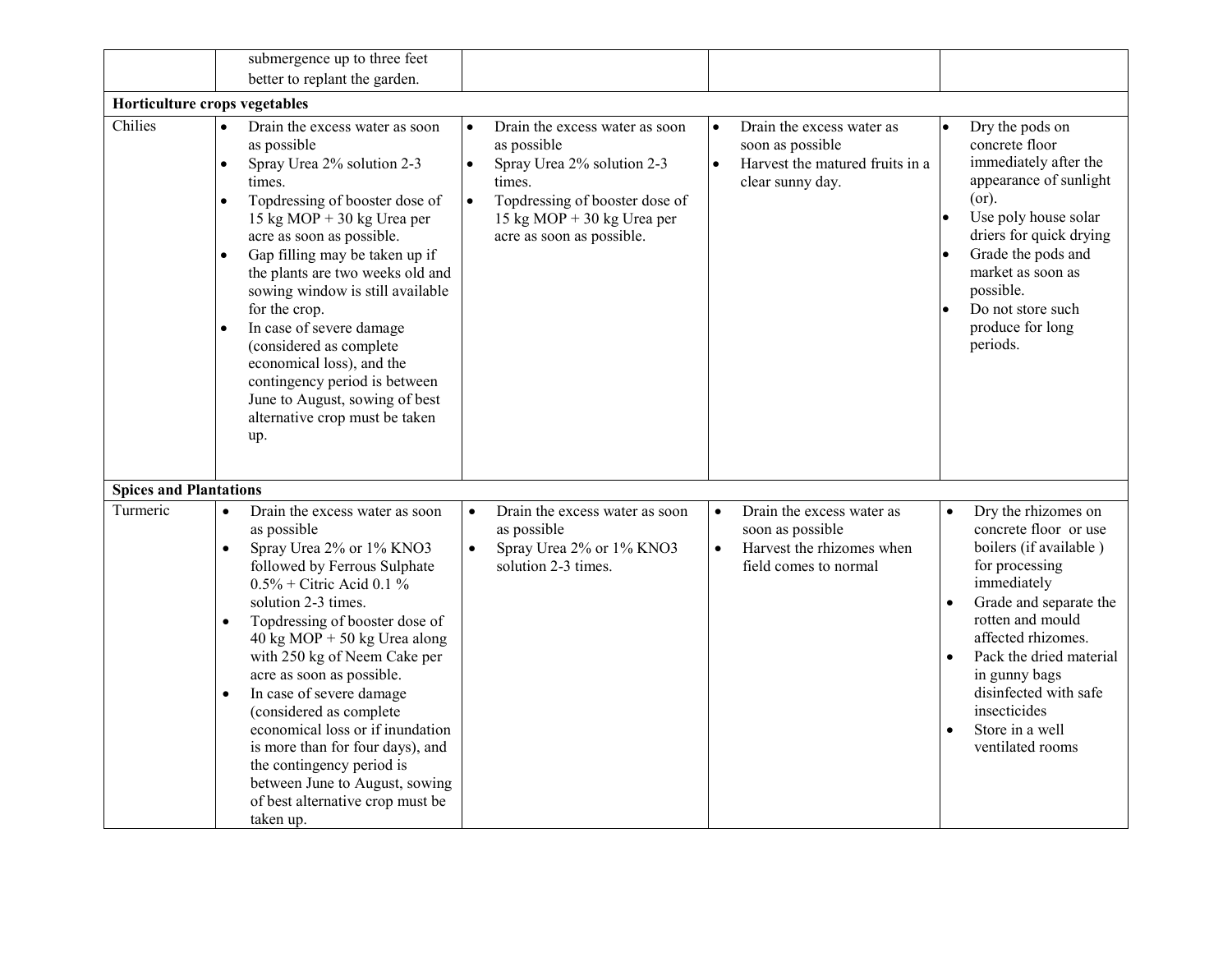|          | Horticulture crops vegetables                                                                                                                                                                                                                                                                                                                                                                                                                                                                                                                                                             |                                                                                                                                                                                                                                                                                                                                                                                                              |                                                                                                                                                                                                 |                                                                                                                                                                                                                                                                                                                                                                                       |
|----------|-------------------------------------------------------------------------------------------------------------------------------------------------------------------------------------------------------------------------------------------------------------------------------------------------------------------------------------------------------------------------------------------------------------------------------------------------------------------------------------------------------------------------------------------------------------------------------------------|--------------------------------------------------------------------------------------------------------------------------------------------------------------------------------------------------------------------------------------------------------------------------------------------------------------------------------------------------------------------------------------------------------------|-------------------------------------------------------------------------------------------------------------------------------------------------------------------------------------------------|---------------------------------------------------------------------------------------------------------------------------------------------------------------------------------------------------------------------------------------------------------------------------------------------------------------------------------------------------------------------------------------|
| Chillies | Uprooted plants may be lifted<br>and earthed up<br>Gap filling must be done<br>$\bullet$<br>immediately<br>If damage is more ,go for<br>replanting<br>Drain the excess water as soon<br>$\bullet$<br>as possible<br>Spray Urea 2% or KNO3 1%<br>solution 2-3 times.<br>Topdressing of booster dose of<br>$\bullet$<br>15 kg MOP + 30 kg Urea per<br>acre as soon as possible.<br>Intercultivate the soil with gorru<br>$\bullet$<br>and guntaka for better aeration                                                                                                                       | Uprooted plants may be lifted<br>$\bullet$<br>and earthed up<br>Gap filling must be done<br>$\bullet$<br>immediately<br>3. If damage is more ,go for<br>$\bullet$<br>replanting<br>Drain the excess water as soon<br>$\bullet$<br>as possible<br>Spray Urea 2% solution 2-3<br>$\bullet$<br>times.<br>Topdressing of booster dose of<br>$\bullet$<br>15 kg MOP + 30 kg Urea per<br>acre as soon as possible. | Uprooted plants may be lifted $  \bullet  $<br>and earthed up<br>Drain the excess water as<br>$\bullet$<br>soon as possible<br>Harvest the matured fruits in a<br>$\bullet$<br>clear sunny day. | Dry the pods on<br>elevated concrete<br>floor\polythene sheet<br>immediately after the<br>appearance of sunlight<br>(or).<br>Use poly house solar<br>I۰<br>driers for quick drying<br>Dry the chillies till it<br>produces rattling sound<br>$(10-11\% \text{ moisture})$<br>Grade the pods and<br>market as soon as<br>possible.<br>Do not store such<br>produce for long<br>periods |
|          | <b>Spices and Plantation crops</b>                                                                                                                                                                                                                                                                                                                                                                                                                                                                                                                                                        |                                                                                                                                                                                                                                                                                                                                                                                                              |                                                                                                                                                                                                 |                                                                                                                                                                                                                                                                                                                                                                                       |
| Turmeric | Drain the excess water as soon<br>as possible<br>Spray Urea 2% or 1% KNO3<br>$\bullet$<br>followed by Ferrous Sulphate<br>$0.5\%$ + Citric Acid 0.1 %<br>solution 2-3 times.<br>Topdressing of booster dose of<br>$40 \text{ kg MOP} + 50 \text{ kg Urea along}$<br>with 250 kg of Neem Cake per<br>acre as soon as possible.<br>In case of severe damage<br>$\bullet$<br>(considered as complete<br>economical loss or if inundation<br>is more than for four days), and<br>the contingency period is<br>between June to August, sowing<br>of best alternative crop must be<br>taken up. | Drain the excess water as soon<br>$\bullet$<br>as possible<br>Spray Urea 2% or 1% KNO3<br>$\bullet$<br>solution 2-3 times.                                                                                                                                                                                                                                                                                   | Drain the excess water as<br>$\bullet$<br>soon as possible<br>Harvest the rhizomes when<br>$\bullet$<br>field comes to normal                                                                   | Dry the rhizomes on<br>$\bullet$<br>concrete floor or use<br>boilers (if available)<br>for processing<br>immediately<br>Grade and separate the<br>$\bullet$<br>rotten and mould<br>affected rhizomes.<br>Pack the dried material<br>in gunny bags<br>disinfected with safe<br>insecticides<br>Store in a well<br>$\bullet$<br>ventilated rooms                                        |
|          | Condition - Heavy rainfall with high speed winds in a short span                                                                                                                                                                                                                                                                                                                                                                                                                                                                                                                          |                                                                                                                                                                                                                                                                                                                                                                                                              |                                                                                                                                                                                                 |                                                                                                                                                                                                                                                                                                                                                                                       |
| Rice     | 1. Drain out excess water<br>2. A booster dose of 25kg urea and<br>15 Kg MOP per acre is to be                                                                                                                                                                                                                                                                                                                                                                                                                                                                                            | 1. Drain out excess water<br>2. Lift the lodged hills tie them<br>together to keep them erect                                                                                                                                                                                                                                                                                                                | 1. Fields need to be drained and<br>sheaves to be threshed<br>immediately                                                                                                                       | 1. Drain out excess water<br>2. Dry the bundles on<br>elevated areas like field                                                                                                                                                                                                                                                                                                       |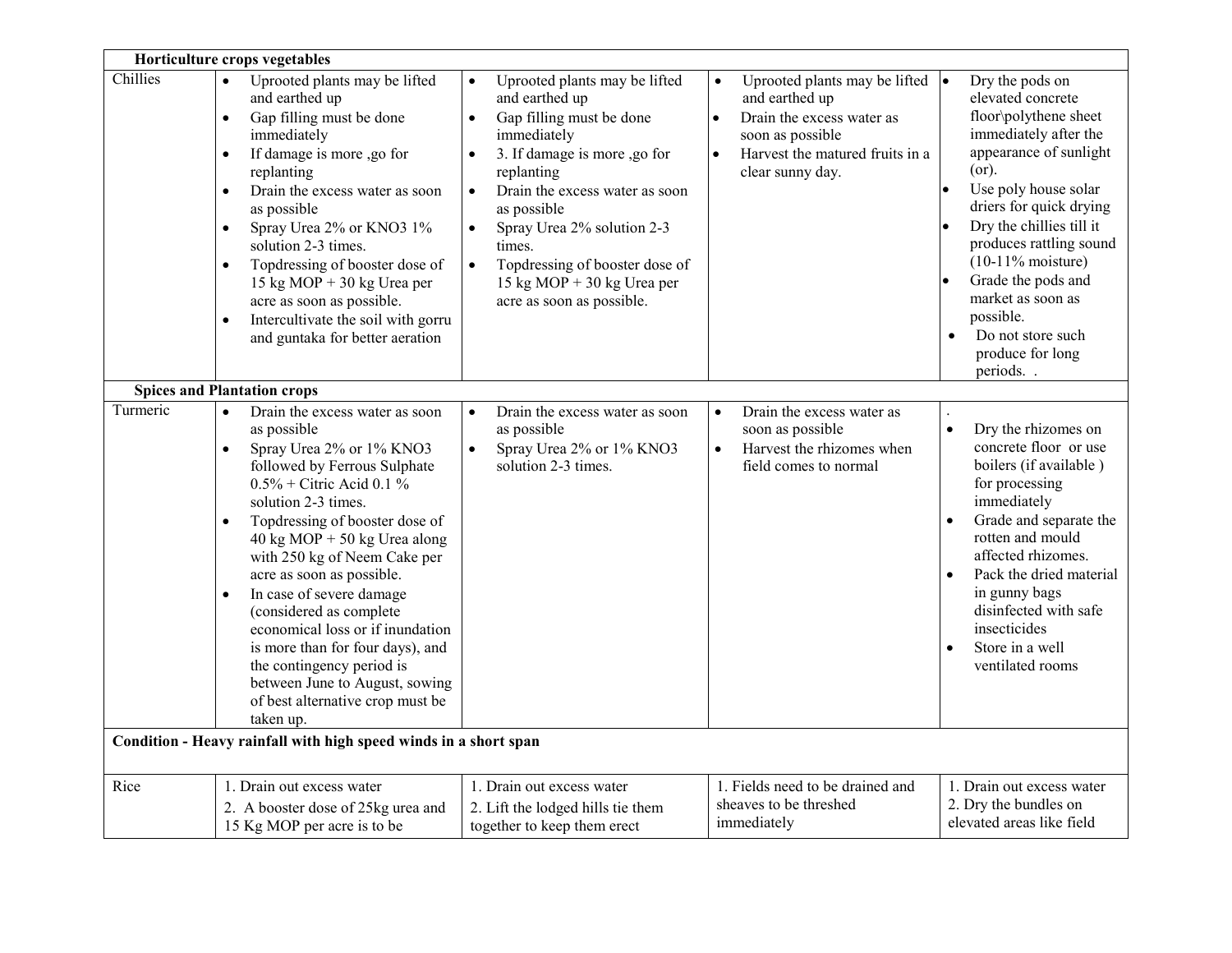|           | applied.<br>3. gap filling with survived hills<br>(split into individual tillers)<br>4. Proper weed control and plant<br>protection measures should be<br>adopted                                                                                                                                                                                                                | 3. Takeup timely plant protection<br>measures for pest and disease<br>incidences                                                                                                                                                                                                                                                           | 2. Soon after cyclone the rodent<br>population tends to increase –<br>monitor rodents and adopt<br>community rodent management<br>practices.<br>4. Takeup timely plant protection<br>measures for pest and disease<br>incidences | bunds and drying floors<br>and dry the grain to<br>optimum moisture content<br>to store the grain                                                                                                                                                                                                         |
|-----------|----------------------------------------------------------------------------------------------------------------------------------------------------------------------------------------------------------------------------------------------------------------------------------------------------------------------------------------------------------------------------------|--------------------------------------------------------------------------------------------------------------------------------------------------------------------------------------------------------------------------------------------------------------------------------------------------------------------------------------------|----------------------------------------------------------------------------------------------------------------------------------------------------------------------------------------------------------------------------------|-----------------------------------------------------------------------------------------------------------------------------------------------------------------------------------------------------------------------------------------------------------------------------------------------------------|
| Cotton    | 1. Drain out excess water<br>2. Inter cultivation and apply a<br>booster dose of 30 kg urea+ 15 kg<br>MOP per acre.<br>3. In water logged areas spray with<br>urea 2%+ MgSo4 (1%) followed by<br>Annabhedi 5g+Citric acid 0.5g/l<br>4. Spray and also drench with<br>Copper oxychloride<br>5. Take up timely control measures<br>against the out break of pests and<br>diseases. | 1. Drain out excess water<br>2. Apply 30 kg $N + 15$ kg K /acre<br>after draining excess water<br>3. Spray fungicides like Copper oxy<br>chloride 0.3 % or Carbendazim 0.1<br>% or Mancozeb 0.25% two to three<br>times by rotating the chemicals<br>4. Take up timely control measures<br>against the out break of pests and<br>diseases. | 1. Drain out excess water<br>2. Monitor for boll rot. Take up<br>corrective measures<br>3. Kapas picking should be done<br>carefully to prevent admixtures<br>with waste plant material                                          | 1. Dry the produce under<br>sun before sending to<br>market                                                                                                                                                                                                                                               |
| Redgram   | 1. Drain out excess water<br>2. Apply 20 kg $N + 10$ kg K /acre<br>after draining excess water<br>3. Take up inter cultivation at<br>optimum soil moisture condition to<br>loosen and aerate the soil and to<br>control weeds                                                                                                                                                    | 1. Drain out excess water<br>2. To spray $KNO_3$ 1 % or water<br>soluble fertilizers like 19-19-19, 20-<br>20-20, 21-21-21 at 1%.<br>3. Take up timely control measures<br>against the out break of pests like<br>Spodoptera, Helicoverpa etc.                                                                                             | 1. Drain out excess water<br>2. Allow the crop to dry<br>completely before harvesting                                                                                                                                            | 1. Spread the bundles<br>drenched in rain on field<br>bunds or drying floors to<br>quicken the drying<br>2. Thresh the bundles after<br>they are dried properly<br>3. Dry the grain to proper<br>moisture per cent before<br>bagging and storing to<br>prevent deterioration in<br>quality during storage |
| Greengram | 1. Drain out excess water<br>2. Apply 20 kg $N + 10$ kg K /acre<br>after draining excess water<br>3. Take up inter cultivation at<br>optimum soil moisture condition to<br>loosen and aerate the soil and to<br>control weeds                                                                                                                                                    | 1. Drain out excess water<br>2. To spray $KNO_3$ 1 % or water<br>soluble fertilizers like 19-19-19, 20-<br>20-20, 21-21-21 at 1%.<br>3. Take up timely control measures<br>against the out break of pests like<br>Spodoptera, Helicoverpa etc.                                                                                             | 1. Drain out excess water<br>2. Allow the crop to dry<br>completely before harvesting                                                                                                                                            | 1. Spread the bundles<br>drenched in rain on field<br>bunds or drying floors to<br>quicken the drying<br>2. Thresh the bundles after<br>they are dried properly<br>3. Dry the grain to proper<br>moisture per cent before<br>bagging and storing to                                                       |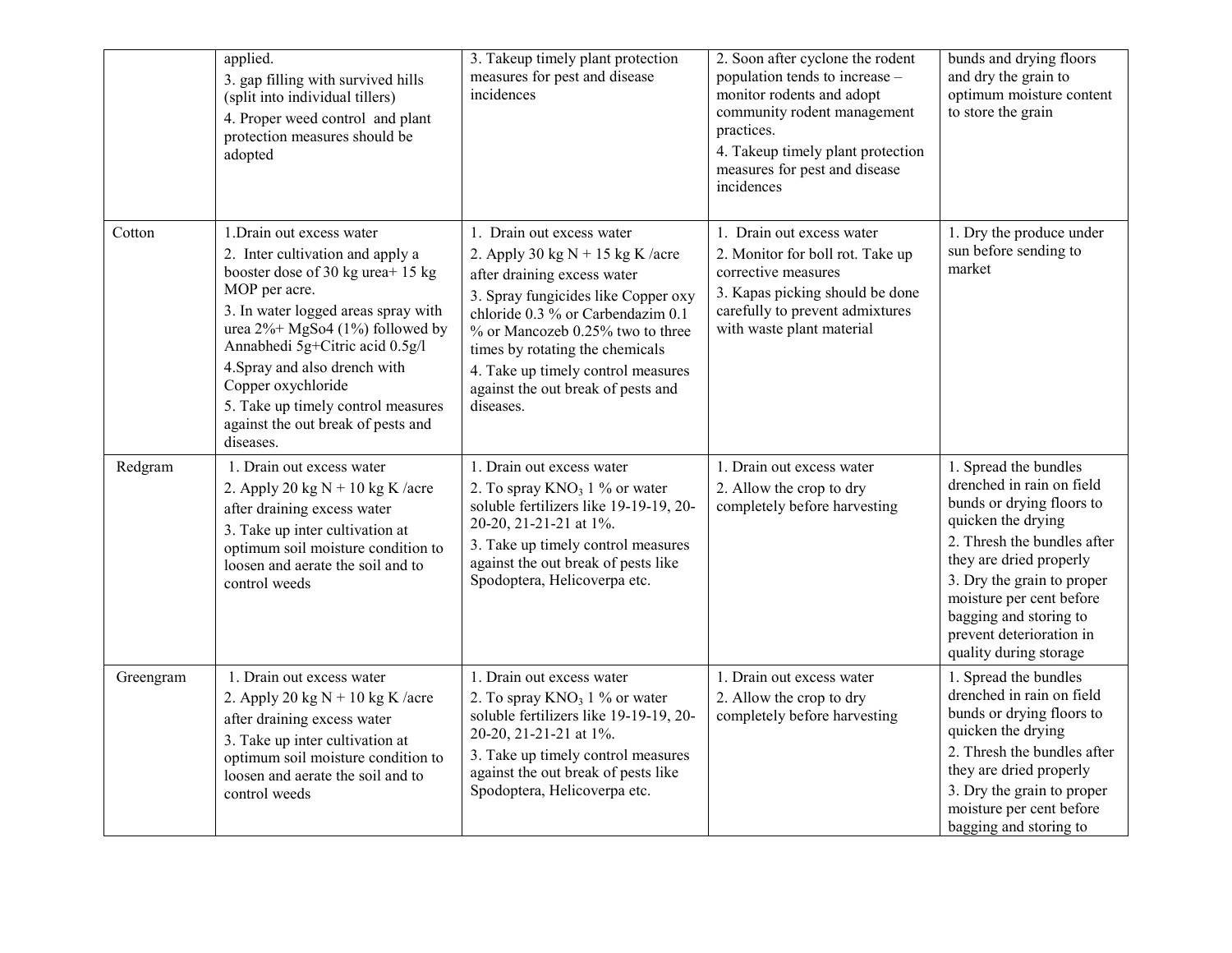|                                    |                                                                                                                                                                                                                                                                                                                                                                                                                                                                                                            |                                                                                                                                                                                                                                                                                                                                                                                                                                                                                 |                                                                                                                                | prevent deterioration in<br>quality during storage                                                                                                               |
|------------------------------------|------------------------------------------------------------------------------------------------------------------------------------------------------------------------------------------------------------------------------------------------------------------------------------------------------------------------------------------------------------------------------------------------------------------------------------------------------------------------------------------------------------|---------------------------------------------------------------------------------------------------------------------------------------------------------------------------------------------------------------------------------------------------------------------------------------------------------------------------------------------------------------------------------------------------------------------------------------------------------------------------------|--------------------------------------------------------------------------------------------------------------------------------|------------------------------------------------------------------------------------------------------------------------------------------------------------------|
| Maize                              | 1. Drain out excess water<br>2. Apply 20 kg $N + 10$ kg K /acre<br>after draining excess water<br>3. Take up inter cultivation and at<br>optimum soil moisture condition to<br>loosen and aerate the soil and to<br>control weeds<br>4. Earthenup the crop for anchorage<br>5. To spray $KNO_3$ 1 % or water<br>soluble fertilizers like 19-19-19, 20-<br>20-20, 21-21-21 at 1% to support<br>nutrition<br>6. Take up timely control measures<br>for Pink borer, sheath blight and<br>Turcicum leaf blight | 1. Drain out excess water<br>2. Apply 20 kg $N + 10$ kg K /acre<br>after draining excess water<br>3. To spray $KNO_3$ 1 % or water<br>soluble fertilizers like 19-19-19, 20-<br>20-20, 21-21-21 at 1% to support<br>nutrition<br>4. Take up timely control measures<br>for sheath blight and post flowering<br>stalk rots                                                                                                                                                       | 1. Drain out excess water                                                                                                      | 1. Harvest the cobs after<br>the they are dried up<br>properly.                                                                                                  |
| Horticulture                       |                                                                                                                                                                                                                                                                                                                                                                                                                                                                                                            |                                                                                                                                                                                                                                                                                                                                                                                                                                                                                 |                                                                                                                                |                                                                                                                                                                  |
| <b>Horticulture crops - Fruits</b> |                                                                                                                                                                                                                                                                                                                                                                                                                                                                                                            |                                                                                                                                                                                                                                                                                                                                                                                                                                                                                 |                                                                                                                                |                                                                                                                                                                  |
| Mango                              | Drain the excess water as soon<br>$\bullet$<br>as possible<br>Spray 1% KNO3 or Urea 2%<br>$\bullet$<br>solution 2-3 times.                                                                                                                                                                                                                                                                                                                                                                                 | Drain the excess water as soon<br>$\bullet$<br>as possible<br>Spray 1% KNO3 or Urea 2%<br>$\bullet$<br>solution 2-3 times.                                                                                                                                                                                                                                                                                                                                                      | Drain the excess water as<br>$\bullet$<br>soon as possible<br>Harvest the mature produce<br>$\bullet$<br>in a clear sunny day' | Store the fruits in well<br>$\bullet$<br>ventilated place<br>temporarily before it<br>can be marketed.<br>Market the fruits as<br>$\bullet$<br>soon as possible. |
| Sweet orange                       | Drain the excess water as soon<br>$\bullet$<br>as possible.<br>Spray 1% KNO3 or Urea 2%<br>$\bullet$<br>solution 2-3 times.<br>Foliar spray of micronutrient<br>$\bullet$<br>mixture is also to be taken up.<br>Sand casting around the tree<br>$\bullet$<br>trunks should be removed up to<br>the collar region of the tree to<br>prevent fungal infections.<br>If the tree age is above eight<br>$\bullet$<br>years a booster dose of 500 g of<br>Urea and 750 g MOP per tree                            | Drain the excess water as soon<br>$\bullet$<br>as possible.<br>Spray 1% KNO3 or Urea 2%<br>$\bullet$<br>solution 2-3 times.<br>Foliar spray of micronutrient<br>$\bullet$<br>mixture is also to be taken up.<br>Sand casting around the tree<br>$\bullet$<br>trunks should be removed up to<br>the collar region of the tree to<br>prevent fungal infections.<br>If the tree age is above eight<br>$\bullet$<br>years a booster dose of 500 g of<br>Urea and 750 g MOP per tree | Drain the excess water as<br>$\bullet$<br>soon as possible.<br>Harvest the mature fruits in a<br>$\bullet$<br>clear sunny day. | Store the fruits in well<br>$\bullet$<br>ventilated place<br>temporarily before it<br>can be marketed.<br>Market the fruits as<br>$\bullet$<br>soon as possible. |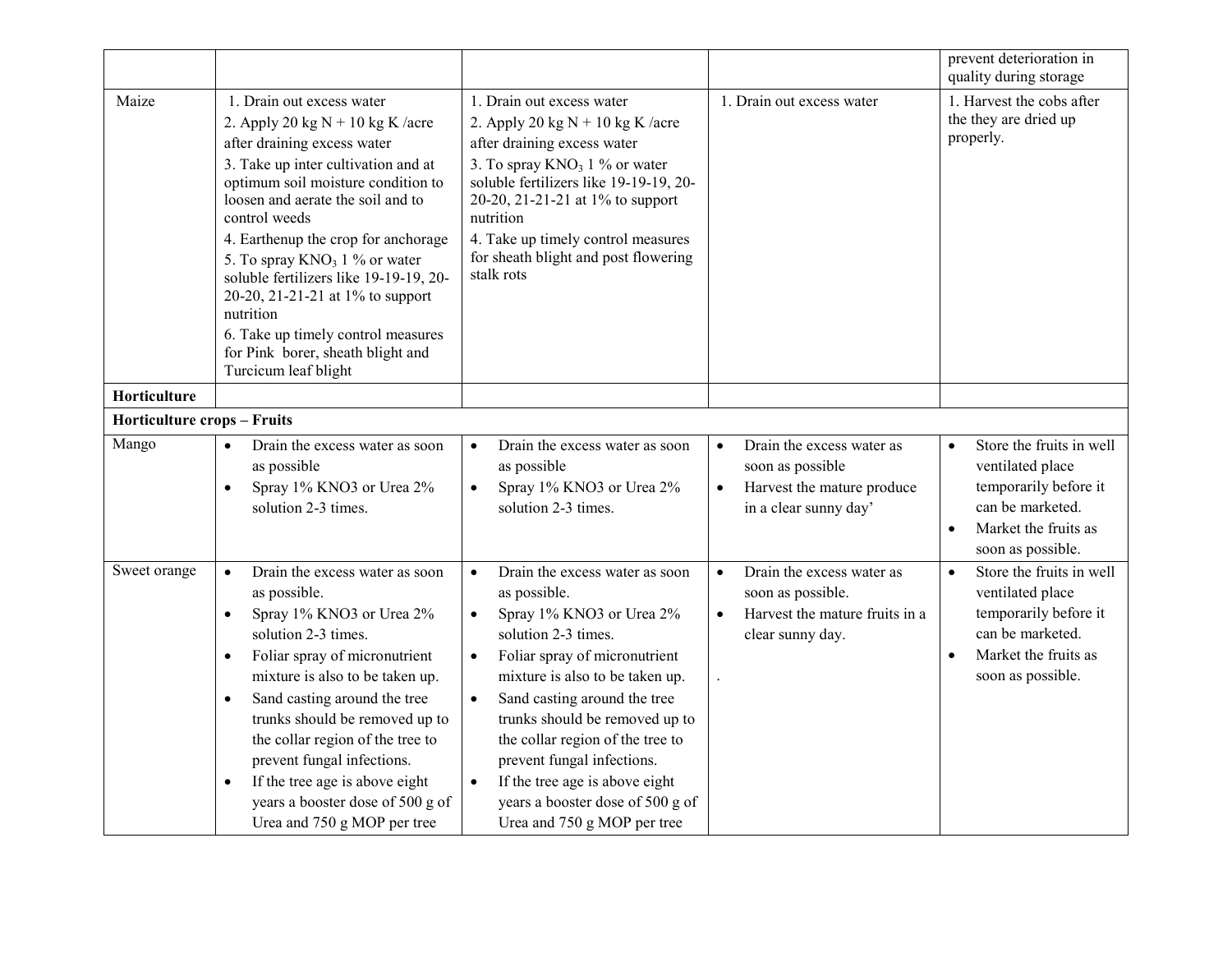|                               | should be applied.                                                                                                                                                                                                                                                                                                                                                                                                                                                                                                                                                                                               | should be applied.                                                                                                                                                                                                                                                                                                                                                                                                                                                                                                                       |                                                                                                                                                                                                                                                                                                              |                                                                                                                                                                                                                                                               |
|-------------------------------|------------------------------------------------------------------------------------------------------------------------------------------------------------------------------------------------------------------------------------------------------------------------------------------------------------------------------------------------------------------------------------------------------------------------------------------------------------------------------------------------------------------------------------------------------------------------------------------------------------------|------------------------------------------------------------------------------------------------------------------------------------------------------------------------------------------------------------------------------------------------------------------------------------------------------------------------------------------------------------------------------------------------------------------------------------------------------------------------------------------------------------------------------------------|--------------------------------------------------------------------------------------------------------------------------------------------------------------------------------------------------------------------------------------------------------------------------------------------------------------|---------------------------------------------------------------------------------------------------------------------------------------------------------------------------------------------------------------------------------------------------------------|
| Banana                        | Drain the excess water as soon<br>$\bullet$<br>as possible<br>Inter-cultivate the soil with<br>$\bullet$<br>gorru for aeration.<br>Spray 0.5 % KNO3 or Urea 2%<br>$\bullet$<br>solution 2-3 times.<br>Topdressing of booster dose of<br>$\bullet$<br>$80 g MOP + 100 g U$ rea per<br>plant at two to three times<br>intervals.<br>Gap filling may be taken up if<br>$\bullet$<br>the plants are two weeks old and<br>sowing window is still available<br>for the crop.<br>If the age of the plant is less<br>$\bullet$<br>than three months and<br>submergence up to three feet<br>better to replant the garden. | Drain the excess water as soon<br>$\bullet$<br>as possible<br>Spray 0.5 % KNO3 or Urea 2%<br>$\bullet$<br>solution 2-3 times.<br>Topdressing of booster dose of<br>$\bullet$<br>$80 g MOP + 100 g U$ rea per<br>plant at two to three times<br>intervals.<br>If the age the plant is more than<br>$\bullet$<br>three months and less than seven<br>months allow one sword sucker<br>for ratoon and take up<br>fertilization at monthly intervals<br>for four months.<br>Staking with bamboos to<br>$\bullet$<br>prevent further lodging. | Drain the excess water as<br>soon as possible<br>Harvest the marketable<br>$\bullet$<br>bunches in a clear sunny day.<br>Spray 0.5 % KNO3 or Urea<br>$\bullet$<br>2% solution 2-3 times for<br>quick development of<br>immature bunches.<br>Staking with bamboos to<br>$\bullet$<br>prevent further lodging. | Use ripening chambers<br>for quick ripening<br>Market the produce as<br>$\bullet$<br>soon as possible.                                                                                                                                                        |
| Horticulture crops vegetables |                                                                                                                                                                                                                                                                                                                                                                                                                                                                                                                                                                                                                  |                                                                                                                                                                                                                                                                                                                                                                                                                                                                                                                                          |                                                                                                                                                                                                                                                                                                              |                                                                                                                                                                                                                                                               |
| Chilies                       | Drain the excess water as soon<br>as possible<br>Spray Urea 2% solution 2-3<br>$\bullet$<br>times.<br>Topdressing of booster dose of<br>$\bullet$<br>15 kg MOP + 30 kg Urea per<br>acre as soon as possible.<br>Gap filling may be taken up if<br>$\bullet$<br>the plants are two weeks old and<br>sowing window is still available<br>for the crop.<br>In case of severe damage<br>$\bullet$<br>(considered as complete<br>economical loss), and the<br>contingency period is between<br>June to August, sowing of best<br>alternative crop must be taken<br>up.                                                | Drain the excess water as soon<br>as possible<br>Spray Urea 2% solution 2-3<br>$\bullet$<br>times.<br>Topdressing of booster dose of<br>$\bullet$<br>15 kg MOP + 30 kg Urea per<br>acre as soon as possible.                                                                                                                                                                                                                                                                                                                             | Drain the excess water as<br>soon as possible<br>Harvest the matured fruits in a<br>$\bullet$<br>clear sunny day.                                                                                                                                                                                            | Dry the pods on<br>concrete floor<br>immediately after the<br>appearance of sunlight<br>(or).<br>Use poly house solar<br>driers for quick drying<br>Grade the pods and<br>market as soon as<br>possible.<br>Do not store such<br>produce for long<br>periods. |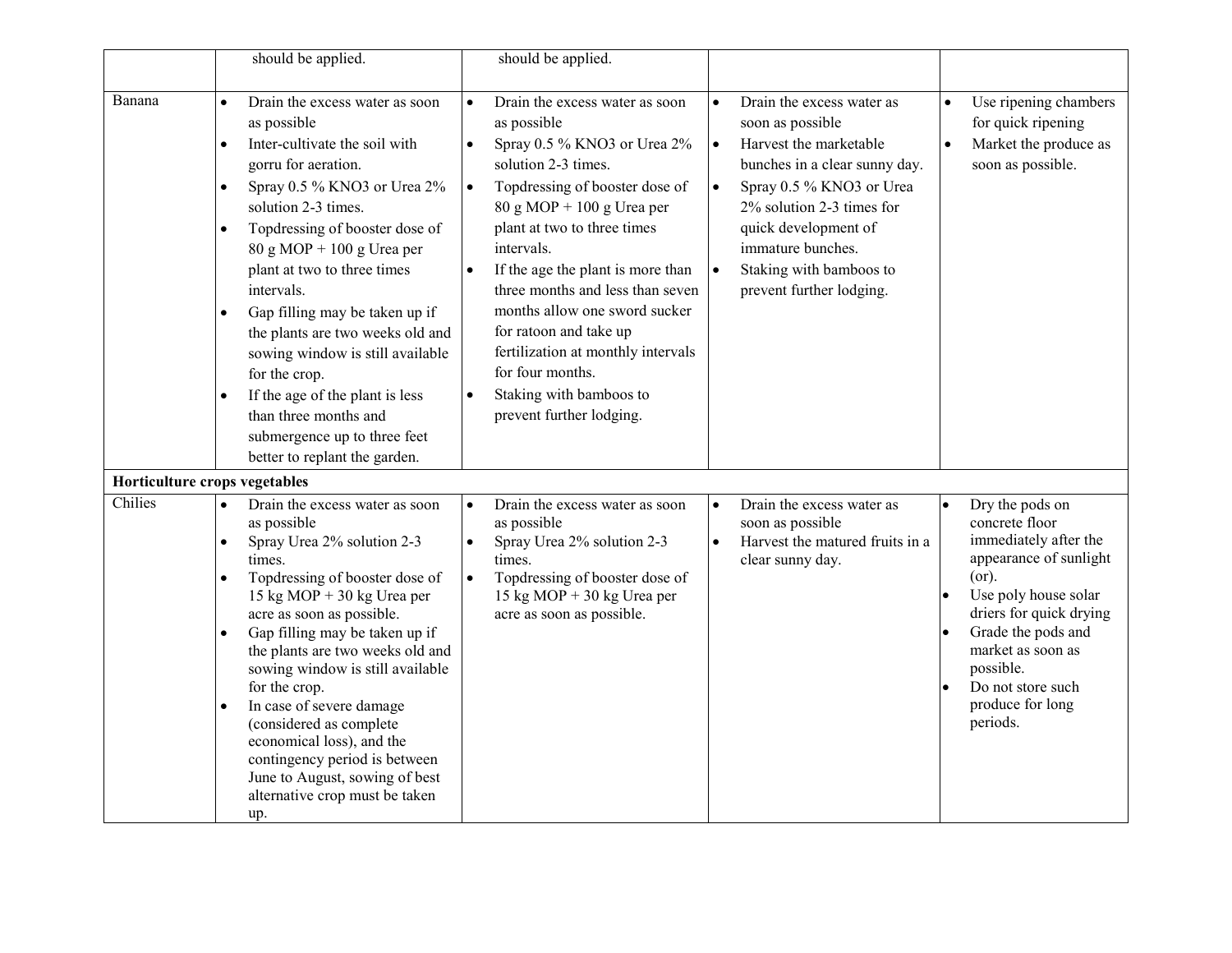| <b>Spices and Plantations</b>      |                                                                                                                                                                                                                                                                                                                                                                                                                                                                                                                                                                                                   |                                                                                                                                                                                                                                                                                                                                                                                                 |                                                                                                                                                                                                              |                                                                                                                                                                                                                                                                                                                                                                                              |
|------------------------------------|---------------------------------------------------------------------------------------------------------------------------------------------------------------------------------------------------------------------------------------------------------------------------------------------------------------------------------------------------------------------------------------------------------------------------------------------------------------------------------------------------------------------------------------------------------------------------------------------------|-------------------------------------------------------------------------------------------------------------------------------------------------------------------------------------------------------------------------------------------------------------------------------------------------------------------------------------------------------------------------------------------------|--------------------------------------------------------------------------------------------------------------------------------------------------------------------------------------------------------------|----------------------------------------------------------------------------------------------------------------------------------------------------------------------------------------------------------------------------------------------------------------------------------------------------------------------------------------------------------------------------------------------|
| Turmeric                           | Drain the excess water as soon<br>$\bullet$<br>as possible<br>Spray Urea 2% or 1% KNO3<br>$\bullet$<br>followed by Ferrous Sulphate<br>$0.5\%$ + Citric Acid 0.1 %<br>solution 2-3 times.<br>Topdressing of booster dose of<br>$\bullet$<br>40 kg MOP + 50 kg Urea along<br>with 250 kg of Neem Cake per<br>acre as soon as possible.<br>In case of severe damage<br>$\bullet$<br>(considered as complete<br>economical loss or if inundation<br>is more than for four days), and<br>the contingency period is<br>between June to August, sowing<br>of best alternative crop must be<br>taken up. | Drain the excess water as soon<br>$\bullet$<br>as possible<br>$\bullet$<br>Spray Urea 2% or 1% KNO3<br>solution 2-3 times.                                                                                                                                                                                                                                                                      | Drain the excess water as<br>$\bullet$<br>soon as possible<br>Harvest the rhizomes when<br>$\bullet$<br>field comes to normal                                                                                | Dry the rhizomes on<br>$\bullet$<br>concrete floor or use<br>boilers (if available)<br>for processing<br>immediately<br>Grade and separate the<br>$\bullet$<br>rotten and mould<br>affected rhizomes.<br>Pack the dried material<br>$\bullet$<br>in gunny bags<br>disinfected with safe<br>insecticides<br>Store in a well<br>ventilated rooms                                               |
| Horticulture crops vegetables      |                                                                                                                                                                                                                                                                                                                                                                                                                                                                                                                                                                                                   |                                                                                                                                                                                                                                                                                                                                                                                                 |                                                                                                                                                                                                              |                                                                                                                                                                                                                                                                                                                                                                                              |
| Chillies                           | Uprooted plants may be lifted<br>$\bullet$<br>and earthed up<br>Gap filling must be done<br>$\bullet$<br>immediately<br>If damage is more ,go for<br>replanting<br>Drain the excess water as soon<br>$\bullet$<br>as possible<br>Spray Urea 2% or KNO3 1%<br>$\bullet$<br>solution 2-3 times.<br>Topdressing of booster dose of<br>$\bullet$<br>15 kg MOP + 30 kg Urea per<br>acre as soon as possible.<br>Intercultivate the soil with gorru<br>$\bullet$<br>and guntaka for better aeration                                                                                                     | Uprooted plants may be lifted<br>$\bullet$<br>and earthed up<br>$\bullet$<br>Gap filling must be done<br>immediately<br>3. If damage is more ,go for<br>replanting<br>Drain the excess water as soon<br>$\bullet$<br>as possible<br>Spray Urea 2% solution 2-3<br>$\bullet$<br>times.<br>Topdressing of booster dose of<br>$\bullet$<br>15 kg MOP + 30 kg Urea per<br>acre as soon as possible. | Uprooted plants may be lifted $  \bullet  $<br>$\bullet$<br>and earthed up<br>$\bullet$<br>Drain the excess water as<br>soon as possible<br>Harvest the matured fruits in a<br>$\bullet$<br>clear sunny day. | Dry the pods on<br>elevated concrete<br>floor\polythene sheet<br>immediately after the<br>appearance of sunlight<br>(or).<br>Use poly house solar<br>$\bullet$<br>driers for quick drying<br>Dry the chillies till it<br>produces rattling sound<br>$(10-11\% \text{ moisture})$<br>Grade the pods and<br>market as soon as<br>possible.<br>Do not store such<br>produce for long<br>periods |
| <b>Spices and Plantation crops</b> |                                                                                                                                                                                                                                                                                                                                                                                                                                                                                                                                                                                                   |                                                                                                                                                                                                                                                                                                                                                                                                 |                                                                                                                                                                                                              |                                                                                                                                                                                                                                                                                                                                                                                              |
| Turmeric                           | Drain the excess water as soon<br>as possible                                                                                                                                                                                                                                                                                                                                                                                                                                                                                                                                                     | Drain the excess water as soon<br>$\bullet$<br>as possible                                                                                                                                                                                                                                                                                                                                      | Drain the excess water as<br>$\bullet$<br>soon as possible                                                                                                                                                   | Dry the rhizomes on<br>$\bullet$                                                                                                                                                                                                                                                                                                                                                             |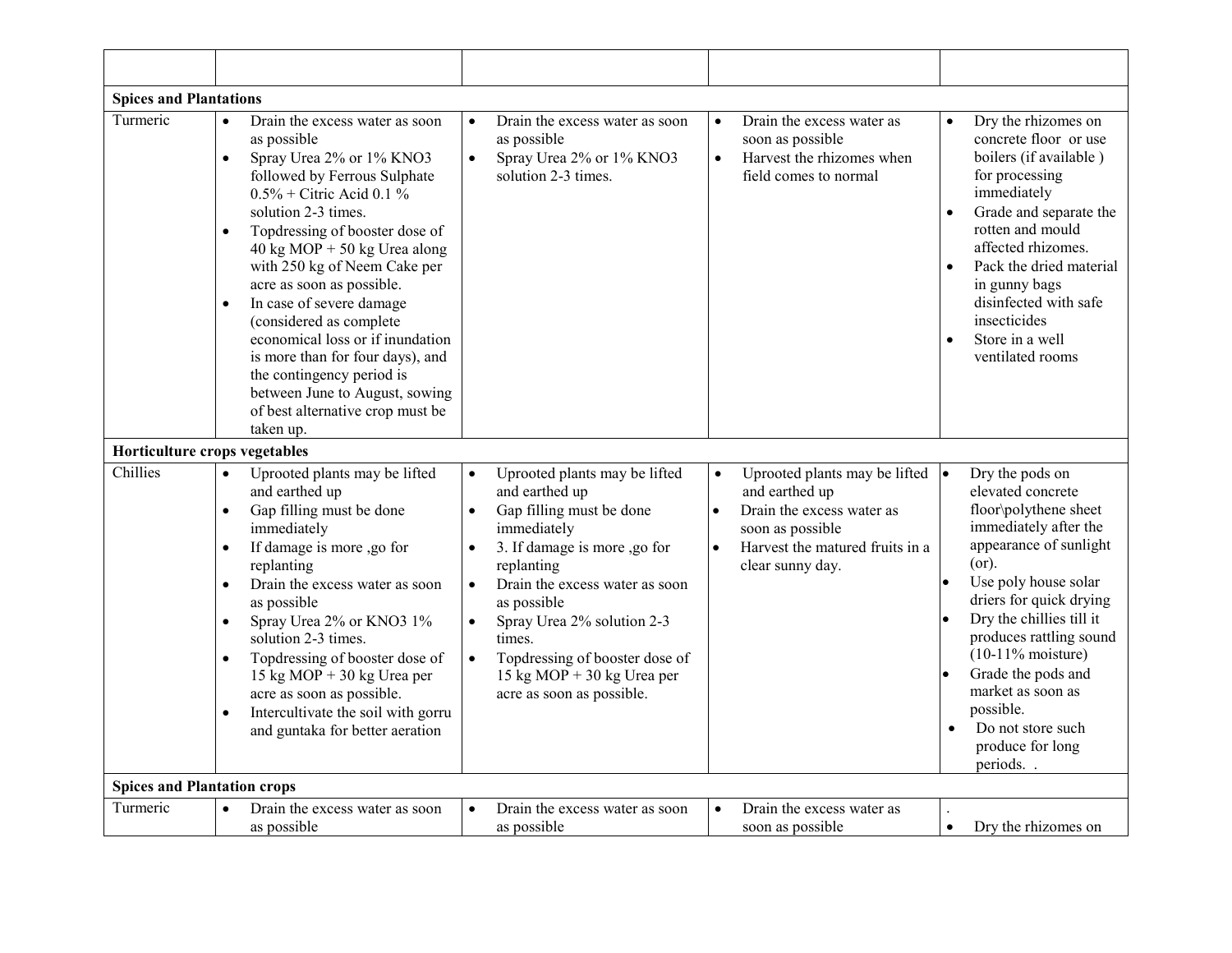|                                  | Spray Urea 2% or 1% KNO3<br>followed by Ferrous Sulphate<br>$0.5\%$ + Citric Acid 0.1 %<br>solution 2-3 times.<br>Topdressing of booster dose of<br>40 kg MOP + 50 kg Urea along<br>with 250 kg of Neem Cake per<br>acre as soon as possible.<br>In case of severe damage<br>$\bullet$<br>(considered as complete<br>economical loss or if inundation<br>is more than for four days), and<br>the contingency period is<br>between June to August, sowing<br>of best alternative crop must be<br>taken up. | Spray Urea 2% or 1% KNO3<br>solution 2-3 times.                                                                                            | Harvest the rhizomes when<br>field comes to normal                                     | concrete floor or use<br>boilers (if available)<br>for processing<br>immediately<br>Grade and separate the<br>rotten and mould<br>affected rhizomes.<br>Pack the dried material<br>in gunny bags<br>disinfected with safe<br>insecticides<br>Store in a well<br>ventilated rooms |
|----------------------------------|-----------------------------------------------------------------------------------------------------------------------------------------------------------------------------------------------------------------------------------------------------------------------------------------------------------------------------------------------------------------------------------------------------------------------------------------------------------------------------------------------------------|--------------------------------------------------------------------------------------------------------------------------------------------|----------------------------------------------------------------------------------------|----------------------------------------------------------------------------------------------------------------------------------------------------------------------------------------------------------------------------------------------------------------------------------|
|                                  | Condition - Outbreak of pests and diseases due to unseasonal rains                                                                                                                                                                                                                                                                                                                                                                                                                                        |                                                                                                                                            |                                                                                        |                                                                                                                                                                                                                                                                                  |
| Rice                             | Blast, Stem rot and Sheath blight -<br>need based plant protection<br>measures to be initiated based on<br>incidence levels                                                                                                                                                                                                                                                                                                                                                                               | BPH, Blast, Sheath blight incidence<br>may increase due to unseasonal<br>rains - need based plant protection<br>measures to be initiated   | Climbing cutworm and neck blast                                                        |                                                                                                                                                                                                                                                                                  |
| Cotton                           | Sucking pests, Wilt and root rot,<br>Bacterial leaf blight - Need based<br>plant protection measures to be<br>initiated                                                                                                                                                                                                                                                                                                                                                                                   | Jassids, Spodoptera, Wilt and root<br>rot, Bacterial leaf blight, Grey<br>mildew - Need based plant<br>protection measures to be initiated | Grey mildew - Need based plant<br>protection measures to be initiated                  |                                                                                                                                                                                                                                                                                  |
| Redgram                          | Spodoptera, wilt and root rot - Need<br>based plant protection measures to<br>be initiated                                                                                                                                                                                                                                                                                                                                                                                                                | Spodoptera, Wilt and root rot-Need<br>based plant protection measures to<br>be initiated                                                   | $\overline{a}$                                                                         |                                                                                                                                                                                                                                                                                  |
| Green gram                       | Spodoptera and leaf spots-Need<br>based plant protection measures to<br>be initiated                                                                                                                                                                                                                                                                                                                                                                                                                      | Spodoptera, Leaf spots, Powdery<br>mildew - Need based plant<br>protection measures to be initiated                                        | Spodoptera - Need based plant<br>protection measures to be initiated                   |                                                                                                                                                                                                                                                                                  |
| Maize                            | Spodoptera-Neeed based plant<br>protection measures to be initiated                                                                                                                                                                                                                                                                                                                                                                                                                                       | Bacterial stalk rot- Need based plant<br>protection measures to be initiated                                                               | Post flowering Stalk rots - Need<br>based plant protection measures<br>to be initiated | Dry the grain to optimum<br>seed moisture content to<br>avoid damage in storage                                                                                                                                                                                                  |
| <b>Horticulture crops Fruits</b> |                                                                                                                                                                                                                                                                                                                                                                                                                                                                                                           |                                                                                                                                            |                                                                                        |                                                                                                                                                                                                                                                                                  |
| Mango                            |                                                                                                                                                                                                                                                                                                                                                                                                                                                                                                           | Mango leaf hopper, Thrips,                                                                                                                 | anthracnose                                                                            | anthracnose                                                                                                                                                                                                                                                                      |
| Sweet orange                     | Citrus canker, mite, bacterial leaf                                                                                                                                                                                                                                                                                                                                                                                                                                                                       | Citrus canker, mite, bacterial leaf                                                                                                        | Citrus canker, mite, bacterial leaf                                                    | Citrus canker                                                                                                                                                                                                                                                                    |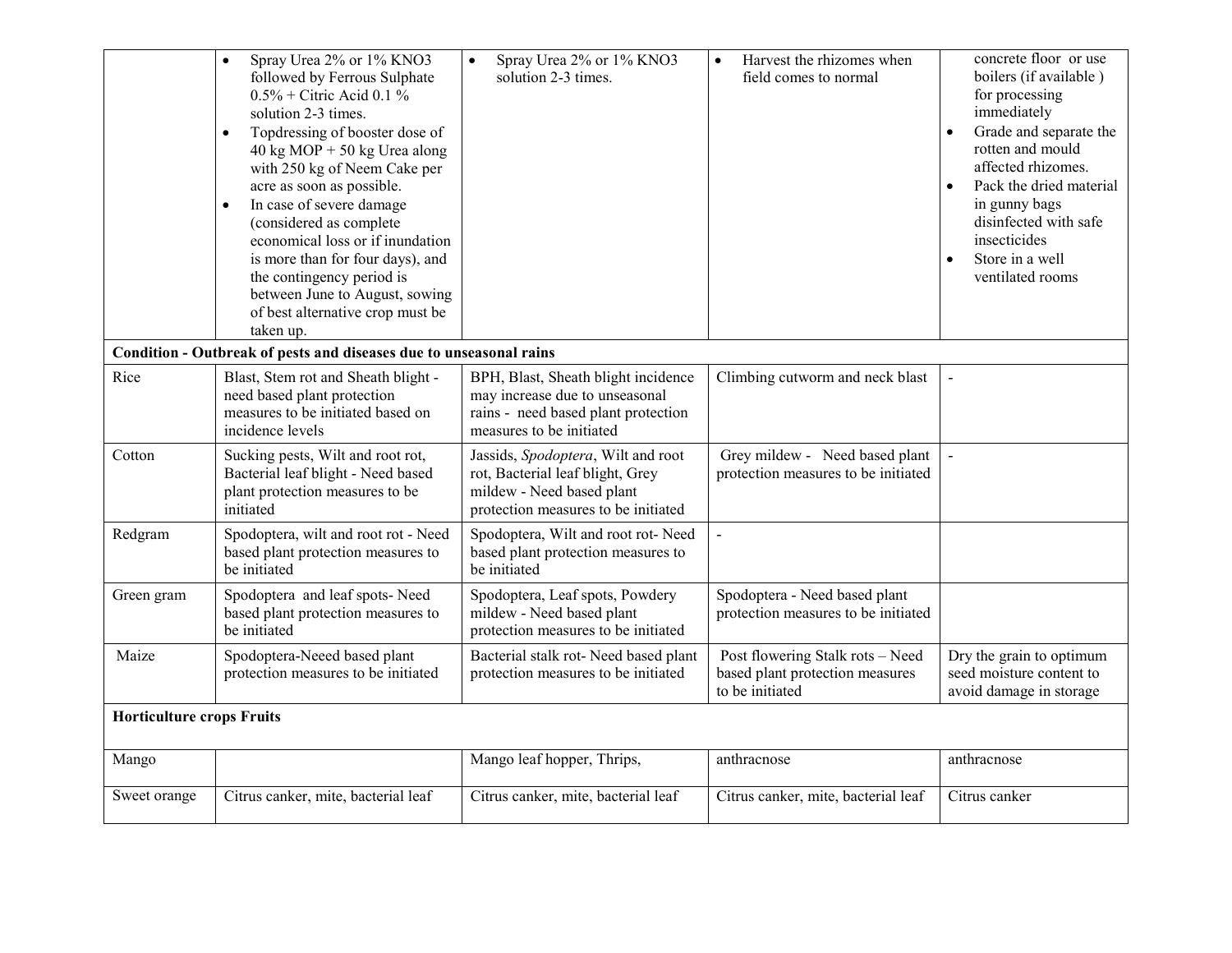|          | blight                                                            | blight                                                            | blight                                                                                       |                                                |  |
|----------|-------------------------------------------------------------------|-------------------------------------------------------------------|----------------------------------------------------------------------------------------------|------------------------------------------------|--|
| Banana   |                                                                   |                                                                   |                                                                                              |                                                |  |
|          | Horticulture crops vegetables                                     |                                                                   |                                                                                              |                                                |  |
| Chillies | Thrips, Mites, Spodoptera and<br>Helicoverpa, Bacterial leaf spot | Thrips, Mites, Spodoptera and<br>Helicoverpa, Bacterial leaf spot | Thrips, Mites, Spodoptera and<br>Helicoverpa, Bacterial leaf spot,<br>Die back and fruit rot | Bacterial leaf spot, Die<br>back and fruit rot |  |

### 2.3 Floods

| Condition | Transient water logging/partial inundation <sup>1</sup>                                                                                                                                                                                                                                                                     |                                                                                                                                                                                                                                                                                                                                                                                                                        |                                                                                                                                                                                               |                                                                                                                                       |
|-----------|-----------------------------------------------------------------------------------------------------------------------------------------------------------------------------------------------------------------------------------------------------------------------------------------------------------------------------|------------------------------------------------------------------------------------------------------------------------------------------------------------------------------------------------------------------------------------------------------------------------------------------------------------------------------------------------------------------------------------------------------------------------|-----------------------------------------------------------------------------------------------------------------------------------------------------------------------------------------------|---------------------------------------------------------------------------------------------------------------------------------------|
|           | Suggested contingency measure <sup>o</sup>                                                                                                                                                                                                                                                                                  |                                                                                                                                                                                                                                                                                                                                                                                                                        |                                                                                                                                                                                               |                                                                                                                                       |
|           | Seedling / nursery stage                                                                                                                                                                                                                                                                                                    | Vegetative stage                                                                                                                                                                                                                                                                                                                                                                                                       | <b>Reproductive stage</b>                                                                                                                                                                     | At harvest                                                                                                                            |
| Rice      | 1. Drain out excess water                                                                                                                                                                                                                                                                                                   | 1. Drain out excess water<br>2. Immediately after the water<br>receeds apply a booster dose of<br>20kg Urea+15kg MOP<br>application, preferably in the<br>mud followed by light<br>irrigation after 24 hrs.<br>3.gap filling with survived<br>hills (split into individual<br>tillers)<br>along with application of<br>booster dose of 20kg urea and<br>15kg MOP<br>4. Take-up need based plant<br>protection measures | 1. Drain out excess water<br>2. Takeup need based<br>plant protection<br>measures                                                                                                             | 1. Drain out excess water<br>2. Spray common salt at 2%<br>on panicles to prevent<br>germination and spoilage of<br>straw from moulds |
| Cotton    | 1. Drain out excess water<br>2. Inter cultivation and apply<br>a booster dose of 30 kg urea+<br>15 kg MOP per acre.<br>3. In water logged areas spray<br>with urea $2\% + MgSo4$ (1%)<br>followed by Annabhedi<br>5g+Citric acid 0.5g/l<br>4. Spray and also drench with<br>Copper oxychloride<br>5. Take up timely control | 1. Drain out excess water<br>2. Apply 30 kg $N + 15$ kg K<br>$/$ acre<br>after draining excess water<br>3. Spray fungicides like<br>Copper oxy chloride 0.3 % or<br>Carbendazim 0.1 % or<br>Mancozeb 0.25% two to three<br>times by rotating the chemicals<br>4. Take up timely control<br>measures against the out break                                                                                              | 1. Drain out excess<br>water<br>2. Loom for boll rot.<br>Take up corrective<br>measures<br>3. Kapas picking should<br>be done carefully to<br>prevent admixtures with<br>waste plant material | 1. Dry the produce under<br>sun before sending to<br>market                                                                           |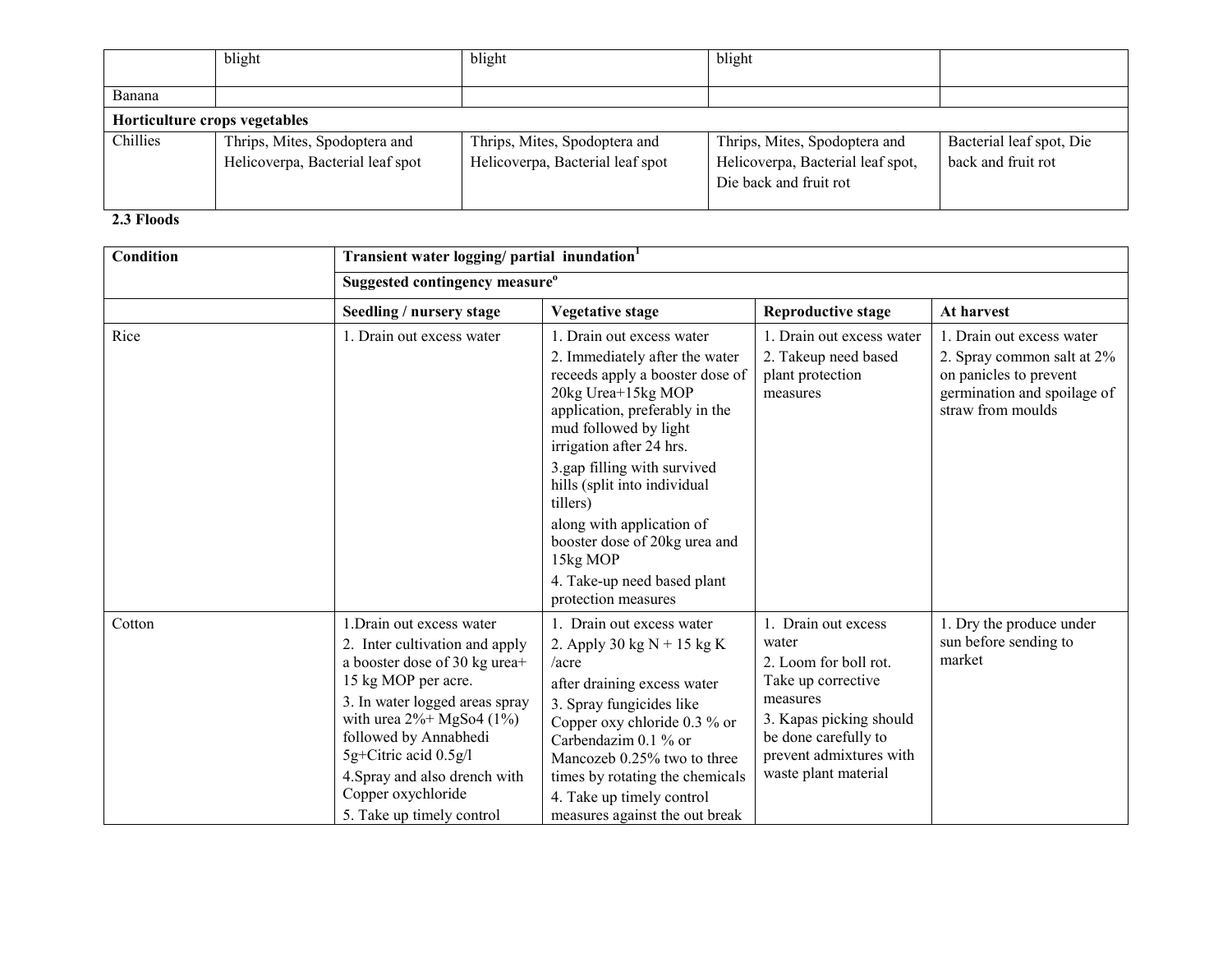|            | measures against the out break<br>of pests and diseases.                                                                                                                                                                                                                                                                                                                                                                                                                                               | of pests and diseases.                                                                                                                                                                                                                                                                                                           |                                                                                          |                                                                                                                                                                                                                                                                                                           |
|------------|--------------------------------------------------------------------------------------------------------------------------------------------------------------------------------------------------------------------------------------------------------------------------------------------------------------------------------------------------------------------------------------------------------------------------------------------------------------------------------------------------------|----------------------------------------------------------------------------------------------------------------------------------------------------------------------------------------------------------------------------------------------------------------------------------------------------------------------------------|------------------------------------------------------------------------------------------|-----------------------------------------------------------------------------------------------------------------------------------------------------------------------------------------------------------------------------------------------------------------------------------------------------------|
| Redgram    | 1. Drain out excess water<br>2. Apply 20 kg $N + 10$ kg K<br>/acre<br>after draining excess water<br>3. Take up inter cultivation at<br>optimum soil moisture<br>condition to loosen and aerate<br>the soil and to control weeds                                                                                                                                                                                                                                                                       | 1. Drain out excess water<br>2. To spray $KNO_3$ 1 % or<br>water soluble fertilizers like<br>19-19-19, 20-20-20, 21-21-21<br>at $1\%$ .<br>3. Take up timely control<br>measures against the out break<br>of pests like Spodoptera,<br>Helicoverpa etc.                                                                          | 1. Drain out excess water<br>2. Allow the crop to dry<br>completely before<br>harvesting | 1. Spread the bundles<br>drenched in rain on field<br>bunds or drying floors to<br>quicken the drying<br>2. Thresh the bundles after<br>they are dried properly<br>3. Dry the grain to proper<br>moisture per cent before<br>bagging and storing to<br>prevent deterioration in<br>quality during storage |
| Green gram | 1. Drain out excess water<br>2. Apply 20 kg $N + 10$ kg K<br>$/$ acre<br>after draining excess water<br>3. Take up inter cultivation at<br>optimum soil moisture<br>condition to loosen and aerate<br>the soil and to control weeds                                                                                                                                                                                                                                                                    | 1. Drain out excess water<br>2. To spray $KNO3 1$ % or<br>water soluble fertilizers like<br>19-19-19, 20-20-20, 21-21-21<br>at 1%.<br>3. Take up timely control<br>measures against the out break<br>of pests like Spodoptera,<br>Helicoverpa etc.                                                                               | 1. Drain out excess water<br>2. Allow the crop to dry<br>completely before<br>harvesting | 1. Spread the bundles<br>drenched in rain on field<br>bunds or drying floors to<br>quicken the drying<br>2. Thresh the bundles after<br>they are dried properly<br>3. Dry the grain to proper<br>moisture per cent before<br>bagging and storing to<br>prevent deterioration in<br>quality during storage |
| Maize      | 1. Drain out excess water<br>2. Apply 20 kg $N + 10$ kg K<br>$/$ acre<br>after draining excess water<br>3. Take up inter cultivation<br>and at optimum soil moisture<br>condition to loosen and aerate<br>the soil and to control weeds<br>4. Earthenup the crop for<br>anchorage<br>5. To spray $KNO_3$ 1 % or<br>water soluble fertilizers like<br>19-19-19, 20-20-20, 21-21-21<br>at 1% to support nutrition<br>6. Take up timely control<br>measures for Pink borer,<br>sheath blight and Turcicum | 1. Drain out excess water<br>2. Apply 20 kg $N + 10$ kg K<br>$/$ acre<br>after draining excess water<br>3. To spray $KNO3 1$ % or<br>water soluble fertilizers like<br>19-19-19, 20-20-20, 21-21-21<br>at $1\%$ to support nutrition<br>4. Take up timely control<br>measures for sheath blight and<br>post flowering stalk rots | 1. Drain out excess<br>water                                                             | 1. Harvest the cobs after the<br>they are dried up properly.                                                                                                                                                                                                                                              |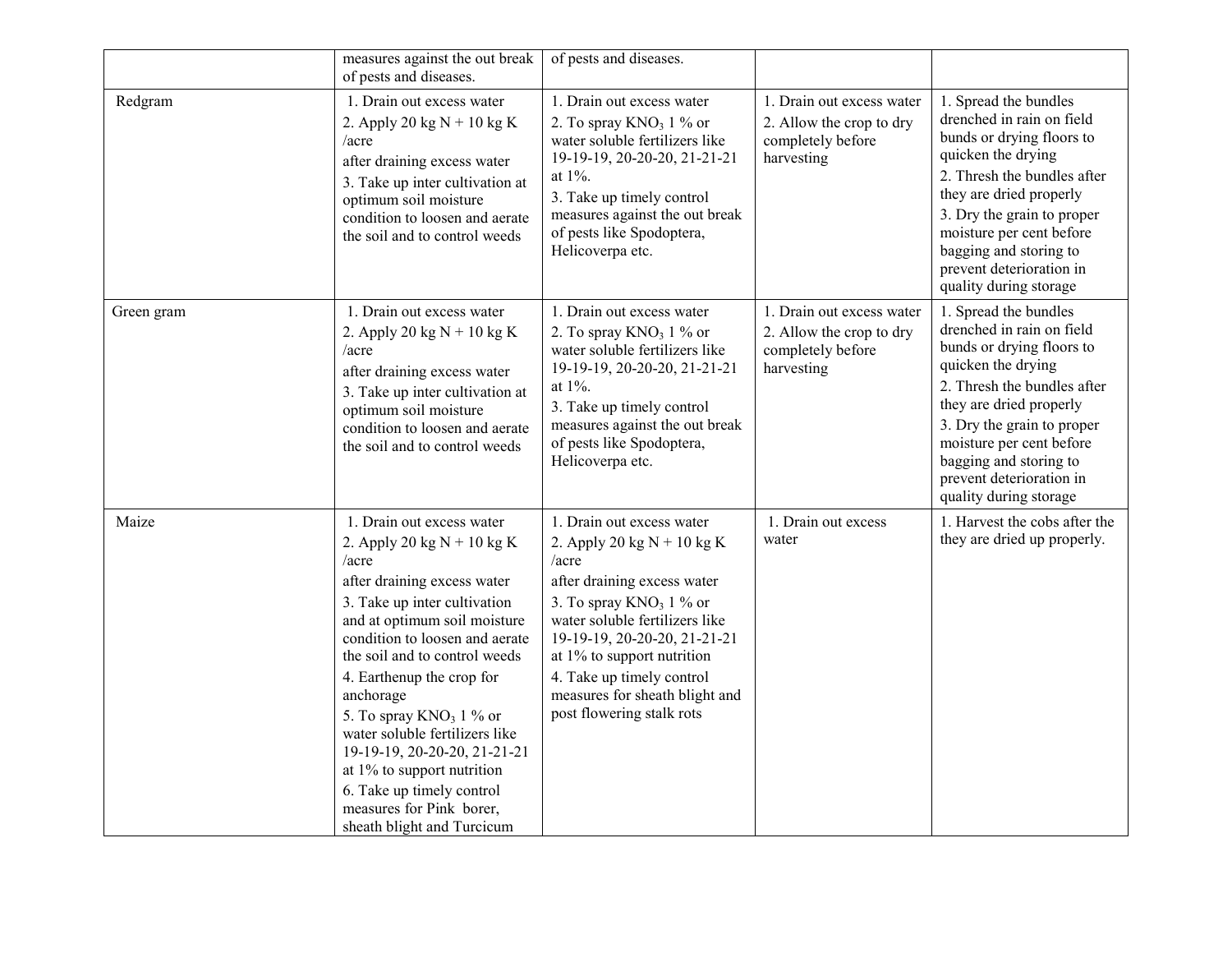|                                    | leaf blight                                                                                                                 |                                                                                                                                                                                                                                                                                                                                                                                                                                                                                      |                                                                                                                                                                                                                                                                                                                                                                                                                                                                                                                                   |                                                                                                                                                                                                                                                                                                      |
|------------------------------------|-----------------------------------------------------------------------------------------------------------------------------|--------------------------------------------------------------------------------------------------------------------------------------------------------------------------------------------------------------------------------------------------------------------------------------------------------------------------------------------------------------------------------------------------------------------------------------------------------------------------------------|-----------------------------------------------------------------------------------------------------------------------------------------------------------------------------------------------------------------------------------------------------------------------------------------------------------------------------------------------------------------------------------------------------------------------------------------------------------------------------------------------------------------------------------|------------------------------------------------------------------------------------------------------------------------------------------------------------------------------------------------------------------------------------------------------------------------------------------------------|
| <b>Horticulture crops - Fruits</b> |                                                                                                                             |                                                                                                                                                                                                                                                                                                                                                                                                                                                                                      |                                                                                                                                                                                                                                                                                                                                                                                                                                                                                                                                   |                                                                                                                                                                                                                                                                                                      |
| Mango                              | Drain the excess water as<br>$\bullet$<br>soon as possible<br>Spray 1% KNO3 or Urea<br>$\bullet$<br>2% solution 2-3 times.  | Drain the excess water as<br>$\bullet$<br>soon as possible<br>Spray 1% KNO3 or Urea<br>$\bullet$<br>2% solution 2-3 times.                                                                                                                                                                                                                                                                                                                                                           | Drain the excess<br>$\bullet$<br>water as soon as<br>possible<br>Spray 1% KNO3 or<br>$\bullet$<br>Urea 2% solution 2-<br>3 times.                                                                                                                                                                                                                                                                                                                                                                                                 | Drain the excess water<br>$\bullet$<br>as soon as possible.<br>Harvest the mature<br>$\bullet$<br>fruits as soon as<br>possible.<br>Store the fruits in well<br>$\bullet$<br>ventilated place<br>temporarily before it<br>can be marketed.<br>Market the fruits as<br>$\bullet$<br>soon as possible. |
| Sweet orange                       | Drain the excess water as<br>$\bullet$<br>soon as possible.<br>Spray 1% KNO3 or Urea<br>$\bullet$<br>2% solution 2-3 times. | Drain the excess water as<br>soon as possible.<br>Spray 1% KNO3 or Urea<br>$\bullet$<br>2% solution 2-3 times.<br>Foliar spray of<br>$\bullet$<br>micronutrient mixture is<br>also to be taken up.<br>Sand casting around the<br>$\bullet$<br>tree trunks should be<br>removed up to the collar<br>region of the tree to<br>prevent fungal infections.<br>If the tree age is above<br>eight years a booster dose<br>of 500 g of Urea and 750 g<br>MOP per tree should be<br>applied. | Drain the excess<br>$\bullet$<br>water as soon as<br>possible.<br>Spray 1% KNO3 or<br>$\bullet$<br>Urea 2% solution 2-<br>3 times.<br>Foliar spray of<br>$\bullet$<br>micronutrient<br>mixture is also to be<br>taken up.<br>Sand casting around<br>$\bullet$<br>the tree trunks<br>should be removed<br>up to the collar<br>region of the tree to<br>prevent fungal<br>infections.<br>If the tree age is<br>$\bullet$<br>above eight years a<br>booster dose of 500<br>g of Urea and 750 g<br>MOP per tree should<br>be applied. | Drain the excess water<br>$\bullet$<br>as soon as possible.<br>Harvest the mature<br>$\bullet$<br>fruits as soon as<br>possible.<br>Store the fruits in well<br>$\bullet$<br>ventilated place<br>temporarily before it<br>can be marketed.<br>Market the fruits as<br>$\bullet$<br>soon as possible. |
| Banana                             |                                                                                                                             | Drain the excess water as<br>$\bullet$<br>soon as possible<br>Spray 1% KNO3 or Urea<br>2% solution 2-3 times.                                                                                                                                                                                                                                                                                                                                                                        | Drain the excess<br>$\bullet$<br>water as soon as<br>possible<br>Spray 1% KNO3 or<br>$\bullet$                                                                                                                                                                                                                                                                                                                                                                                                                                    | Drain the excess water<br>$\bullet$<br>as soon as possible.<br>Harvest the mature<br>bunches as soon as                                                                                                                                                                                              |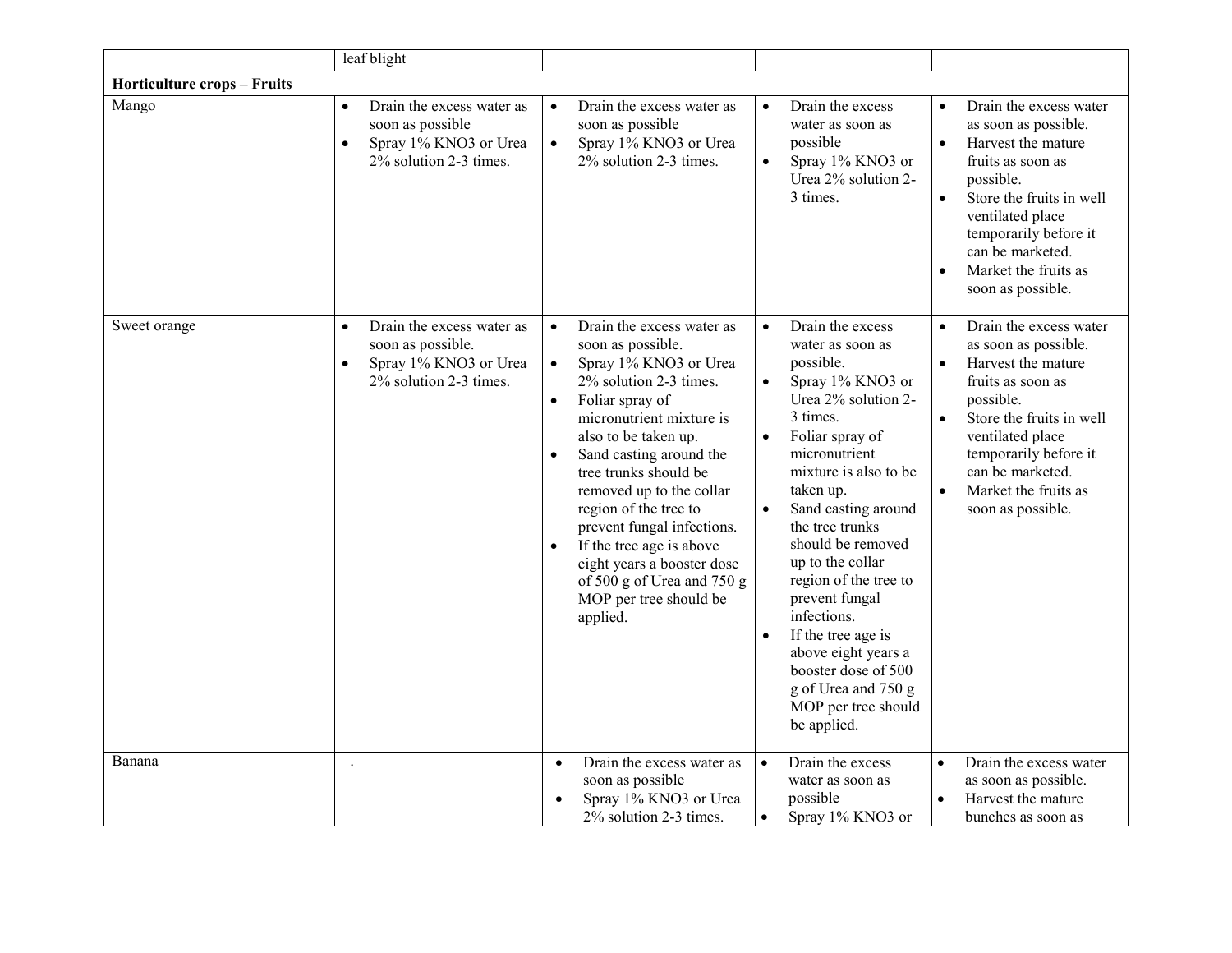|                                           |                                                            | Topdressing of booster<br>$\bullet$<br>dose of 80 g MOP + $100$<br>g Urea per plant in two to<br>three splits at monthly<br>intervals.<br>If the age the plant is<br>$\bullet$<br>more than three months<br>and less than seven<br>months allow one sword<br>sucker for ratoon and take<br>up fertilization at monthly<br>intervals for four months.                     | Urea 2% solution 2-3<br>times.<br>$\bullet$<br>Stake the plants with<br>bamboos to prevent<br>further lodging.                                                                                                                                          | possible.<br>use ripening chambers<br>for quick and uniform<br>ripening<br>Store the harvested<br>$\bullet$<br>bunches in well<br>ventilated place<br>temporarily before it can<br>be marketed.<br>Market the fruits as soon<br>as possible.                                                                                                                                                              |
|-------------------------------------------|------------------------------------------------------------|--------------------------------------------------------------------------------------------------------------------------------------------------------------------------------------------------------------------------------------------------------------------------------------------------------------------------------------------------------------------------|---------------------------------------------------------------------------------------------------------------------------------------------------------------------------------------------------------------------------------------------------------|-----------------------------------------------------------------------------------------------------------------------------------------------------------------------------------------------------------------------------------------------------------------------------------------------------------------------------------------------------------------------------------------------------------|
| Horticulture crops vegetables<br>Chillies | Drain the excess water as<br>$\bullet$<br>soon as possible | Drain the excess water as<br>$\bullet$<br>soon as possible<br>Spray Urea 2% solution 2-<br>$\bullet$<br>3 times.<br>Topdressing of booster<br>$\bullet$<br>dose of 15 kg MOP + 30<br>kg Urea per acre as soon<br>as possible.<br>Gap filling may be taken<br>$\bullet$<br>up if the plants are two<br>weeks old and sowing<br>window is still available<br>for the crop. | Drain the excess<br>$\bullet$<br>water as soon as<br>possible<br>Spray Urea 2%<br>$\bullet$<br>solution 2-3 times.<br>Topdressing of<br>$\bullet$<br>booster dose of 15<br>$kg MOP + 30 kg$<br>Urea per acre as<br>soon as possible.                    | Drain the excess water<br>$\bullet$<br>as soon as possible.<br>Dry the pods on<br>$\bullet$<br>concrete floor/<br>tarpaulins.<br>Spray any drying oil<br>after the pods are free<br>from surface moisture<br>for quick drying.<br>Use poly house solar<br>$\bullet$<br>driers for quick drying<br>Remove the pest and<br>$\bullet$<br>disease infected pods.<br>Market the produce as<br>soon as possible |
| <b>Spices and Plantation crops</b>        |                                                            |                                                                                                                                                                                                                                                                                                                                                                          |                                                                                                                                                                                                                                                         |                                                                                                                                                                                                                                                                                                                                                                                                           |
| Turmeric                                  |                                                            | Drain the excess water as<br>$\bullet$<br>soon as possible<br>Spray Urea 2% or 1%<br>$\bullet$<br>KNO3 solution 2-3 times.<br>Spray ferrous sulphate 20g<br>$\bullet$<br>$+$ citric acid 5g in 10 lit of<br>water twice at weekly<br>intervals                                                                                                                           | Drain the excess<br>$\bullet$<br>water as soon as<br>possible<br>$\bullet$<br>Spray Urea 2% or<br>1% KNO3 solution<br>2-3 times.<br>Spray ferrous<br>$\bullet$<br>sulphate $20g +$ citric<br>acid 5g in 10 lit of<br>water twice at weekly<br>intervals | Drain the excess water<br>$\bullet$<br>as soon as possible.<br>Dry the rhizomes on<br>concrete floor<br>immediately after the<br>appearance of sunlight.<br>Mix thoroughly and<br>periodically for quick<br>and uniform drying of<br>surface moisture.<br>Use boilers and<br>$\bullet$                                                                                                                    |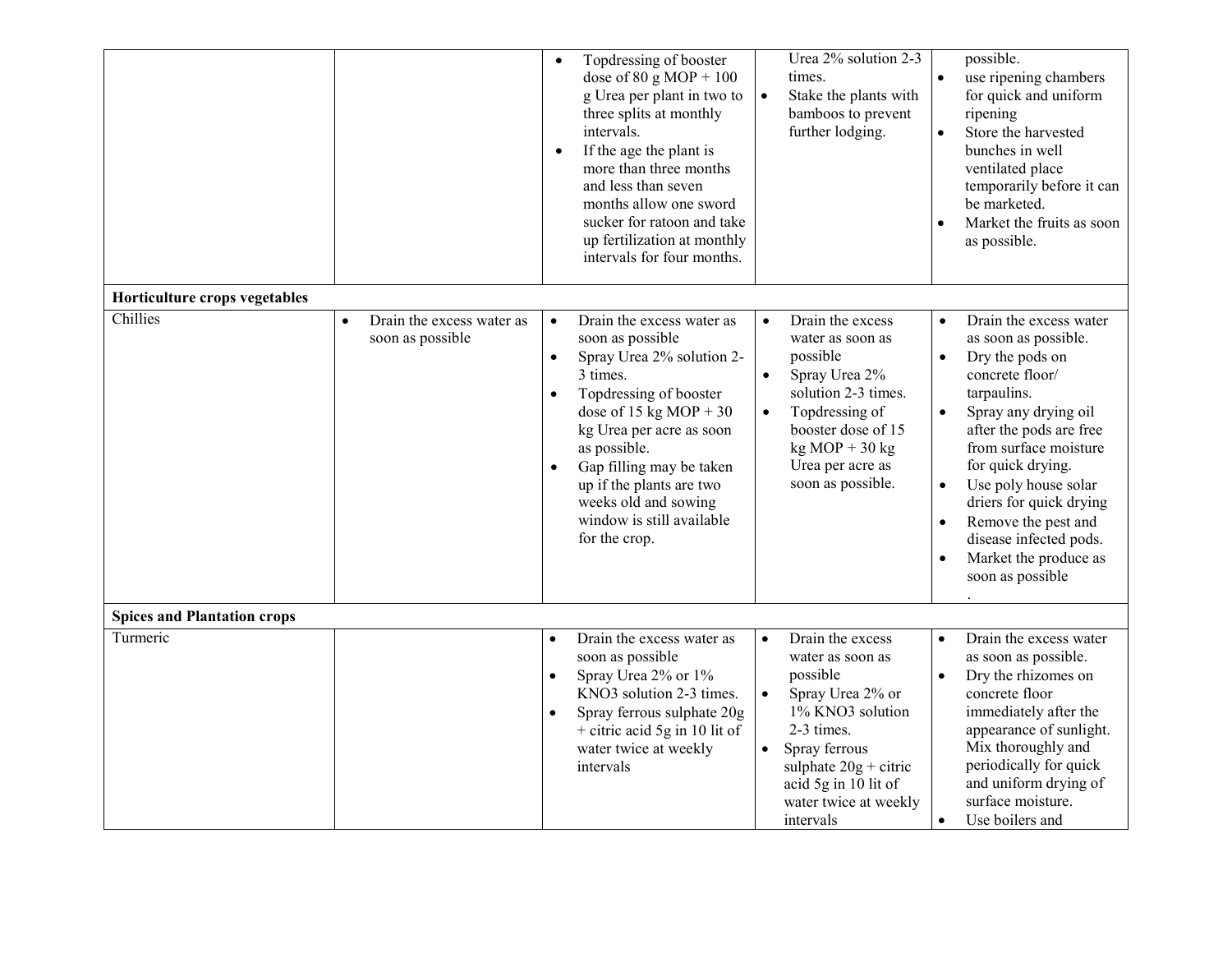|                                                                      |                                                                                                                                                                                    |                                                                                                                                                                                                                                                                                                                                                                                                                                                                                           |                                                                                                                                                                                                                                                                                                                                                 | polishers for processing<br>Remove and separate<br>the rotten and mould<br>affected rhizomes.<br>Cook and dry the<br>rhizomes as soon as<br>possible.                                                                                                                |
|----------------------------------------------------------------------|------------------------------------------------------------------------------------------------------------------------------------------------------------------------------------|-------------------------------------------------------------------------------------------------------------------------------------------------------------------------------------------------------------------------------------------------------------------------------------------------------------------------------------------------------------------------------------------------------------------------------------------------------------------------------------------|-------------------------------------------------------------------------------------------------------------------------------------------------------------------------------------------------------------------------------------------------------------------------------------------------------------------------------------------------|----------------------------------------------------------------------------------------------------------------------------------------------------------------------------------------------------------------------------------------------------------------------|
| Condition - Continuous submergence for more than 2 days <sup>2</sup> | Suggested contingency measure <sup>o</sup>                                                                                                                                         |                                                                                                                                                                                                                                                                                                                                                                                                                                                                                           |                                                                                                                                                                                                                                                                                                                                                 |                                                                                                                                                                                                                                                                      |
| Rice                                                                 | 1. Top dressing with 0.2 kg<br>N/40 sq.m immediately after<br>recede of flood water<br>2. Spray of ZnSO <sub>4</sub> FeSO <sub>4</sub> to<br>correct micronutrient<br>deficiencies | 1. To drain out the excess<br>water at the earliest<br>2. Apply 20 kg $N + 10$ kg K<br>/acre after draining excess<br>water<br>3. Timely plant protection<br>measures for pest and disease<br>out break                                                                                                                                                                                                                                                                                   | 1. To drain out the<br>excess water at the<br>earliest<br>2. Takeup need based<br>plant protection<br>measures                                                                                                                                                                                                                                  | 1. Drain out water spread<br>sheaves loosely in field or<br>field bunds where there is<br>no water stagnation<br>2. Spray common salt at 2%<br>on panicles to prevent<br>germination and spoilage of<br>straw from moulds                                            |
| Cotton                                                               | 1. Mortality is most likely<br>hence resowing to be taken up<br>2. Select short duration<br>hybrids<br>3. Adopt closer spacing of<br>90X45 or 90X30 cm                             | 1. To drain out the excess<br>water at the earliest<br>2. Apply 20 kg $N + 10$ kg K<br>/acre after draining excess<br>water<br>3. Spray micronutrient mixture<br>for 2 to 3 times at an interval<br>of 7-10 days<br>4. To spray $KNO_3$ 1 % or<br>water soluble fertilizers like<br>19-19-19, 20-20-20, 21-21-21<br>at 1% to support nutrition<br>5. Intercultivate to smother<br>weeds and to loosen and aerate<br>the soil<br>6. Need based plant protection<br>measures to be taken up | 1. To drain out the<br>excess water at the<br>earliest<br>2. Spray micronutrient<br>mixture for 2 to 3 times<br>at an interval of 7-10<br>days<br>3. To spray $KNO_3$ 1 % or<br>water soluble fertilizers<br>like 19-19-19, 20-20-20,<br>21-21-21 at 1% to<br>support nutrition<br>4. Need based plant<br>protection measures to be<br>taken up | 1. Drain out the water as<br>early as possible<br>2. To spray $KNO3 1$ % or<br>water soluble fertilizers like<br>19-19-19, 20-20-20, 21-21-<br>21 at 1% to support nutrition<br>3. Kapas picking should be<br>done carefully to avoid<br>admixtures with plant waste |
| Redgram                                                              | 1. Takeup gap filling if the<br>gaps are $<$ 30 % and if more<br>take up resowing<br>2. After gap filling take up<br>inter cultivation to smother                                  | 1. After gap filling take up<br>inter cultivation to smother the<br>weeds and to aerate the soil<br>2. Apply 20 kg $N + 10$ kg K<br>/acre after draining excess                                                                                                                                                                                                                                                                                                                           | 1. Drain out excess water<br>form the field<br>2. Apply 20 kg $N + 10$<br>$kg K/acre$ after draining                                                                                                                                                                                                                                            | 1. Drain out excess water as<br>early as possible<br>2. Dry the bundles on field<br>bunds and drying floors                                                                                                                                                          |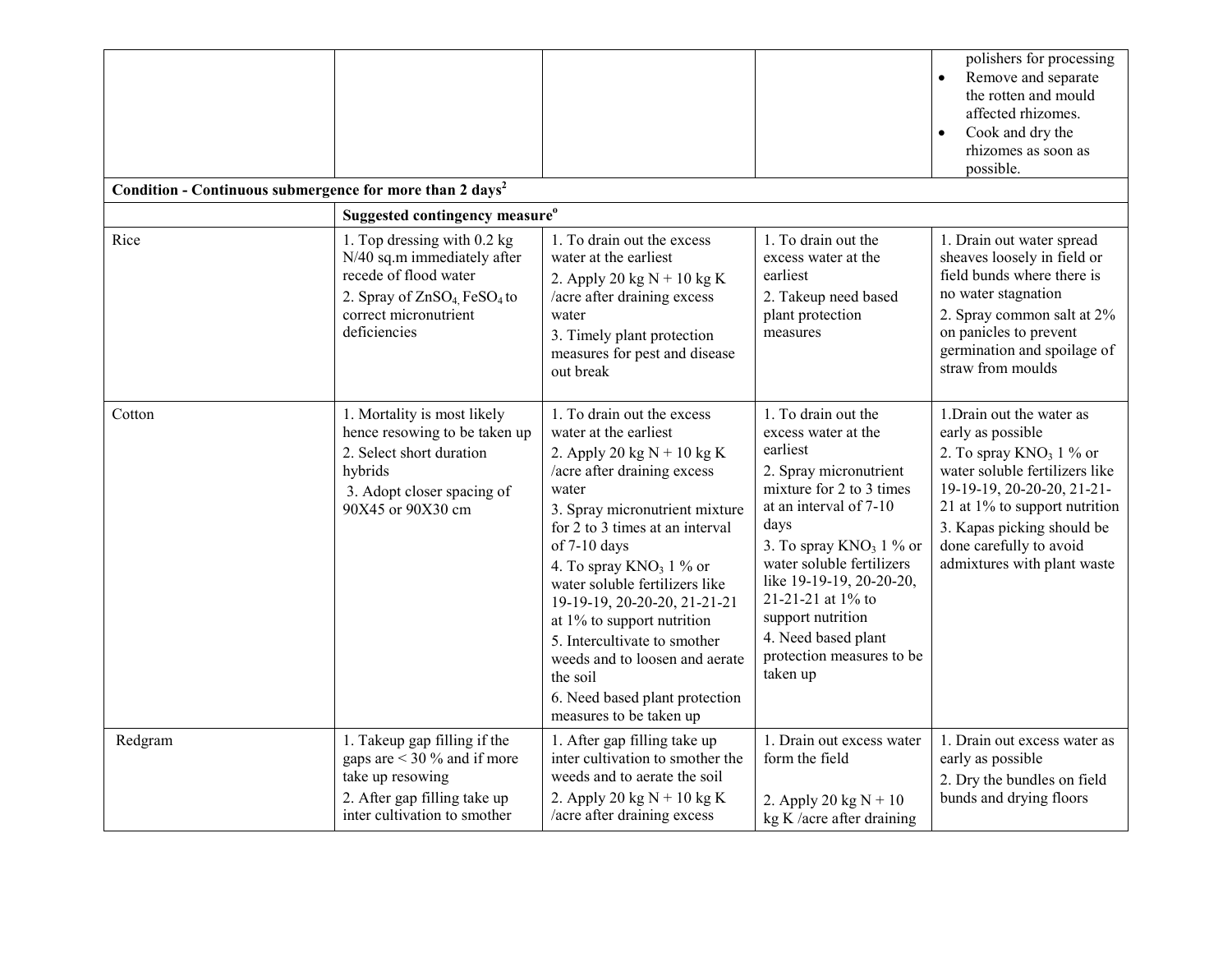|            | the weeds and to aerate the<br>soil<br>3. Apply 20 kg $N + 10$ kg K<br>/acre after draining excess<br>water                                                                                        | water                                                                                                                                                                                                                                                                                                                                                                                                              | excess water<br>3. Need based plant<br>protection measures to be<br>taken up                                                                                                                                                                                                                                                               |                                                                                                                                                                                                        |
|------------|----------------------------------------------------------------------------------------------------------------------------------------------------------------------------------------------------|--------------------------------------------------------------------------------------------------------------------------------------------------------------------------------------------------------------------------------------------------------------------------------------------------------------------------------------------------------------------------------------------------------------------|--------------------------------------------------------------------------------------------------------------------------------------------------------------------------------------------------------------------------------------------------------------------------------------------------------------------------------------------|--------------------------------------------------------------------------------------------------------------------------------------------------------------------------------------------------------|
| Green gram | 1. To drain out the excess<br>water at the earliest<br>2. Takeup gap filling if the<br>gaps are $<$ 30 % and if more<br>take up resowing<br>3. Apply 4-5 kg N /acre after<br>draining excess water | 1. To drain out the excess<br>water at the earliest<br>2. Apply 4-5 kg N /acre after<br>draining excess water<br>3. To spray $KNO_3$ 1 % or<br>water soluble fertilizers like<br>19-19-19, 20-20-20, 21-21-21<br>at $1\%$ to support nutrition<br>4. Need based plant protection<br>measures to be taken up                                                                                                        | 1. To drain out the<br>excess water at the<br>earliest<br>2. To spray $KNO_3$ @1 %<br>or water soluble<br>fertilizers like 19-19-19,<br>20-20-20, 21-21-21 $@$<br>1% to support nutrition<br>3. Need based plant<br>protection measures to be<br>taken up                                                                                  | 1. To drain out the excess<br>water at the earliest<br>2. Dry the bundles on field<br>bunds and drying floors                                                                                          |
| Maize      | 1. To drain out the excess<br>water at the earliest<br>2. Re sow the crop if mortality<br>is $> 15 \%$<br>3. Apply 20 kg $N + 10$ kg K<br>/acre after draining excess<br>water                     | 1. To drain out the excess<br>water at the earliest<br>2. Apply 20 kg $N + 10$ kg K<br>/acre after draining excess<br>water<br>3. Intercultivate to smother<br>weeds and to loosen and aerate<br>the soil<br>4. To spray $KNO_{3\alpha}$ 1 % or<br>water soluble fertilizers like<br>19-19-19, 20-20-20, 21-21-21<br>$\omega$ 1% to support nutrition<br>5. Need based plant protection<br>measures to be taken up | 1. To drain out the<br>excess water at the<br>earliest<br>2. 2. Apply 20 kg $N + 10$<br>kg K /acre after draining<br>excess water<br>3. To spray $KNO_3$ ( $a)$ 1 %<br>or water soluble<br>fertilizers like 19-19-19,<br>20-20-20, 21-21-21 $@$<br>1% to support nutrition<br>4. Need based plant<br>protection measures to be<br>taken up | 1. To drain out the excess<br>water at the earliest<br>2. Pick the cobs and dry<br>them properly before<br>threshing<br>3. Dry the grain to optimum<br>moisture content before<br>storage or marketing |

### 2.4 Extreme events: Heat wave / Cold wave/Frost/ Hailstorm /Cyclone

| <b>Extreme event type</b> | Suggested contingency measure <sup>r</sup>                                              |  |  |  |
|---------------------------|-----------------------------------------------------------------------------------------|--|--|--|
|                           | Seedling / nursery stage<br><b>Reproductive stage</b><br>Vegetative stage<br>At harvest |  |  |  |
| <b>Heat Wave</b>          |                                                                                         |  |  |  |
| Paddy                     | Irrigation in early hours                                                               |  |  |  |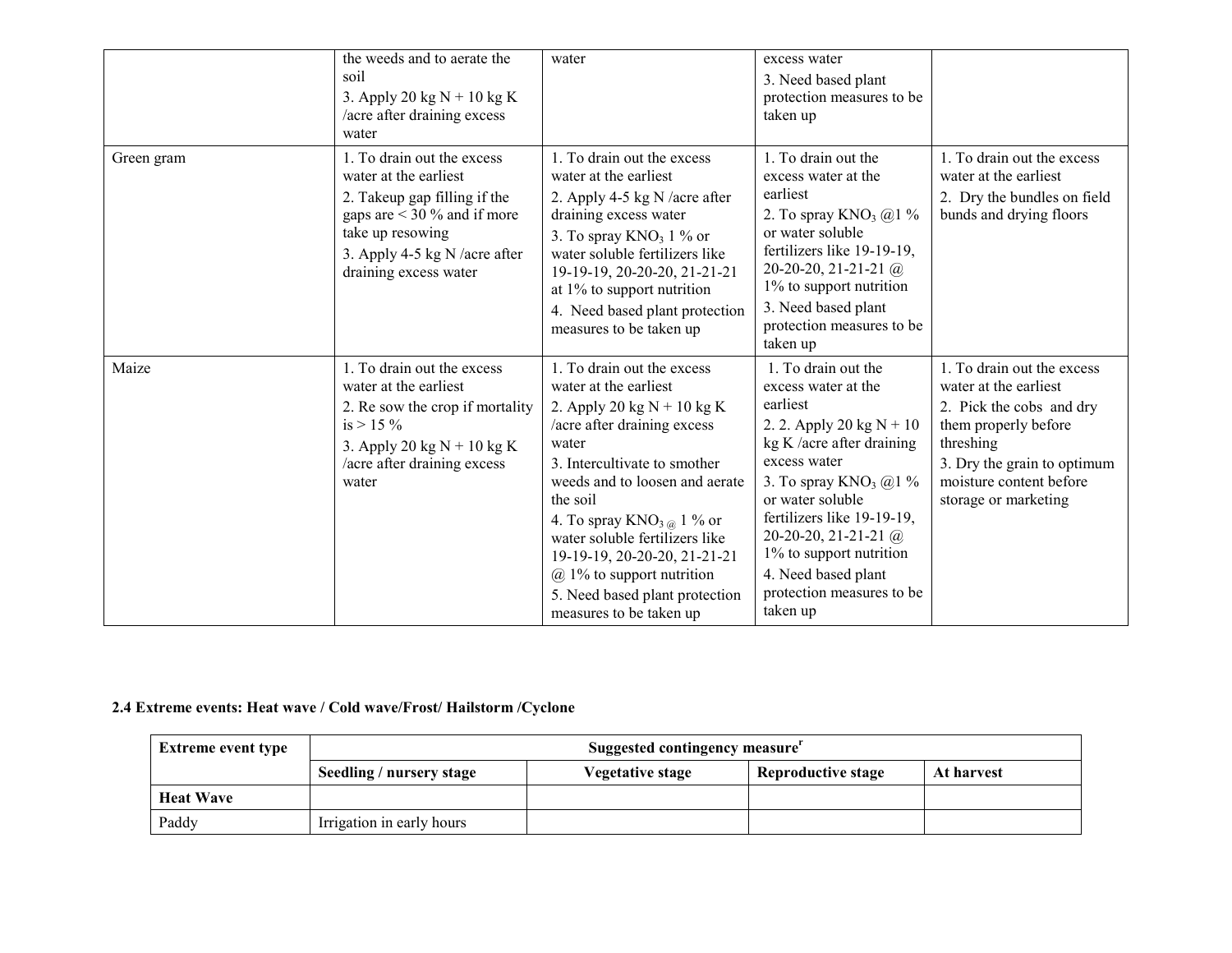| Maize                                   | Mulching                                                                                                                                                                                                                                                  |                                                                                                                         |                                                                                                                                                |                                                                                                                                                     |
|-----------------------------------------|-----------------------------------------------------------------------------------------------------------------------------------------------------------------------------------------------------------------------------------------------------------|-------------------------------------------------------------------------------------------------------------------------|------------------------------------------------------------------------------------------------------------------------------------------------|-----------------------------------------------------------------------------------------------------------------------------------------------------|
| Cotton                                  | Mulching                                                                                                                                                                                                                                                  | Spray 2% urea solution                                                                                                  |                                                                                                                                                |                                                                                                                                                     |
| Others                                  | Mulching                                                                                                                                                                                                                                                  | Spray 2% urea solution                                                                                                  |                                                                                                                                                |                                                                                                                                                     |
| <b>Horticulture crops - Fruits</b>      |                                                                                                                                                                                                                                                           |                                                                                                                         |                                                                                                                                                |                                                                                                                                                     |
| Mango,<br>Sweet orange                  | Provide temporary shade<br>$\bullet$<br>to the young plants<br>Cover the newly planted<br>$\bullet$<br>plants with dry leaves<br>Increase the frequency of<br>$\bullet$<br>irrigation.                                                                    | Mulch the plant basins<br>$\bullet$<br>with dried leaves<br>Increase the frequency<br>$\bullet$<br>of irrigation        | Increase the<br>$\bullet$<br>frequency of<br>irrigation.<br>Provide<br>irrigation at<br>critical stages                                        | Harvest the<br>$\bullet$<br>fruits either<br>in the<br>morning or<br>in the<br>evening<br>Use ripening<br>chambers for<br>getting<br>quality fruits |
| Banana                                  | Cover the newly planted<br>$\bullet$<br>plants with dry leaves<br>Increase the frequency of<br>$\bullet$<br>irrigation.                                                                                                                                   | Mulch the plant basins<br>$\bullet$<br>with dried banana leaves<br>Increase the frequency of<br>$\bullet$<br>irrigation | Cover the<br>$\bullet$<br>developing<br>bunches with<br>banana leaves<br>Increase the<br>$\bullet$<br>frequency<br>of irrigation.<br>$\bullet$ | Harvest the<br>$\bullet$<br>bunches either<br>in the morning<br>or in the<br>evening<br>Use ripening<br>chambers for<br>getting quality<br>fruits   |
| <b>Horticultural crops - Vegetables</b> |                                                                                                                                                                                                                                                           |                                                                                                                         |                                                                                                                                                |                                                                                                                                                     |
| Vegetables                              | Provide shade to the<br>$\bullet$<br>newly planted /seedlings<br>Irrespective of stage<br>$\bullet$<br>increase the frequency of<br>irrigation.<br>Use mulches<br>$\bullet$<br>Add bulky organic<br>$\bullet$<br>manures at the time of last<br>ploughing | Harvest either in the<br>$\bullet$<br>morning or in the<br>evening                                                      |                                                                                                                                                |                                                                                                                                                     |
| Spice crop                              |                                                                                                                                                                                                                                                           |                                                                                                                         |                                                                                                                                                |                                                                                                                                                     |
| Turmeric                                | Provide shade to the<br>$\bullet$<br>newly planted /seedlings<br>Irrespective of stage<br>$\bullet$<br>increase the frequency of<br>irrigation.<br>Use mulches<br>$\bullet$                                                                               | Provide light irrigation<br>$\bullet$<br>Delay the harvesting<br>$\bullet$                                              |                                                                                                                                                |                                                                                                                                                     |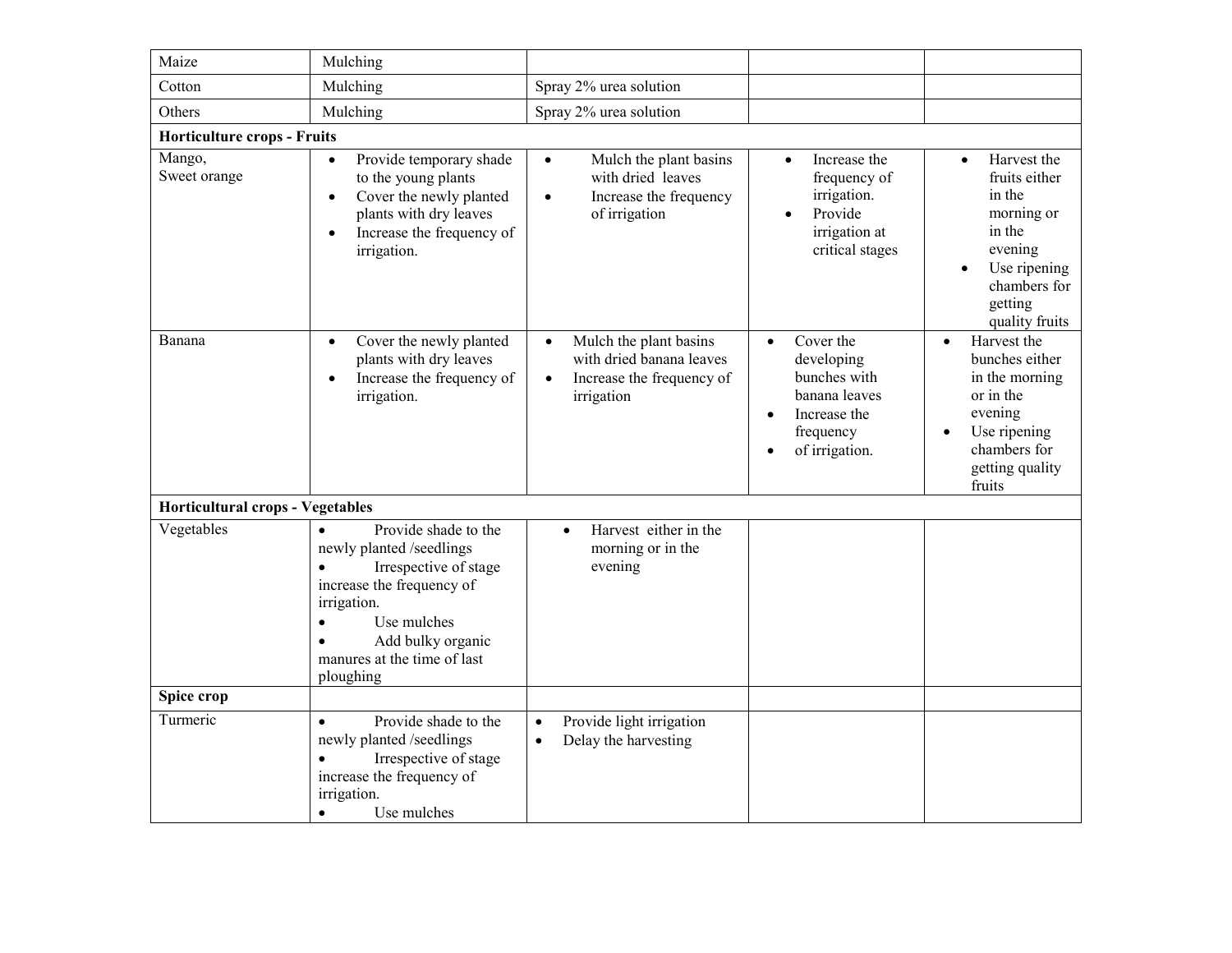|                 | Add bulky organic<br>$\bullet$<br>manures at the time of last<br>ploughing                                                                                                                                                       |                                                                                                                                                                                                                                                                                                                                                                                                                                                                                  |                                                                                                                                                                                                                                                                                                                                                             |                                                                                                                                                                                                                                   |
|-----------------|----------------------------------------------------------------------------------------------------------------------------------------------------------------------------------------------------------------------------------|----------------------------------------------------------------------------------------------------------------------------------------------------------------------------------------------------------------------------------------------------------------------------------------------------------------------------------------------------------------------------------------------------------------------------------------------------------------------------------|-------------------------------------------------------------------------------------------------------------------------------------------------------------------------------------------------------------------------------------------------------------------------------------------------------------------------------------------------------------|-----------------------------------------------------------------------------------------------------------------------------------------------------------------------------------------------------------------------------------|
| Cyclone<br>Rice | 1. To drain out the excess water<br>at the earliest<br>2. Apply booster dose of 0.2 kg<br>$N/40$ sq. m<br>3. Spray micronutrients like Zn,<br>Fe 2-3 times at 4 -5 days<br>interval<br>4. Takeup proper weed control<br>measures | 1. To drain out the excess water<br>at the earliest<br>2. Apply booster dose of 20 kg<br>N/Acre<br>3. Spray $ZnSO4 0.2 %$ if it is<br>less than 45 days after<br>transplanting<br>4. Takeup need based plant<br>protection measures                                                                                                                                                                                                                                              | 1. To drain out the<br>excess water<br>at the earliest<br>2. Takeup need based<br>plant protection<br>measures<br>3. Lodged plants to be<br>lifted and tied together to<br>make them stand erect                                                                                                                                                            | 1. Drain out water<br>spread sheaves<br>loosely in field or<br>field bunds where<br>there is no water<br>stagnation<br>2. Spray common salt<br>at $2\%$ to prevent<br>germination of seed<br>and spoilage of straw<br>from moulds |
| Cotton          | 1. To drain out the excess<br>water at the earliest<br>2. Inter cultivate at optimum<br>field moisture condition<br>3. Apply 20 kg $N + 10$ kg K<br>/acre after draining excess<br>water                                         | 1. To drain out the excess water<br>at the earliest<br>2. Inter cultivate at optimum<br>field moisture condition<br>3. Apply 20 kg $N + 10$ kg K<br>/acre after draining excess water<br>4. To spray $KNO_3(a)$ % or<br>water soluble fertilizers like 19-<br>19-19, 20-20-20, 21-21-21 @<br>1% to support nutrition<br>5. Spray of micronutrients two<br>times at 7-10 days interval<br>6. Take up plant protection<br>measures against possible pests<br>and disease incidence | 1. To drain out the<br>excess water at the<br>earliest<br>2. To spray $KNO_3$ @1 %<br>or water soluble<br>fertilizers like 19-19-19,<br>20-20-20, 21-21-21 $@$<br>1% to support nutrition<br>3. Spray of<br>micronutrients two times<br>at 7-10 days interval<br>4. Take up plant<br>protection measures<br>against possible pests<br>and disease incidence | 1. Kapas picking<br>should be done<br>carefully to prevent<br>admixtures with waste<br>plant material                                                                                                                             |
| Redgram         | 1. To drain out the excess<br>water at the earliest<br>2. Inter cultivate at optimum<br>field moisture condition<br>3. Apply 4-5 kg N/acre after<br>draining excess water                                                        | 1. To drain out the excess<br>water at the earliest<br>2. Inter cultivate at optimum<br>field moisture condition<br>3. Apply 4-5 kg N/acre after<br>draining excess water                                                                                                                                                                                                                                                                                                        | 1. To drain out the<br>excess water at the<br>earliest<br>2. To spray $KNO_{3\textcircled{a}}$ 1 %<br>or water soluble<br>fertilizers like 19-19-19,<br>20-20-20, 21-21-21 $@$<br>1% to support nutrition                                                                                                                                                   | 1. To drain out the<br>excess water at the<br>earliest<br>2. Harvest the crop<br>when the field<br>condition permits<br>3. Drying of bundles<br>should be done on                                                                 |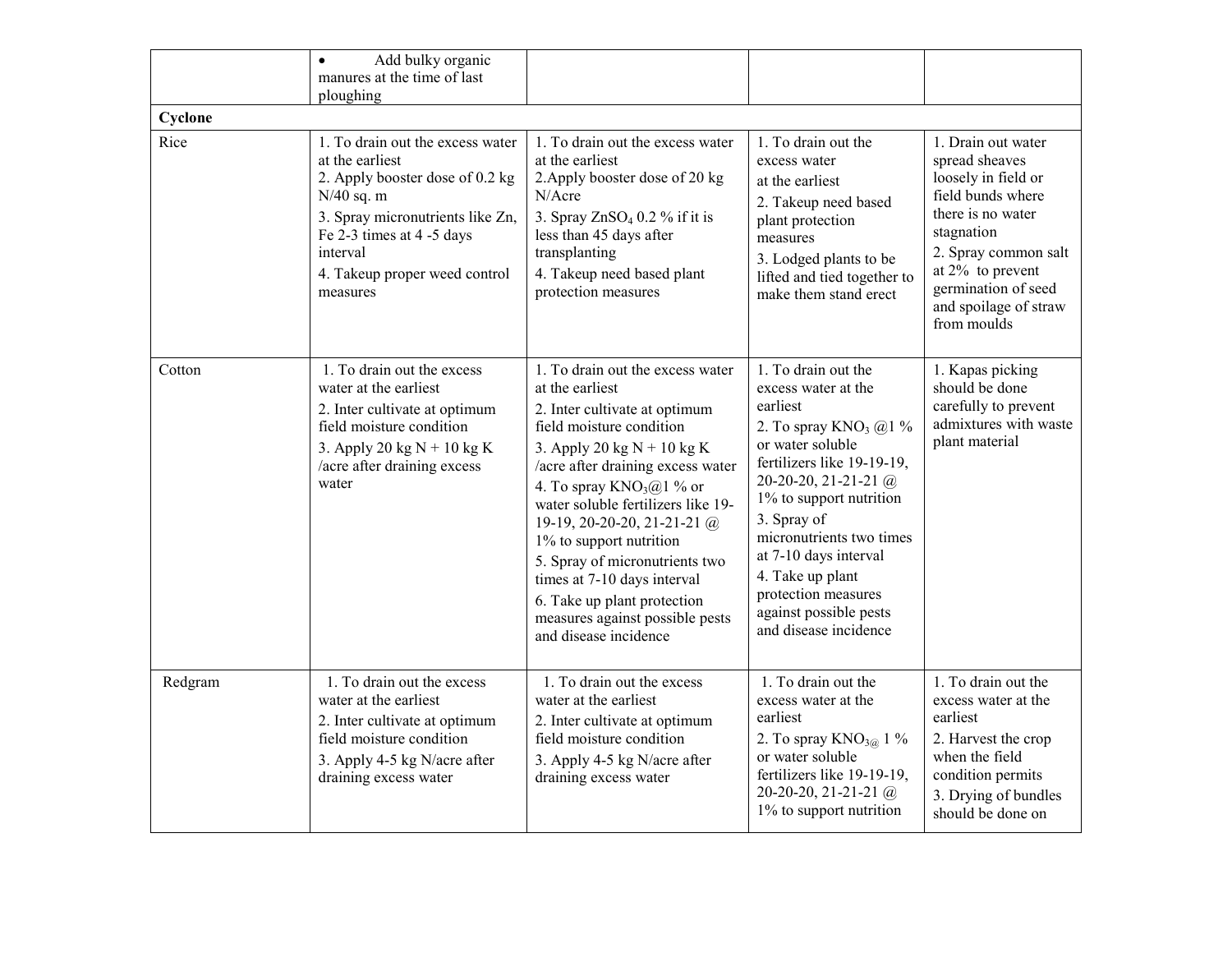|                                    |                                                                                                                                                                                                                                                                             |                                                                                                                                                                                                                                                                                                                            | 3. Take up plant<br>protection measures<br>against possible pests<br>and disease incidence                                                                                                                                                             | elevated places like<br>filed bunds or drying<br>floors                                                                                                                                                                                                 |
|------------------------------------|-----------------------------------------------------------------------------------------------------------------------------------------------------------------------------------------------------------------------------------------------------------------------------|----------------------------------------------------------------------------------------------------------------------------------------------------------------------------------------------------------------------------------------------------------------------------------------------------------------------------|--------------------------------------------------------------------------------------------------------------------------------------------------------------------------------------------------------------------------------------------------------|---------------------------------------------------------------------------------------------------------------------------------------------------------------------------------------------------------------------------------------------------------|
| Green gram                         | 1. To drain out the excess<br>water at the earliest<br>2. Takeup weed control either<br>mechanically or through<br>weedicides<br>3. Apply 4-5 kg N/acre after<br>draining excess water                                                                                      | 1. To drain out the excess water<br>at the earliest<br>2. Takeup weed control either<br>mechanically or through<br>weedicides<br>3. Apply 4-5 kg N/acre after<br>draining excess water<br>4. To spray $KNO_3$ (a) 1 % or<br>water soluble fertilizers like 19-<br>19-19, 20-20-20, 21-21-21 $@$<br>1% to support nutrition | 1. To drain out the<br>excess water at the<br>earliest<br>2. Apply 4-5 kg N/acre<br>after draining excess<br>water<br>3. To spray $KNO_3$ @1 %<br>or water soluble<br>fertilizers like 19-19-19,<br>20-20-20, 21-21-21 $@$<br>1% to support nutrition. | 1. Drain out the<br>excess water at the<br>earliest<br>2. Harvest the crop<br>after the fields are<br>dried up                                                                                                                                          |
| Maize                              | 1. To drain out the excess<br>water at the earliest<br>2. Intercultivation and earthing<br>up to be done<br>3. Apply 20 kg $N + 10$ kg K<br>/acre after draining excess<br>water<br>4. Take up plant protection<br>measures against possible pests<br>and disease incidence | 1. To drain out the excess water<br>at the earliest<br>2. Takeup weed control either<br>mechanically or through<br>weedicides<br>3. Intercultivation and earthing<br>up to be done<br>4. Apply 20 kg $N + 10$ kg K<br>/acre after draining excess water                                                                    | 1. To drain out the<br>excess water at the<br>earliest<br>2. Take up plant<br>protection measures<br>against possible pests<br>and disease incidence                                                                                                   | 1. To drain out the<br>excess water at the<br>earliest<br>2. Cob picking to be<br>done after they are<br>dried fully                                                                                                                                    |
| <b>Horticulture crops - Fruits</b> |                                                                                                                                                                                                                                                                             |                                                                                                                                                                                                                                                                                                                            |                                                                                                                                                                                                                                                        |                                                                                                                                                                                                                                                         |
| Mango                              | If the damage is severe, go<br>for resowing                                                                                                                                                                                                                                 | Trees fallen on ground may<br>be lifted and earthed up<br>Manuring and plant<br>$\bullet$<br>protection measures have to<br>be taken up.<br>Broken and damaged<br>branches may be pruned and<br>applied with Bordeaux paste                                                                                                | Tress fallen on<br>I۰<br>ground may be lifted<br>and earthed up<br>Manuring and plant<br>I۰<br>protection measures<br>have to be taken up.<br>.Broken and damaged<br>$\bullet$<br>branches may be<br>pruned and applied<br>with Bordeaux paste         | Drain the excess<br>$\bullet$<br>water as soon as<br>possible.<br>Harvest the mature<br>$\bullet$<br>fruits as soon as<br>possible.<br>Collect the fallen<br>l.<br>fruits and sell<br>immediately or go<br>for preparation of<br>processed<br>products. |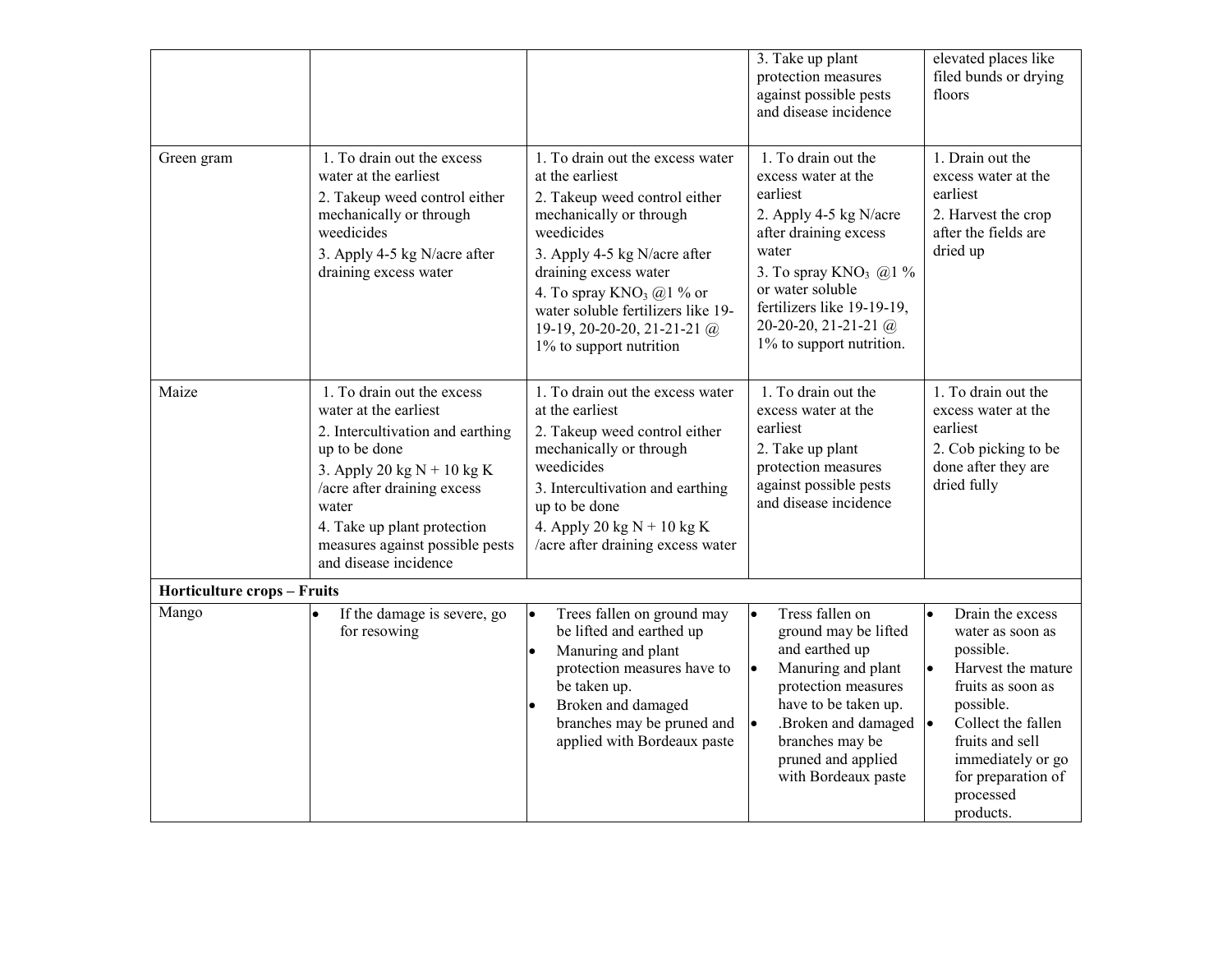| Orange & Batavian | -do- | $-do-$                                                                                                                                                                                                                                                                                                                                                                                                                                                                                                                                                                                                                                                                                                            | $-do-$                                                                                                                                                                                                                                                                                                                                                                                                                                                                                                                      | If to store, store<br>the produce in<br>well ventilated<br>place temporarily<br>before it can be<br>marketed.<br>Broken and<br>$\bullet$<br>damaged branches<br>may be pruned<br>and applied with<br>Bordeaux paste<br>$-do-$                                                                                                                                                                                                                                                                                                                                   |
|-------------------|------|-------------------------------------------------------------------------------------------------------------------------------------------------------------------------------------------------------------------------------------------------------------------------------------------------------------------------------------------------------------------------------------------------------------------------------------------------------------------------------------------------------------------------------------------------------------------------------------------------------------------------------------------------------------------------------------------------------------------|-----------------------------------------------------------------------------------------------------------------------------------------------------------------------------------------------------------------------------------------------------------------------------------------------------------------------------------------------------------------------------------------------------------------------------------------------------------------------------------------------------------------------------|-----------------------------------------------------------------------------------------------------------------------------------------------------------------------------------------------------------------------------------------------------------------------------------------------------------------------------------------------------------------------------------------------------------------------------------------------------------------------------------------------------------------------------------------------------------------|
| Banana            |      | Wind damaged plants should $\vert \bullet \vert$                                                                                                                                                                                                                                                                                                                                                                                                                                                                                                                                                                                                                                                                  | Wind damaged plants                                                                                                                                                                                                                                                                                                                                                                                                                                                                                                         | Wind damaged<br>$\bullet$                                                                                                                                                                                                                                                                                                                                                                                                                                                                                                                                       |
|                   |      | be pruned using disinfected<br>secaetures and cut ends must<br>be smeared with Bordeaux<br>paste<br>Drain the excess water as<br>$\bullet$<br>soon as possible<br>The fallen tress may be cut<br>$\bullet$<br>leaving two suckers<br>Inter-cultivate the soil with<br>$\bullet$<br>gorru for aeration.<br>Topdressing of booster dose<br>$\bullet$<br>of 80 g MOP + 100 g Urea<br>per plant at two to three<br>times intervals.<br>Gap filling may be taken up<br>$\bullet$<br>if the plants are two weeks<br>old and sowing window is<br>still available for the crop.<br>If the age of the plant is less<br>$\bullet$<br>than three months and<br>submergence up to three feet<br>better to replant the garden. | should be pruned<br>using disinfected<br>secaetures and cut<br>ends must be<br>smeared with<br>Bordeaux paste<br>Drain the excess<br>$\bullet$<br>water as soon as<br>possible<br>$\bullet$<br>The fallen tress may<br>be cut leaving two<br>suckers<br>Topdressing of<br>$\bullet$<br>booster dose of 80 g<br>$MOP + 100$ g Urea<br>per plant at two to<br>three times intervals<br>Mature bunches on<br>$\bullet$<br>the completely<br>damaged plants be<br>covered with<br>Leaves and<br>harvested with in 15-<br>20days | plants should be<br>pruned using<br>disinfected<br>secaetures and cut<br>ends must be<br>smeared with<br>Bordeaux paste<br>$\bullet$<br>Drain the excess<br>water as soon as<br>possible.<br>Harvest the<br>$\bullet$<br>mature bunches<br>as soon as<br>possible. use<br>ripening<br>chambers for<br>quick and<br>uniform ripening<br>$\bullet$<br>Store the<br>harvested<br>bunches in well<br>ventilated place<br>temporarily<br>before it can be<br>marketed.<br>Market the<br>$\bullet$<br>produce as soon<br>as possible.<br>3-4 foliar<br>application of |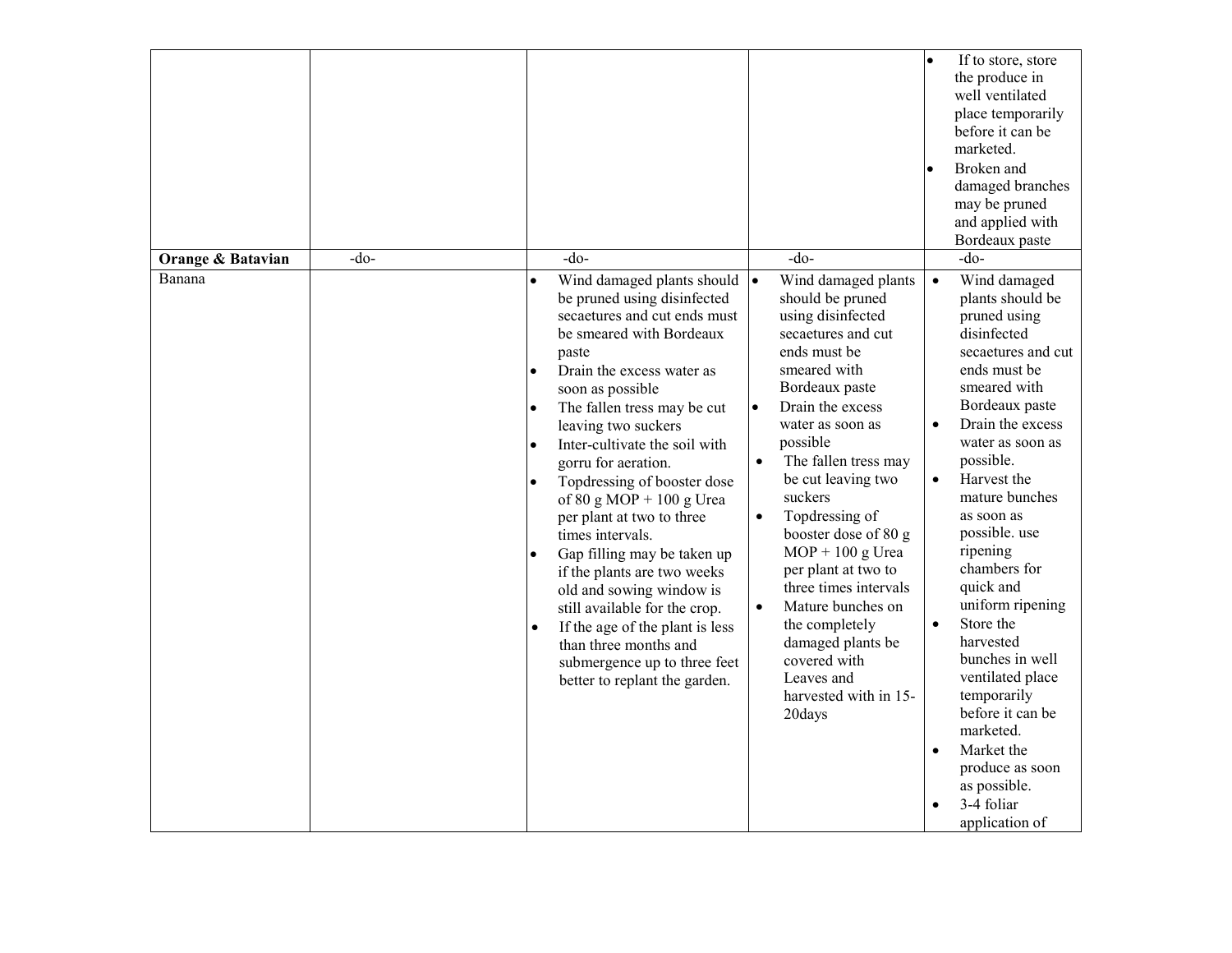|                                    |                                 |                                                                                                                                                                                                                                                                                                                                                                                                                                                                   |                                                                                                                                                                                                                                                                                                                                      | KNO3on<br>immature/develo<br>ping bunches and<br>leaves at weekly<br>intervals.<br>$\bullet$<br>Staking with<br>bamboo for<br>support                                                                                                                                                                                     |
|------------------------------------|---------------------------------|-------------------------------------------------------------------------------------------------------------------------------------------------------------------------------------------------------------------------------------------------------------------------------------------------------------------------------------------------------------------------------------------------------------------------------------------------------------------|--------------------------------------------------------------------------------------------------------------------------------------------------------------------------------------------------------------------------------------------------------------------------------------------------------------------------------------|---------------------------------------------------------------------------------------------------------------------------------------------------------------------------------------------------------------------------------------------------------------------------------------------------------------------------|
| Horticulture crops vegetables      |                                 |                                                                                                                                                                                                                                                                                                                                                                                                                                                                   |                                                                                                                                                                                                                                                                                                                                      |                                                                                                                                                                                                                                                                                                                           |
| Chillies                           | Grow nursery on raised<br>beds. | Uprooted plants may be<br>$\bullet$<br>lifted and earthed up<br>Drain the excess water as<br>$\bullet$<br>soon as possible<br>Gap filling must be done<br>$\bullet$<br>immediately<br>If damage is more go for<br>$\bullet$<br>replanting Spray Urea 2%<br>solution 2-3 times.<br>Topdressing of booster<br>$\bullet$<br>dose of 15 kg MOP + 30<br>kg Urea per acre as soon<br>as possible.                                                                       | Uprooted plants<br>$\bullet$<br>may be lifted and<br>earthed up<br>Drain the excess<br>water as soon as<br>possible<br>Spray Urea 2%<br>$\bullet$<br>solution 2-3 times.<br>Topdressing of<br>$\bullet$<br>booster dose of 15<br>$kg \text{MOP} + 30 \text{ kg}$<br>Urea per acre as<br>soon as possible.                            | Drain the excess<br>$\bullet$<br>water as soon as<br>possible.<br>Dry the pods on<br>concrete floor/<br>tarpaulins<br>immediately<br>use poly house<br>solar driers for<br>quick drying<br>Remove the pest<br>$\bullet$<br>and disease<br>infected pods.                                                                  |
| <b>Spices and Plantation crops</b> |                                 |                                                                                                                                                                                                                                                                                                                                                                                                                                                                   |                                                                                                                                                                                                                                                                                                                                      |                                                                                                                                                                                                                                                                                                                           |
| Turmeric                           |                                 | Drain the excess water as<br>soon as possible<br>Spray Urea 2% or 1% KNO3<br>followed by Ferrous<br>Sulphate $0.5%$ + Citric Acid<br>$0.1\%$ solution 2-3 times.<br>Topdressing of booster dose<br>of 40 kg MOP + 50 kg Urea<br>along with 250 kg of Neem<br>Cake per acre as soon as<br>possible.<br>In case of severe damage<br>(considered as complete<br>economical loss or if<br>inundation is more than for<br>four days), and the<br>contingency period is | Drain the excess<br>۱o<br>water as soon as<br>possible<br>Spray Urea 2% or 1%<br>KNO3 followed by<br>Ferrous Sulphate<br>$0.5\%$ + Citric Acid<br>$0.1\%$ solution 2-3<br>times.<br>Topdressing of<br>$\bullet$<br>booster dose of 40 kg<br>$MOP + 50$ kg Urea<br>along with 250 kg of<br>Neem Cake per acre<br>as soon as possible. | Drain the excess<br>$\bullet$<br>water as soon as<br>possible.<br>Harvest the<br><b>le</b><br>rhizomes when<br>field comes to<br>normal<br>Use boilers and<br>polishers for<br>processing<br>Remove and<br>separate the rotten<br>and mould<br>affected rhizomes.<br>Cook and dry the<br>rhizomes as soon<br>as possible. |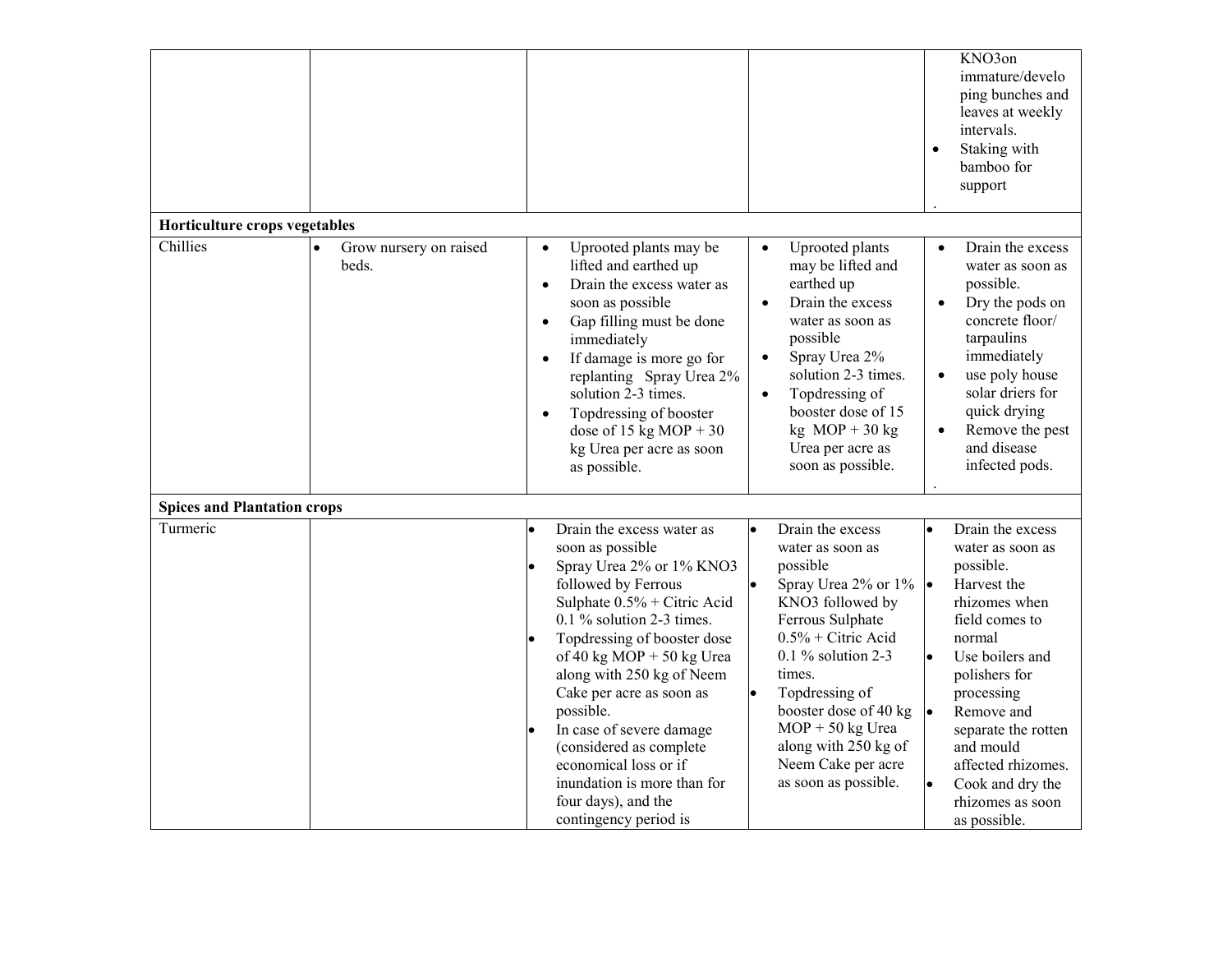| between June to August,    |  |
|----------------------------|--|
| sowing of best alternative |  |
| crop must be taken up.     |  |

#### Contingent strategies for Livestock, Poultry & Fisheries

#### General contingency plans

| <b>Before the event</b>                                                                                                                                                                                |    | During the event                                                                                                                                                                                 | After the event                                                                                                       |  |
|--------------------------------------------------------------------------------------------------------------------------------------------------------------------------------------------------------|----|--------------------------------------------------------------------------------------------------------------------------------------------------------------------------------------------------|-----------------------------------------------------------------------------------------------------------------------|--|
| Feed and fodder availability                                                                                                                                                                           |    |                                                                                                                                                                                                  |                                                                                                                       |  |
| 1. Conserving fodder/crop residues/ forest grass by<br>silage / hay making either by individual or on<br>community basis                                                                               |    | 1. Organise relief camps 2. Supply silage /<br>hay to farmers with productive stock on<br>subsidized rates                                                                                       | 1. Capacity building to stake<br>holders on drought / cyclone/flood<br>mitigation in livestock sector                 |  |
| 2. Preparing complete diets and storing in<br>strategic locations                                                                                                                                      |    | 3. Segregate old, weak and unproductive<br>stock and send for slaughter                                                                                                                          | 2. Promote fodder cultivation.<br>3. Flushing the stock to recoup                                                     |  |
| 3. Organize procurement of dry fodders / feed<br>ingredients from surplus areas                                                                                                                        |    | 4. Supply mineral mixture to avoid<br>deficiencies                                                                                                                                               | 4. Avoid soaked and mould infected<br>feeds / fodders to livestock                                                    |  |
| 4. Establish fodder banks and feed banks<br>5. Livestock relief camps during floods/cyclones<br>must be planned in the vicinity of relief camps<br>for people<br>6. Capacity building and preparedness | be | 5. Dry fodder must be offered to the<br>livestock in little quantities for number of<br>times<br>6. Concentrate feed or complete feed must<br>offered to only productive and young<br>stock only | 5. Replenish the feed and<br>fodder<br>banks<br>6. Promote fodder preservation<br>techniques like silage / hay making |  |
| <b>Drinking</b> water                                                                                                                                                                                  |    |                                                                                                                                                                                                  |                                                                                                                       |  |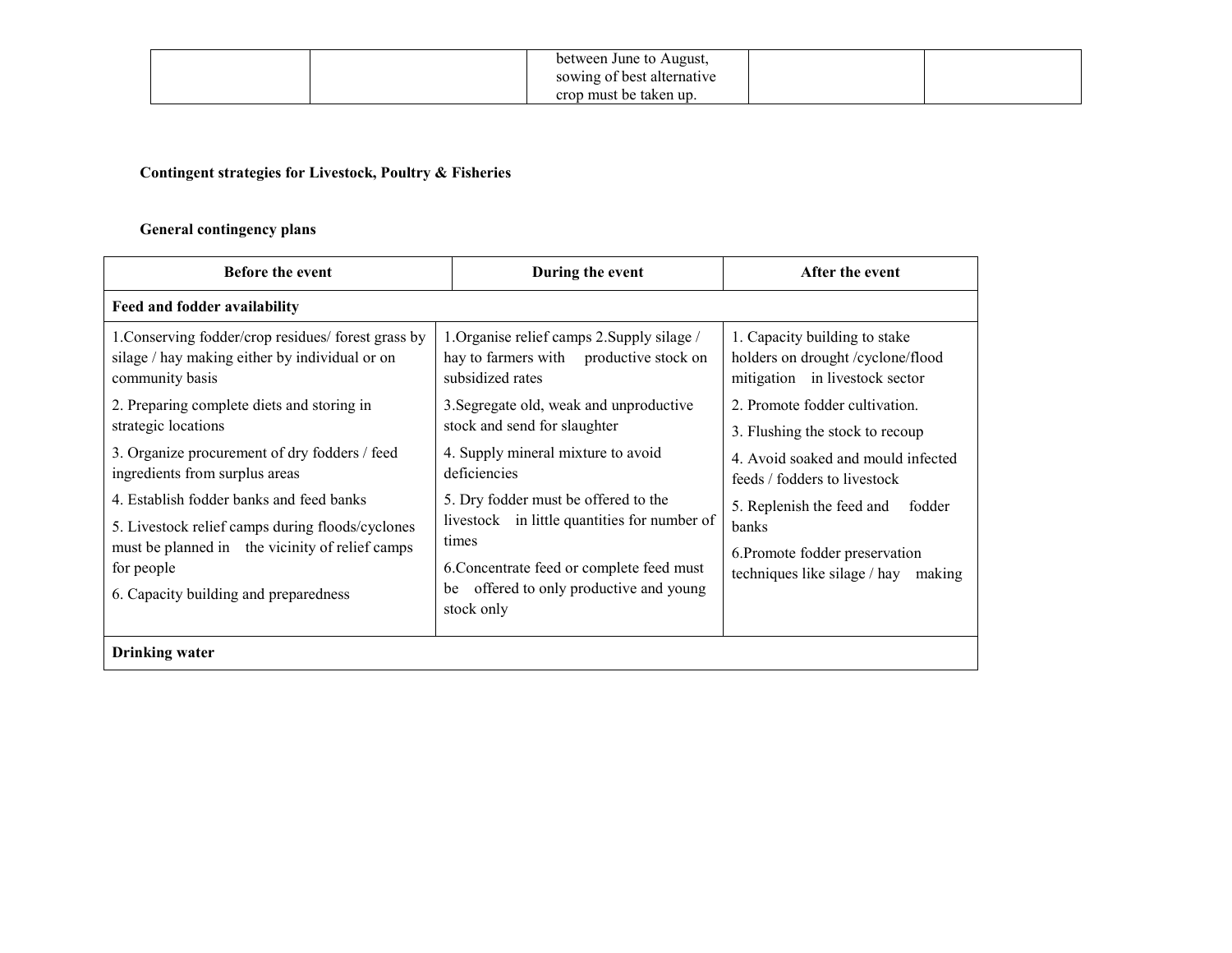| 1. Construct drinking water tanks in herding<br>places, village junctions and in relief camp<br>locations<br>2. Plan for sufficient number of tanks for water<br>transportation<br>3. Identify bore wells, which can sustain demand.<br>4. Procure sufficient quantities of water<br>Sanitizers                                                                                                                                                                                                                           | 1. Regular supply of clean drinking water to<br>all tanks 2. Cleaning the tanks in regular<br>intervals<br>3. Keep the livestock away from<br>contaminated flood/cyclone/stagnated<br>waters<br>3. Add water sanitizers                                                                                                                                                                                        | 1. Hand over the maintenance of the<br>structures to panchayats<br>2. Sensitize the farming community<br>about importance of clean drinking<br>water                 |
|---------------------------------------------------------------------------------------------------------------------------------------------------------------------------------------------------------------------------------------------------------------------------------------------------------------------------------------------------------------------------------------------------------------------------------------------------------------------------------------------------------------------------|----------------------------------------------------------------------------------------------------------------------------------------------------------------------------------------------------------------------------------------------------------------------------------------------------------------------------------------------------------------------------------------------------------------|----------------------------------------------------------------------------------------------------------------------------------------------------------------------|
| <b>Health and disease Management</b>                                                                                                                                                                                                                                                                                                                                                                                                                                                                                      |                                                                                                                                                                                                                                                                                                                                                                                                                |                                                                                                                                                                      |
| 1. Procure and stock emergency medicines and<br>vaccines for important endemic diseases of the<br>area<br>2. All the stock must be immunized for endemic<br>diseases of the area<br>3. Carry out deworming to all young stock<br>4. Keep stock of bleaching powder and lime<br>5. Carry out Butax spray for control of external<br>parasites<br>6. Identify the Clinical staff and trained paravets<br>and indent for their services as per schedules<br>7. Identify the volunteers who can serve in need<br>of emergency | 1. Keep close watch on the health of the<br>stock<br>2. Sick animals must be isolated and treated<br>Separately.<br>3. Carry out deworming and spraying to all<br>animals entering into relief camps<br>4. Clean the animal houses regularly and<br>apply disinfectants.<br>5. Safe and hygienic disposal of dead<br>animal carcasses<br>6. Organize with community daily lifting<br>of dung from relief camps | 1.keep close surveillance on disease<br>outbreak.<br>2. Undertake the vaccination<br>depending on need<br>3. Keep the animal houses clean and<br>spray disinfectants |

### Warangal district regularly experience moderate drought, mild floods and mild heat wave.

#### General contingency plans:

|                 | <b>Suggested contingency measures</b>   |                                              |                               |
|-----------------|-----------------------------------------|----------------------------------------------|-------------------------------|
|                 | Before the event <sup>8</sup>           | During the event                             | After the event               |
| <b>Drought</b>  |                                         |                                              |                               |
| Feed and fodder | 1. Promoting green fodder production in | 1. Organise relief camps for large ruminants | 1. Capacity building to stake |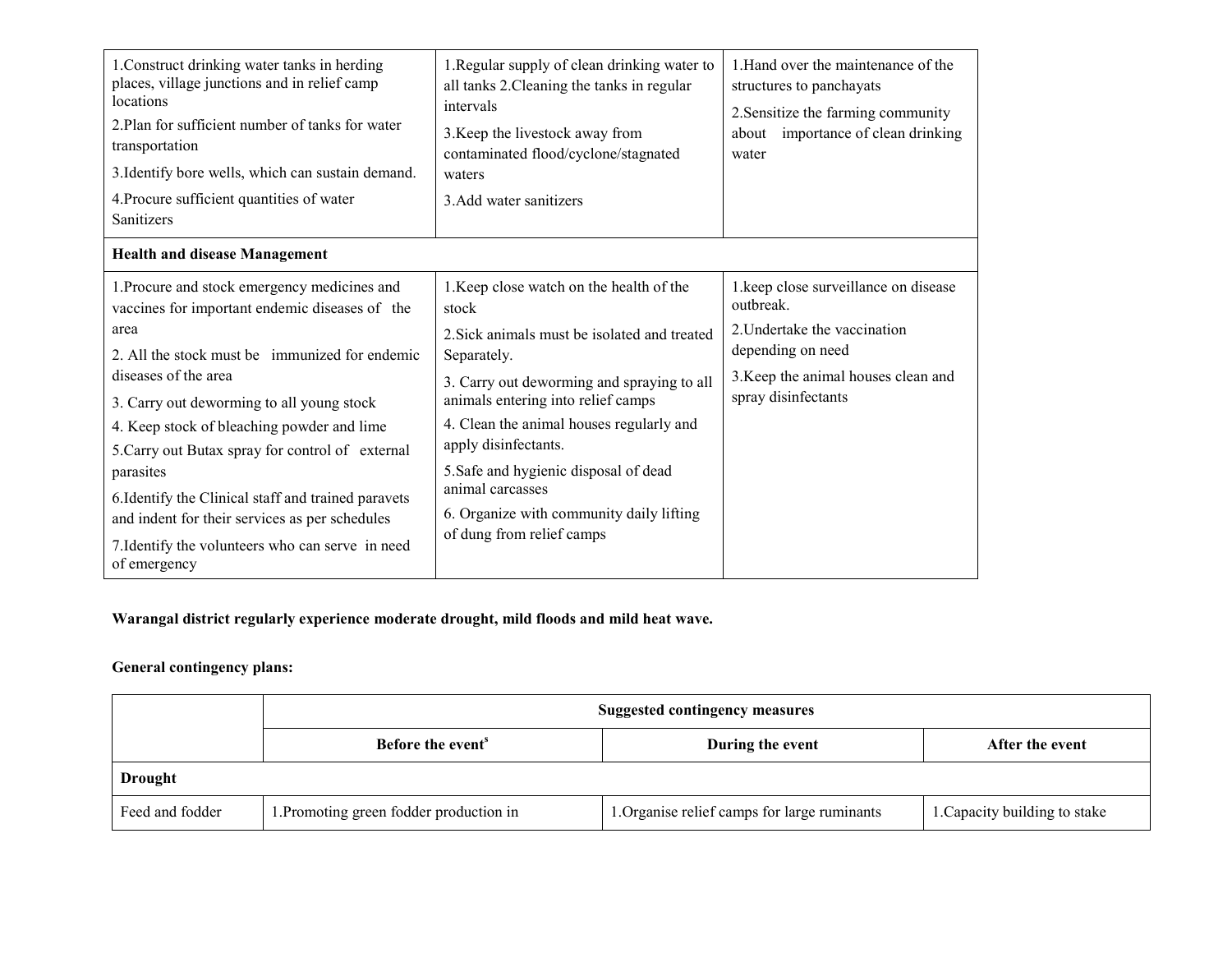| availability       | contingency plans                           | 2. Supply silage / hay to farmers with       | holders on drought mitigation   |
|--------------------|---------------------------------------------|----------------------------------------------|---------------------------------|
|                    | 2. Conserving fodder by silage / hay making | productive stock on subsidized rates         | in livestock sector             |
|                    | Individually or on community basis          | 3. Segregate old, weak and unproductive      | 2. Promote fodder cultivation.  |
|                    | 3. Conserve crop residues                   | Stock and send for slaughter                 | 3. Promote selvi-pasture        |
|                    | 4. Conserve forest grass on community       | 4. Supply mineral mixture to avoid           | production.                     |
|                    | Basis or by govt.                           | Deficiencies                                 | 4. Flushing the stock to recoup |
|                    | 5. Preparing complete diets and storing     |                                              | 5. Replenish the feed and       |
|                    | in strategic locations                      |                                              | fodder banks                    |
|                    | 6. Organize procurement of dry fodders /    |                                              | 6. Promote fodder preservation  |
|                    | complete diets from surplus areas           |                                              | techniques like silage / hay    |
|                    | 7. Organize fodder banks and feed banks     |                                              | making                          |
|                    | 8. Procure sufficient quantities of mineral |                                              |                                 |
|                    | Mixture                                     |                                              |                                 |
|                    | 9. Capacity building and preparedness       |                                              |                                 |
| Drinking water     | 1. Construct drinking water tanks in        | 1. Regular supply of clean drinking water to | 1. Hand over the maintenance    |
|                    | Herding places, village junctions and       | all tanks constructed for the purpose        | of the structures to            |
|                    | in relief camp locations                    | 2. Cleaning the tanks in regular intervals   | Panchayats                      |
|                    | 2. Plan for sufficient number of tanks for  | 3. Add water sanitizers                      | 2. Sensitize the farming        |
|                    | water transportation                        |                                              | community about                 |
|                    | 3. Identify bore wells which can            |                                              | importance of clean drinking    |
|                    | sustain demand.                             |                                              | water                           |
|                    | 4. Procure sufficient quantities of water   |                                              |                                 |
|                    | Sanitizers                                  |                                              |                                 |
|                    |                                             |                                              |                                 |
|                    |                                             |                                              |                                 |
| Health and disease | 1. Identify all unproductive and weak stock | 1. Closely observe the general health        | 1. Vaccinate the stock as per   |
| Management         | and advise for culling before hand          | of the livestock                             | the vaccination schedule.       |
|                    | 2. Healthy and productive stock may be      | 2. Carry out deworming and spraying to all   | 2. Deworming and spraying for   |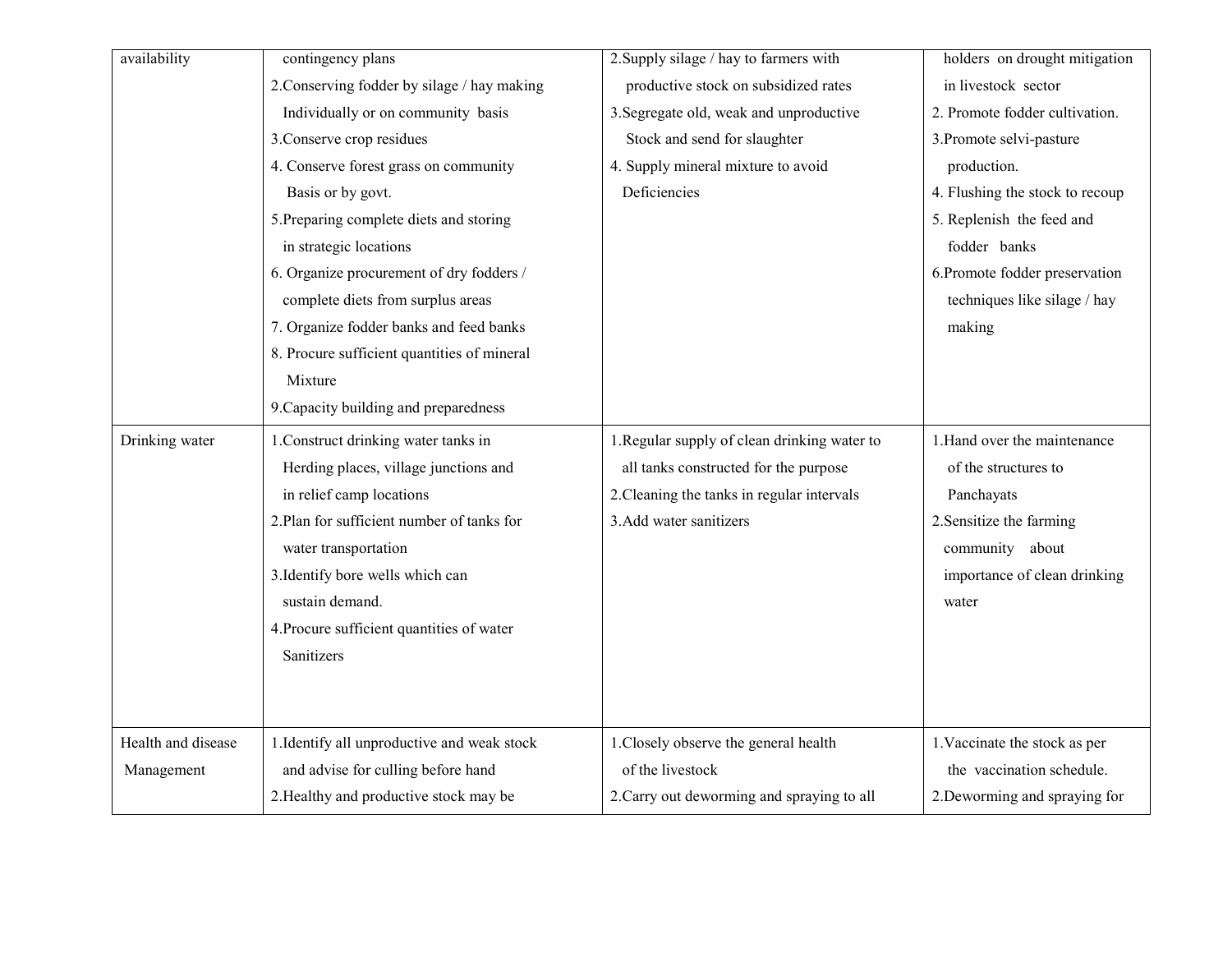|                 | immunized for endemic diseases of the               | animals entering into relief camps             | control of external parasites   |
|-----------------|-----------------------------------------------------|------------------------------------------------|---------------------------------|
|                 | area                                                | 3. Feeding watering areas must be              | be carried out.<br>must         |
|                 | 3. Carry out deworming to all young stock           | always kept clean                              |                                 |
|                 | 4. Carry out Butax spray for control of             | 4. Organise with community to lift the dung    |                                 |
|                 | external parasites                                  | daily which can be used in their fields.       |                                 |
|                 | 5. Stockpile vaccines and emergency                 | 5. Attend to the sick animlas immediately      |                                 |
|                 | Medicines                                           | and separate them from the camp                |                                 |
|                 | 6. Identify the Clinical staff and trained paravets | 6. Spot decisions are required in              |                                 |
|                 | and indent for their services as per schedules      | Emergencies. Vets must be available            |                                 |
|                 | 7. Identify the volunteers who can serve            | round the clock                                |                                 |
|                 | in need of emergency                                |                                                |                                 |
|                 |                                                     |                                                |                                 |
|                 |                                                     |                                                |                                 |
| <b>Floods</b>   |                                                     |                                                |                                 |
| Feed and fodder | 1. Stockpile dry fodder in elevated safe places     | 1. Livestock must be kept loose in the paddock | 1. Dry fodder and concentrate   |
| Availability    | in the flood prone villages.                        | 2.As green fodder will not be available, dry   | feeding must be continued       |
|                 | 2. Stock concentrate feed and complete feeds        | fodder must be offered to the livestock        | until livestock can be sent out |
|                 | also in the flood prone villages                    | in little quantities for number of times. It   | for grazing.                    |
|                 | 3. Livestock relief camps must be planned in        | must be kept in dry and clean feeders          | 2. Avoid soaked and mould       |
|                 | the vicinity of relief camps for people so that     | 3. Concentrate feed or complete feed must be   | infected feeds / fodders to     |
|                 | livestock owners can take care of their stock       | offered to only productive stock and young     | livestock.                      |
|                 |                                                     | stock only                                     | 3. Offer mineral supplements as |
|                 |                                                     |                                                | livestock are under fed         |
|                 |                                                     |                                                | during flood periods.           |
|                 |                                                     |                                                |                                 |
|                 |                                                     |                                                |                                 |
| Drinking water  | 1. Identify drinking water supplying wells or       | 1. Keep the livestock away from contaminated   |                                 |
|                 |                                                     |                                                | 1. Continue treating drinking   |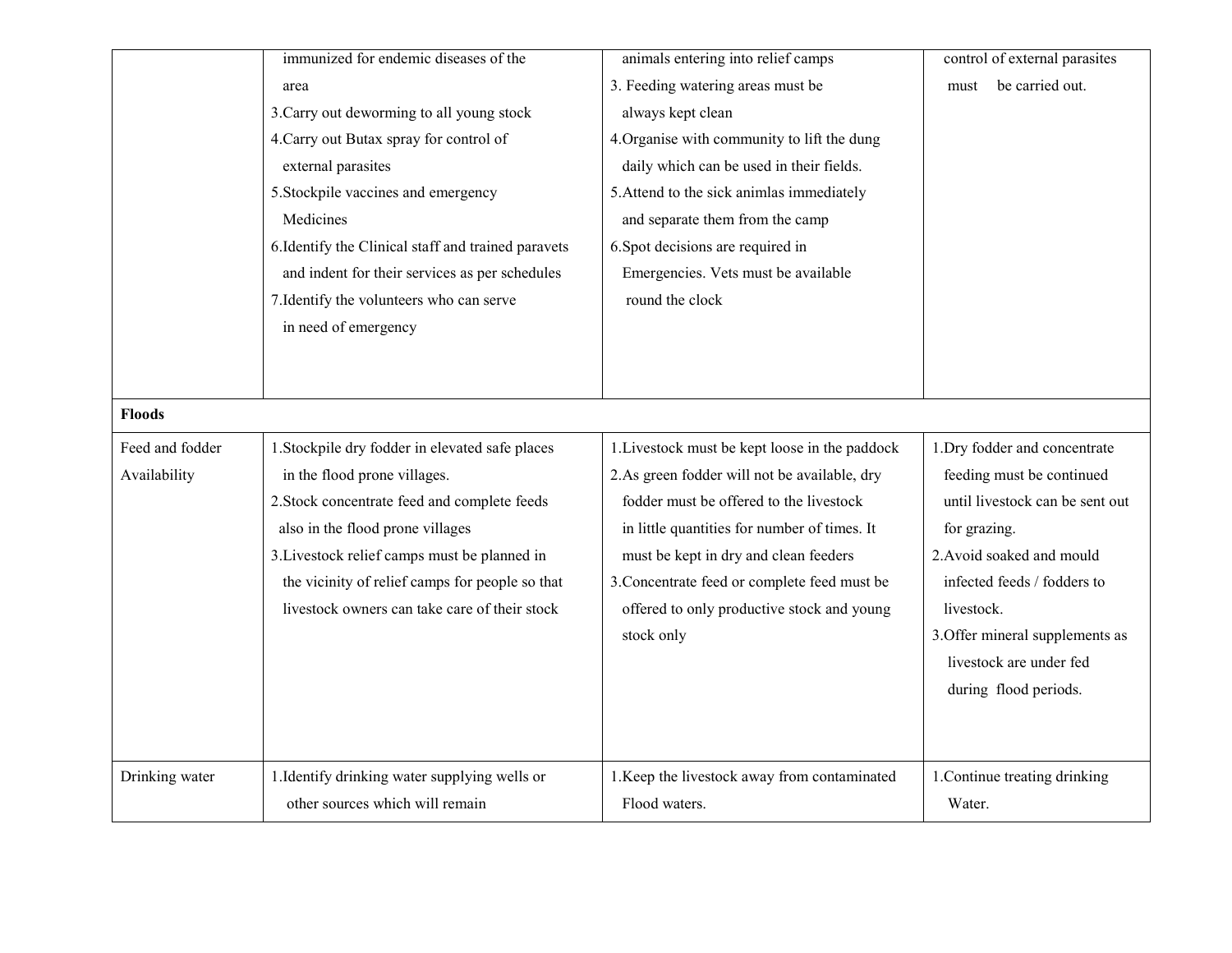|                                  | uncontaminated due to flood waters.                                                                                                                                                           | 2. Offer only fresh water or treated water.                                                                                                                                                                                                    |                                                                                                                                                                                                                |
|----------------------------------|-----------------------------------------------------------------------------------------------------------------------------------------------------------------------------------------------|------------------------------------------------------------------------------------------------------------------------------------------------------------------------------------------------------------------------------------------------|----------------------------------------------------------------------------------------------------------------------------------------------------------------------------------------------------------------|
|                                  | 2. Stockpile water sanitizers in sufficient                                                                                                                                                   |                                                                                                                                                                                                                                                |                                                                                                                                                                                                                |
|                                  | Quantities                                                                                                                                                                                    |                                                                                                                                                                                                                                                |                                                                                                                                                                                                                |
| Health and disease<br>Management | 1. Procure and stock emergency medicines and<br>vaccines for important endemic diseases of<br>the area<br>2. Keep stock of required Antibiotics<br>3. Keep stock of bleaching powder and lime | 1. Keep close watch on the health of the stock<br>2. Sick animals must be isolated and treated<br>Separately.<br>3. Clean the animal houses regularly and<br>Apply disinfectants.<br>4. Safe and hygienic disposal of dead<br>animal carcasses | 1.keep close surveillance on<br>disease outbreak.<br>2. Undertake the vaccination<br>depending on need<br>3. Dispose the dead in a safe<br>Way.<br>4. Keep the animal houses<br>clean and spray disinfectants. |
| Heat wave and cold wave          |                                                                                                                                                                                               |                                                                                                                                                                                                                                                |                                                                                                                                                                                                                |
| Shelter/environment              | 1.As a long term measure shade giving trees                                                                                                                                                   | 1. Arrange water sprinklers on roofs of animal                                                                                                                                                                                                 |                                                                                                                                                                                                                |
| management                       | be planted around the animal houses                                                                                                                                                           | Houses and operate during hot part of                                                                                                                                                                                                          |                                                                                                                                                                                                                |
|                                  | 2.As a short term plan animal house roofs may                                                                                                                                                 | the day.                                                                                                                                                                                                                                       |                                                                                                                                                                                                                |
|                                  | Be covered with grass.                                                                                                                                                                        | 2. Hang gunny curtains on sides and wet them                                                                                                                                                                                                   |                                                                                                                                                                                                                |
|                                  | 3. Procure sufficient dry fodders and feeds                                                                                                                                                   | 3. Avoid grazing during hot part of the day.                                                                                                                                                                                                   |                                                                                                                                                                                                                |
|                                  |                                                                                                                                                                                               | Allow for grazing during early morning and                                                                                                                                                                                                     |                                                                                                                                                                                                                |
|                                  |                                                                                                                                                                                               | evening hours only.                                                                                                                                                                                                                            |                                                                                                                                                                                                                |
|                                  |                                                                                                                                                                                               | 4. Offer plenty of clean cool drinking                                                                                                                                                                                                         |                                                                                                                                                                                                                |
|                                  |                                                                                                                                                                                               | water round the clock.                                                                                                                                                                                                                         |                                                                                                                                                                                                                |
|                                  |                                                                                                                                                                                               | 5. Offer sufficient mineral mixture and salt                                                                                                                                                                                                   |                                                                                                                                                                                                                |
|                                  |                                                                                                                                                                                               | 6. During cold wave cover gunny bag on the                                                                                                                                                                                                     |                                                                                                                                                                                                                |
|                                  |                                                                                                                                                                                               | body of animals in the nights and early                                                                                                                                                                                                        |                                                                                                                                                                                                                |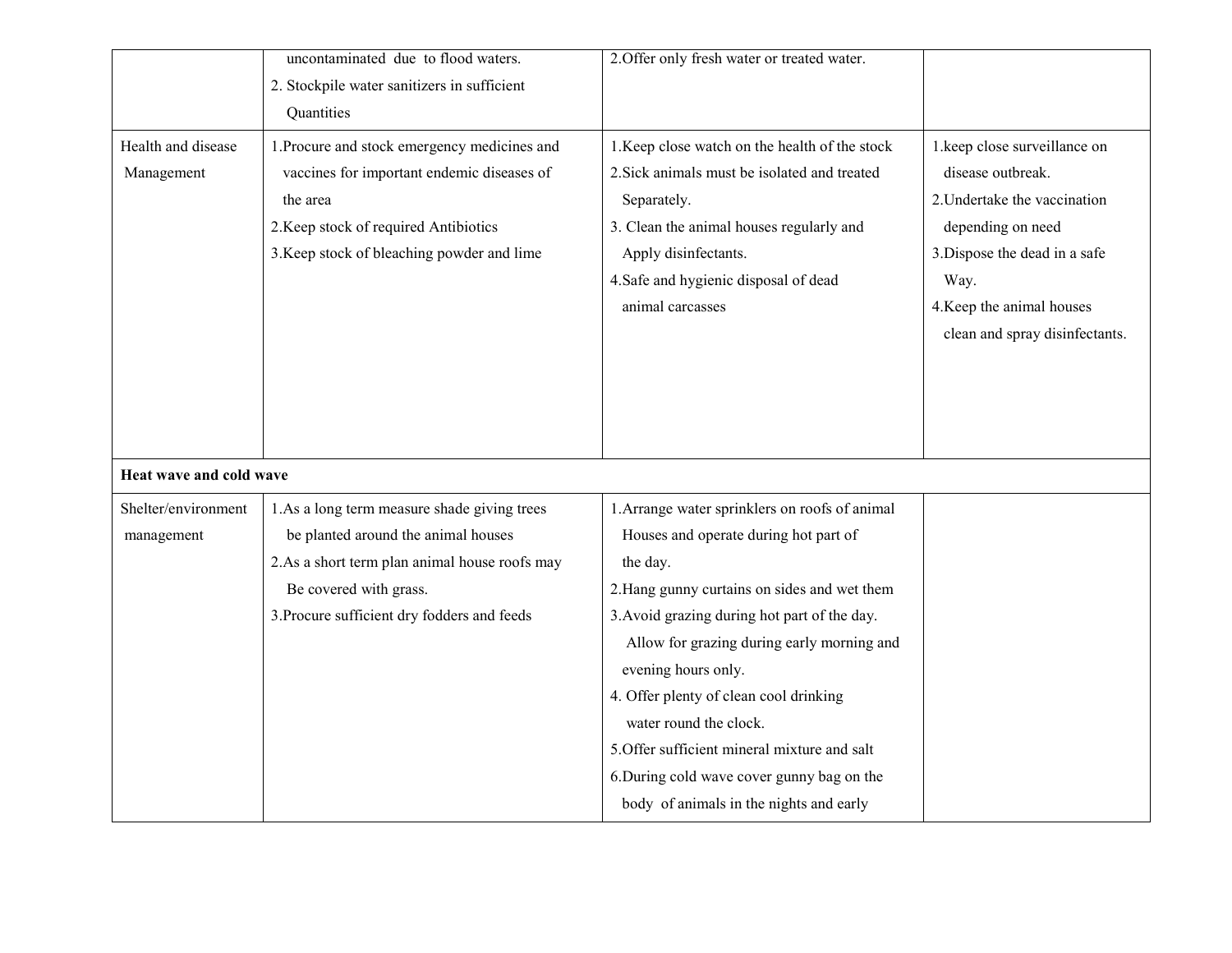|  | morning hours                            |  |
|--|------------------------------------------|--|
|  | 7. During the cold wave do not house the |  |
|  | animals in open during night             |  |
|  |                                          |  |

Detail Contingent strategies for Livestock, Poultry & Fisheries

|                                    |                                                                                                                                                                                                                                                                                                                                                                                                                                                                                                                                                                                                                                                                                                                                                                                                                                                                                                                                                                                                                                                                                                                             | <b>Suggested contingency measures</b>                                                                                                                                                                                                                                                                                                                                                                                                                                                                                                                                                                                                                                                                                                                                                                                                                                                                                                                                                                                                               |                                                                                                                                                                                                                          |
|------------------------------------|-----------------------------------------------------------------------------------------------------------------------------------------------------------------------------------------------------------------------------------------------------------------------------------------------------------------------------------------------------------------------------------------------------------------------------------------------------------------------------------------------------------------------------------------------------------------------------------------------------------------------------------------------------------------------------------------------------------------------------------------------------------------------------------------------------------------------------------------------------------------------------------------------------------------------------------------------------------------------------------------------------------------------------------------------------------------------------------------------------------------------------|-----------------------------------------------------------------------------------------------------------------------------------------------------------------------------------------------------------------------------------------------------------------------------------------------------------------------------------------------------------------------------------------------------------------------------------------------------------------------------------------------------------------------------------------------------------------------------------------------------------------------------------------------------------------------------------------------------------------------------------------------------------------------------------------------------------------------------------------------------------------------------------------------------------------------------------------------------------------------------------------------------------------------------------------------------|--------------------------------------------------------------------------------------------------------------------------------------------------------------------------------------------------------------------------|
|                                    | <b>Before the event</b>                                                                                                                                                                                                                                                                                                                                                                                                                                                                                                                                                                                                                                                                                                                                                                                                                                                                                                                                                                                                                                                                                                     | During the event                                                                                                                                                                                                                                                                                                                                                                                                                                                                                                                                                                                                                                                                                                                                                                                                                                                                                                                                                                                                                                    | After the event                                                                                                                                                                                                          |
| <b>Drought</b>                     |                                                                                                                                                                                                                                                                                                                                                                                                                                                                                                                                                                                                                                                                                                                                                                                                                                                                                                                                                                                                                                                                                                                             |                                                                                                                                                                                                                                                                                                                                                                                                                                                                                                                                                                                                                                                                                                                                                                                                                                                                                                                                                                                                                                                     |                                                                                                                                                                                                                          |
| Feed and<br>Fodder<br>availability | Establishment of silvi-pastoral system in CPRs with<br>Stylosanthus hamata and Cenchrus ciliaris as grass<br>with <i>Leucaena leucocephala</i> as tree component (or<br>suggest suitable similar system to your district)<br>Top dressing of N in 2-3 split doses $@$ 20-25 kg N/ha<br>in common property resources (CPRs) like temple<br>lands, panchyat lands or private property resources<br>(PPRs) like waste and degraded lands with the<br>monsoon pattern for higher biomass production<br>In chronically drought prone mandals promote<br>cultivation of short duration fodder crops of<br>sorghum/bajra/maize(UP chari, MP chari, HC-136,<br>HD-2, GAINT BAJRA, L-74, K-677, Ananad/African<br>Tall, Kisan composite, Moti, Manjari, B1-7<br>Chopping of fodder should be made as mandatory in<br>every village through supply and establishment of good<br>quality chaff cutters.<br>Avoid burning of maize stover<br>Harvesting and collection of perennial vegetation<br>particularly grasses which grow during monsoon<br>Proper drying, bailing and densification of harvested<br>grass from previous season | Harvest and use biomass of dried up crops<br>(Sorghum, Paddy, Maize, green gram etc.,) material<br>as fodder.<br>Harvest the tree fodder (Neem, Subabul, Acasia,<br>Pipal etc) and unconventional feeds resources<br>available and use as fodder for livestock (LS).<br>Available feed and fodder should be cut from CPRs<br>and stall fed in order to reduce the energy<br>requirements of the animals<br>UMMB, hay, concentrates and vitamin & mineral<br>mixture should be transported to the needy areas<br>from the reserves at the district level initially and<br>latter stages from the near by districts. All the hay<br>should be enriched with 2% Urea molasses solution<br>or 1% common salt solution and fed to LS<br>Herd should be split and supplementation should be<br>given only to the highly productive and breeding<br>animals<br>Provision of emergency grazing/feeding (Cow-calf<br>camps or other special arrangements to protect high<br>productive & breeding stock)<br>Available kitchen waste should be mixed with dry | Concentrates supplementation<br>should be provided to all the<br>animals.<br>Short duration fodder crops of<br>should be sown in unsown and crop<br>failed areas where no further routine<br>crop sowing is not possible |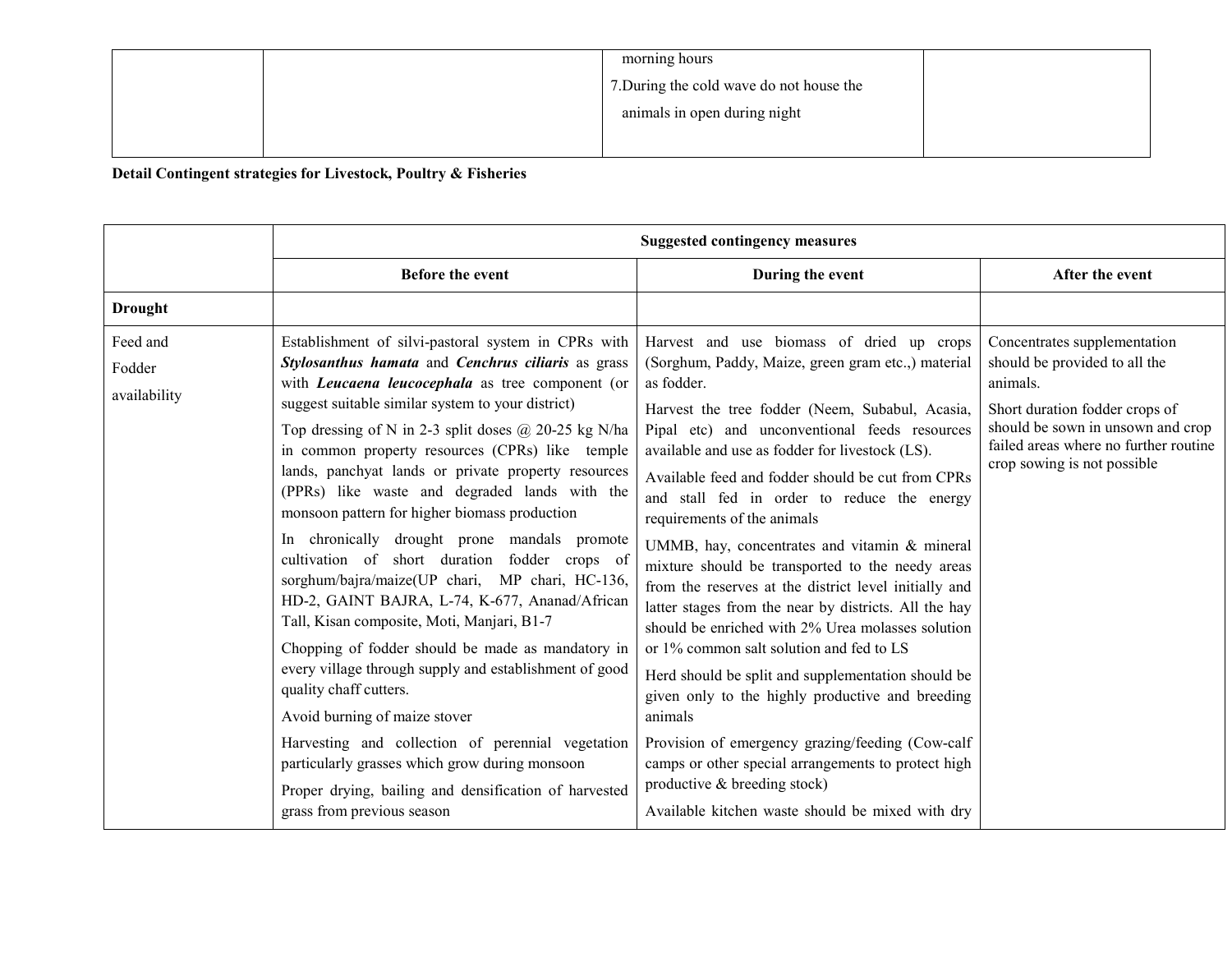|                  | Creation of permanent fodder, feed and fodder seed<br>banks in all drought prone areas                                                                                                                                                                                                                                                                                                                                                                                                                                                                                                                                      | fodder while feeding<br>Arrangements should be made for mobilization of<br>small ruminants across the districts where no<br>drought<br>exits<br>subsidized<br>road/rail<br>with<br>transportation and temporary shelter provision for<br>the shepherds<br>Unproductive livestock should to be culled during<br>severe drought<br>Create transportation and marketing facilities for<br>the culled and unproductive animals |                                                                                                                                                                                                                                                                                                                                                                                                                                                                                                                                                                      |
|------------------|-----------------------------------------------------------------------------------------------------------------------------------------------------------------------------------------------------------------------------------------------------------------------------------------------------------------------------------------------------------------------------------------------------------------------------------------------------------------------------------------------------------------------------------------------------------------------------------------------------------------------------|----------------------------------------------------------------------------------------------------------------------------------------------------------------------------------------------------------------------------------------------------------------------------------------------------------------------------------------------------------------------------------------------------------------------------|----------------------------------------------------------------------------------------------------------------------------------------------------------------------------------------------------------------------------------------------------------------------------------------------------------------------------------------------------------------------------------------------------------------------------------------------------------------------------------------------------------------------------------------------------------------------|
|                  |                                                                                                                                                                                                                                                                                                                                                                                                                                                                                                                                                                                                                             | Subsidized loans should be provided to the<br>livestock keepers                                                                                                                                                                                                                                                                                                                                                            |                                                                                                                                                                                                                                                                                                                                                                                                                                                                                                                                                                      |
| Cyclone          | NA                                                                                                                                                                                                                                                                                                                                                                                                                                                                                                                                                                                                                          |                                                                                                                                                                                                                                                                                                                                                                                                                            |                                                                                                                                                                                                                                                                                                                                                                                                                                                                                                                                                                      |
| <b>Floods</b>    | In case of early forewarning (EFW), harvest all the<br>crops (sorghum/Maize,/Rice/green gramt) that can be<br>useful as fodder in future (store properly)<br>Don't allow the animals for grazing if severe floods are<br>forewarned<br>In regularly flood villages, arrange for storing<br>minimum required quantity of hay (25-50kg) and<br>concentrates (25kgs) per animals in farmer / LS<br>keepers house / shed for feeding animals during floods<br>Arrangement for transportation of animals from low<br>lying area to safer places and also for rescue animal<br>health workers to get involve in rescue operations | Transportation of animals to elevated areas<br>Stall feeding of animals with stored hay and<br>concentrates<br>Proper hygiene and sanitation of the animal shed<br>In severe floods, un-tether or let loose the animals<br>Emergency outlet establishment for required<br>medicines or feed in each village<br>Spraying of fly repellants in animal sheds                                                                  | Repair of animal shed<br>Bring back the animals to the shed<br>Cleaning and disinfection of the<br>shed<br>Bleach (0.1%) drinking water /<br>water sources<br>Deworming with broad spectrum<br>dewormers<br>Vaccination against possible disease<br>out breaks like HS, BQ, FMD and<br><b>PPR</b><br>Proper disposable of the dead<br>animals / carcasses by burning /<br>deep burying (4-8 feet) with lime<br>powder (1kg for small ruminants<br>and 5kg for large ruminants) in pit<br>Drying the harvested crop material<br>and proper storage for use as fodder. |
| <b>Heat wave</b> | In mandals which are chronically prone to heat waves                                                                                                                                                                                                                                                                                                                                                                                                                                                                                                                                                                        | Allow the animals preferably early in the morning                                                                                                                                                                                                                                                                                                                                                                          | Feed the animals as per routine                                                                                                                                                                                                                                                                                                                                                                                                                                                                                                                                      |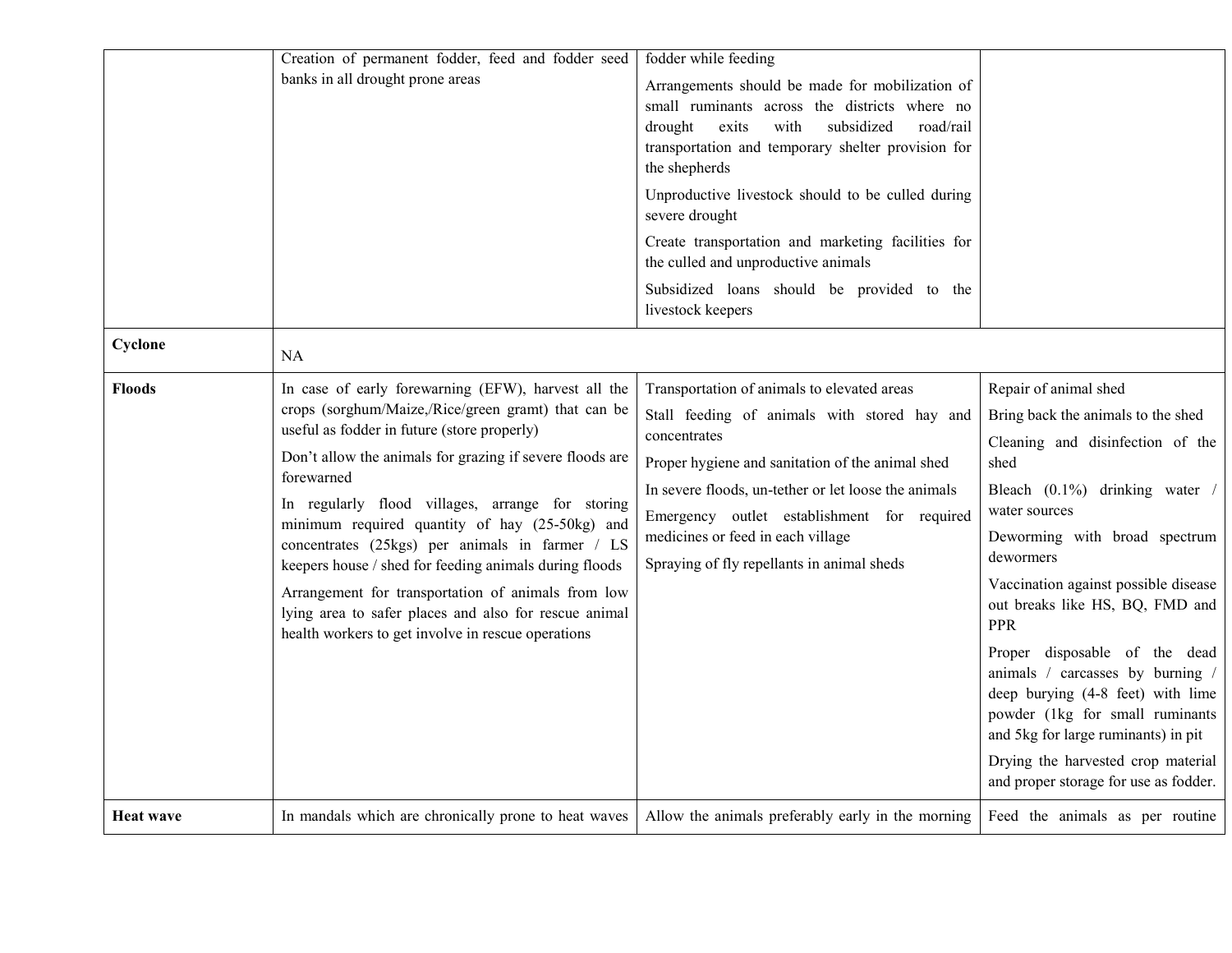|                                                   | the following permanent measures are suggested<br>Plantation of trees like Neem, Pipal, Subabul<br>i)<br>around the shed<br>Spreading of husk/straw/coconut leaves on the<br>$\overline{ii}$ )<br>roof of the shed<br>iii) Water sprinklers / foggers in the animal shed<br>iv) Application of white reflector paint on the<br>roof to reduce thermal radiation effect | or late in the evening for grazing during heat waves<br>Feed green fodder/silage / concentrates during day<br>time and roughages / hay during night time in case<br>of heat waves<br>Put on the foggers / sprinkerlers during heat weaves<br>and heaters during cold waves in case of high<br>productive animals<br>In severe cases, vitamin 'C' (5-10ml per litre) and                                           | schedule<br>Allow the animals for grazing<br>(normal timings)                                          |
|---------------------------------------------------|------------------------------------------------------------------------------------------------------------------------------------------------------------------------------------------------------------------------------------------------------------------------------------------------------------------------------------------------------------------------|-------------------------------------------------------------------------------------------------------------------------------------------------------------------------------------------------------------------------------------------------------------------------------------------------------------------------------------------------------------------------------------------------------------------|--------------------------------------------------------------------------------------------------------|
| <b>Health</b> and<br><b>Disease</b><br>management | List out the endemic diseases (species wise) in that<br>district and store vaccines for those diseases<br>Timely vaccination (as per enclosed vaccination<br>schedule) against all endemic diseases<br>Surveillance and disease monitoring network to be<br>established at Joint Director (Animal Husbandry)<br>office in the district                                 | electrolytes (Electral powder @ 20g per litre)<br>should be added in water during severe heat waves.<br>Constitution of Rapid Action Veterinary Force<br>Procurement of emergency medicines and medical<br>kits<br>Performing ring vaccination (8 km radius) in case<br>of any outbreak<br>Restricting movement of livestock in case of any<br>epidemic Rescue of sick and injured animals and<br>their treatment | Conducting mass animal health<br>camps<br>Conducting fertility camps<br>Mass deworming camps           |
| Insurance                                         | Encouraging insurance of livestock                                                                                                                                                                                                                                                                                                                                     | Listing out the details of the dead animals                                                                                                                                                                                                                                                                                                                                                                       | Submission for insurance claim and<br>availing insurance benefit<br>Purchase of new productive animals |
| Drinking water                                    | Identification of water resources<br>Rain water harvesting and create water bodies/watering<br>points (when water is scarce use only as drinking<br>water for animals)                                                                                                                                                                                                 | Restrict wallowing of animals in water<br>bodies/resources                                                                                                                                                                                                                                                                                                                                                        | Bleach (0.1%) drinking water /<br>water sources<br>Provide clean drinking water                        |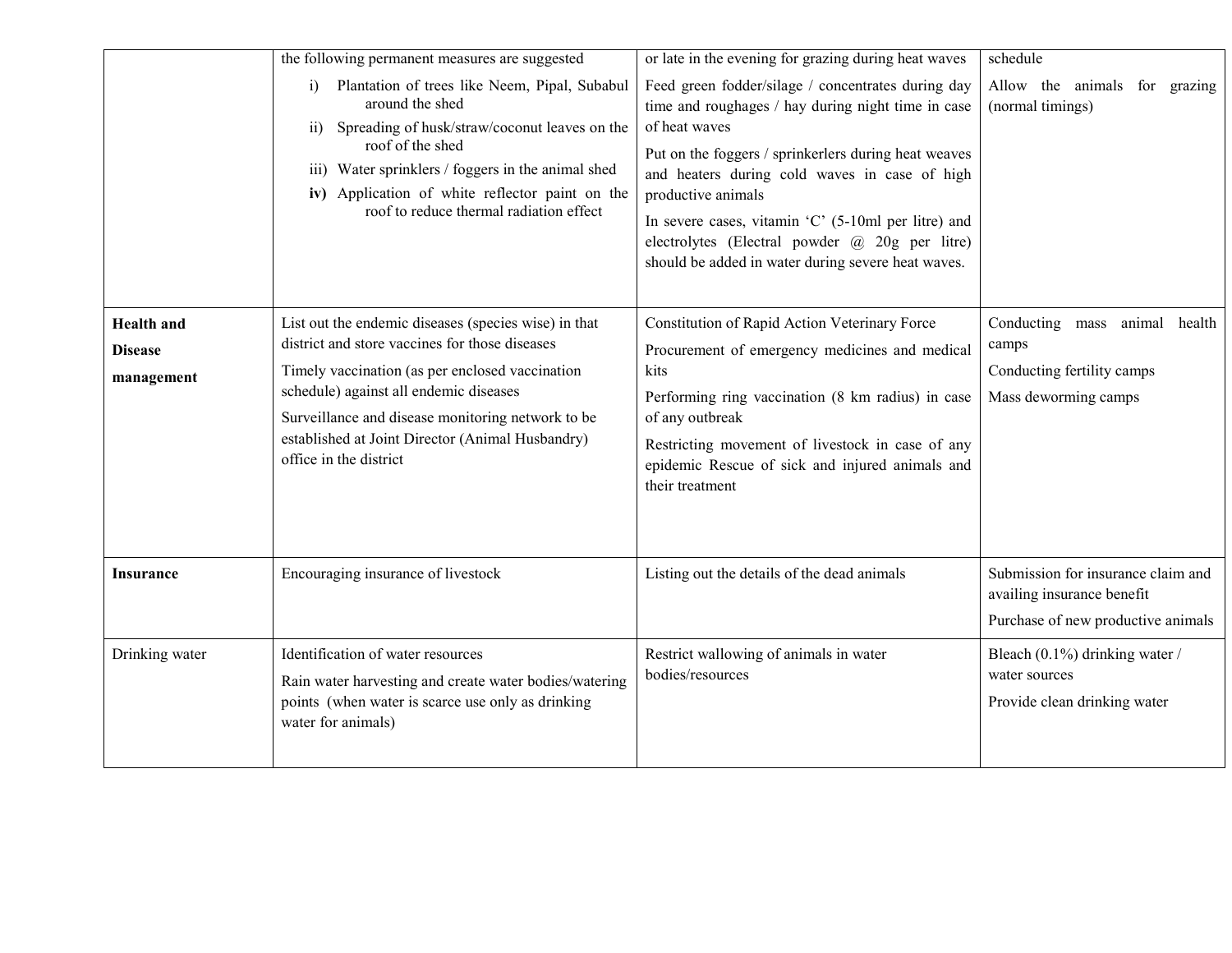#### Vaccination programme for cattle and buffalo:

| <b>Disease</b>                | Age and season at vaccination     |
|-------------------------------|-----------------------------------|
| Anthrax                       | In endemic areas only, Feb to May |
| Haemorrhagic septicaemia (HS) | May to June                       |
| Black quarter (BQ)            | May to June                       |
| Foot and mouth disease (FMD)  | July/August and November/December |

#### Vaccination schedule in small ruminants (Sheep & Goat)

| <b>Disease</b>                   | <b>Season</b>                 |
|----------------------------------|-------------------------------|
| Foot and mouth disease (FMD)     | Preferably in winter / autumn |
| Peste des Petits Ruminants (PPR) | Preferably in January         |
| Black quarter (BQ)               | May / June                    |
| Enterotoxaemia (ET)              | May                           |
| Haemorrhagic septicaemia (HS)    | March / June                  |
| Sheep pox (SP)                   | November                      |

#### 2.5.2 Poultry

|                | <b>Suggested contingency measures</b> |                  |                 |
|----------------|---------------------------------------|------------------|-----------------|
|                | Before the event <sup>a</sup>         | During the event | After the event |
| <b>Drought</b> |                                       |                  |                 |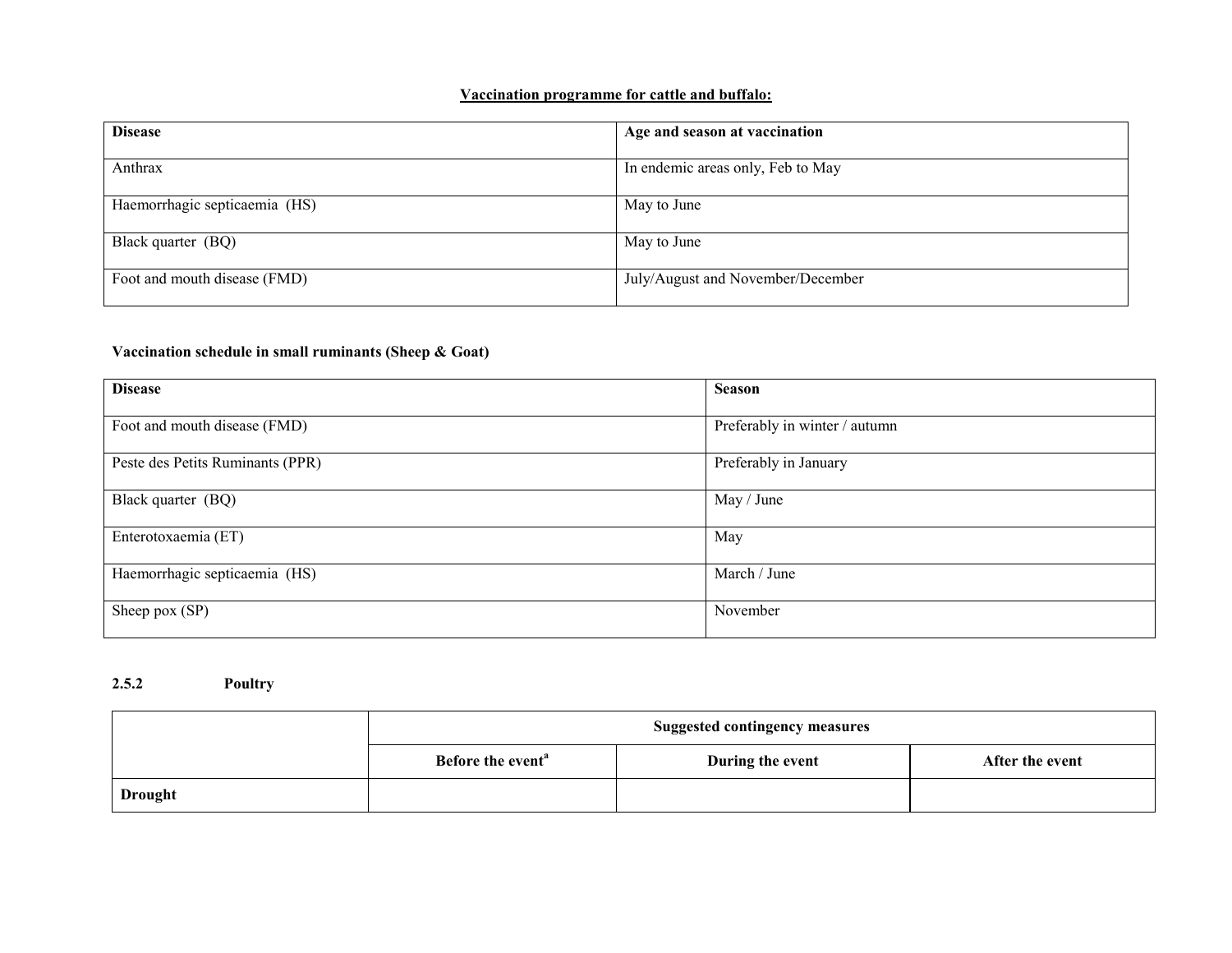| Shortage of feed ingredients  | Storing of house hold grain like<br>maize, broken rice, bajra etc, in to<br>use as feed in case of severe drought                                                | Supplementation only for productive birds<br>with house hold grain<br>Supplementation of shell grit (calcium) for<br>laying birds<br>Culling of weak birds                                                                           | Supplementation to all survived<br>birds                                                                                                                                                           |
|-------------------------------|------------------------------------------------------------------------------------------------------------------------------------------------------------------|--------------------------------------------------------------------------------------------------------------------------------------------------------------------------------------------------------------------------------------|----------------------------------------------------------------------------------------------------------------------------------------------------------------------------------------------------|
| Drinking water                |                                                                                                                                                                  | Use water sanitizers or offer cool drinking<br>water                                                                                                                                                                                 |                                                                                                                                                                                                    |
| Health and disease management | Culling of sick birds.<br>Deworming and vaccination against<br>RD and fowl pox                                                                                   | Mixing of Vit. A, D, E, K and B-complex<br>including vit C in drinking water (5ml in<br>one litre water)                                                                                                                             | Hygienic and sanitation of poultry<br>house<br>Disposal of dead birds by burning /<br>burying with lime powder in pit                                                                              |
| <b>Floods</b>                 |                                                                                                                                                                  |                                                                                                                                                                                                                                      |                                                                                                                                                                                                    |
| Shortage of feed ingredients  | In case of early forewarning of<br>floods, shift the birds to safer place<br>Storing of house hold grain like<br>maize, broken rice, bajra etc,                  | Use stored feed as supplement<br>Don't allow for scavenging<br>Culling of weak birds                                                                                                                                                 | Routine practices are followed<br>Deworming and vaccination against<br>RD                                                                                                                          |
| Drinking water                |                                                                                                                                                                  | Use water sanitizers / offer cool drinking<br>water                                                                                                                                                                                  |                                                                                                                                                                                                    |
| Health and disease management | In case of EFW, add antibiotic<br>(Terramycin/Ampicilline/<br>powder<br>Ampiclox etc., 10g in one litre) in<br>drinking water to prevent any<br>disease outbreak | Prevent water logging surrounding the<br>sheds through proper drainage facility<br>Assure supply of electricity by generator or<br>solar energy or biogas<br>Sprinkle lime powder to prevent ammonia<br>accumulation due to dampness | Sanitation of poultry house<br>Treatment of affected birds Disposal<br>of dead birds by burning / burying<br>with line powder in pit<br>Disposal of poultry manure to<br>prevent protozoal problem |